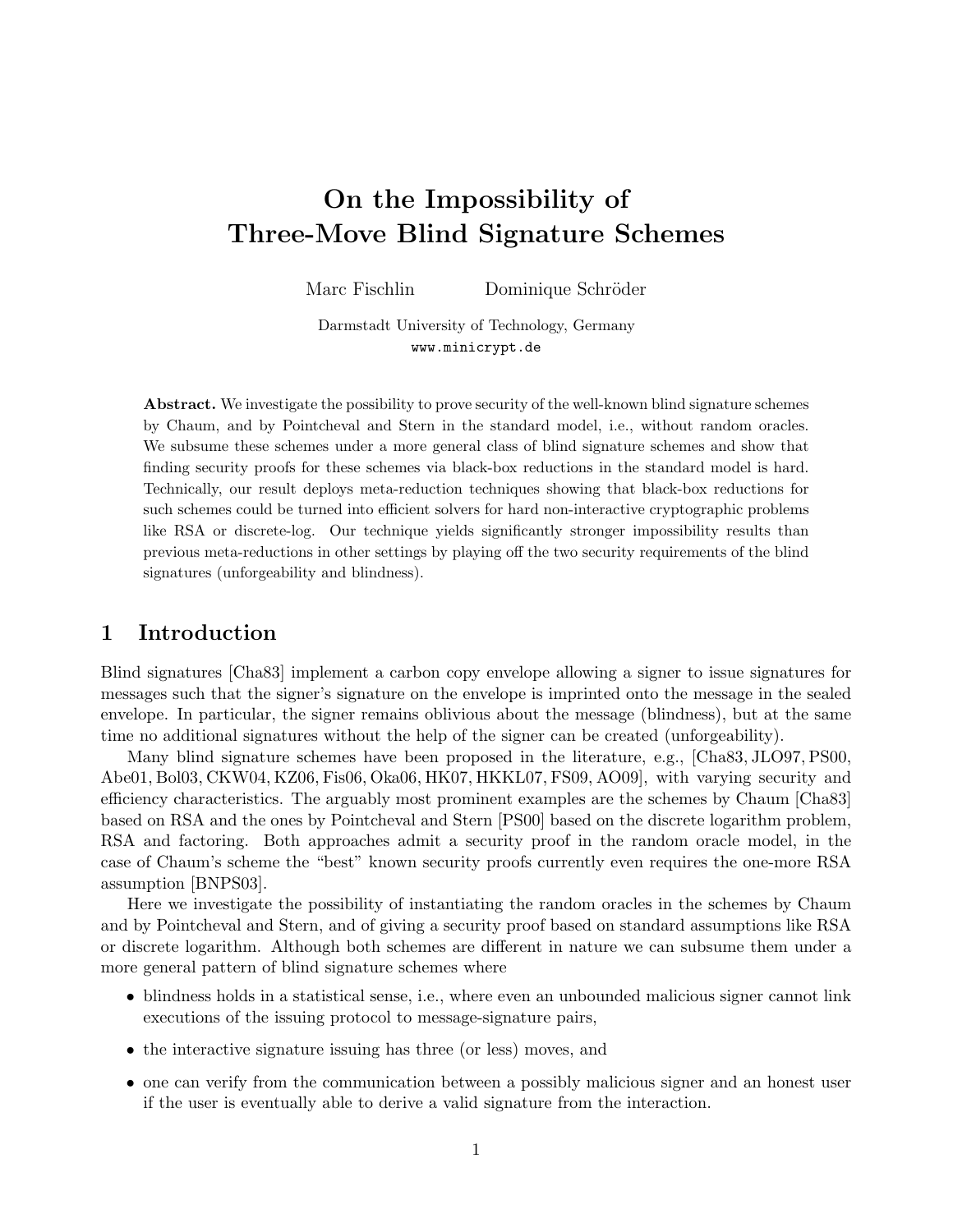

Figure 1: Meta-reduction technique: The black-box reduction  $\mathcal R$  on the left hand side uses the adversary  $\mathcal{A}^{\Sigma}$  against unforgeability to solve an instance y of the non-interactive problem. The meta-reduction  $\mathcal M$  on the right hand side then uses R to solve the problem from scratch, i.e., by simulating  $\mathcal{A}^{\Sigma}$  without  $\Sigma$ . For this, the meta-reduction M exploits the blindness property of the scheme.

We note that the construction by Boldyreva [Bol03] based on the one-more Gap Diffie-Hellman problem in the random oracle model also obeys these three properties such that any impossibility result immediately transfers to this scheme as well. The third property, which we coin signature derivation check, basically guarantees that blindness still holds if the user fails to produce a signature in the postprocessing step, after the actual interaction with the signer has been completed. Common notions of blindness do not provide any security guarantee in this case (see [CNS07, FS09] for further discussions).

#### 1.1 The Idea Behind our Result

Given a blind signature scheme with the properties above we can show that for such schemes finding black-box reductions from successful forgers to any underlying non-interactive cryptographic problem (like RSA, discrete-log or general one-wayness or collision-resistance) is infeasible. The key idea to our result is as follows. Assume that we are given a three-move blind signature scheme as above and a reduction  $\mathcal R$  reducing unforgeability to a presumably hard problem (given only black-box access to an alleged forger). Vice versa, if the problem is indeed infeasbile, then the reduction therefore shows that the scheme is unforgeable.

Our approach is to show that the existence of a reduction  $\mathcal R$  as above already violates the assumption about the hardness of the underlying problem. Our starting point is to design an oracle  $\Sigma$ with unlimited power and a "magic" adversary  $\mathcal{A}^{\Sigma}$  breaking the unforgeability of the blind signature scheme with the help of  $\Sigma$ . By assumption, the reduction  $\mathcal R$  with access to  $\mathcal A^{\Sigma}$  is then able to break the underlying cryptographic problem (see the left part of Figure 1). Note that, at this point, we are still in a setting with an all-powerful oracle  $\Sigma$  and the non-interactive problem may indeed be easy relative to this oracle, without contradicting the presumed hardness in the standard model.

Now we apply meta-reduction techniques, as put forward for example in [BV98,Cor02,Bro06,PV06], to remove the oracle  $\Sigma$  from the scenario. Given R we show how to build a meta-reduction M (a "reduction for the reduction") to derive an efficient solver for the problem, but now without any reference to the magic adversary and  $\Sigma$  (right part of Figure 1). To this end, the meta-reduction M fills in for adversary  $\mathcal{A}^{\Sigma}$  and simulates the adversary's actions without  $\Sigma$ , mainly by resetting the reduction R appropriately. We have then eventually derived an algorithm  $\mathcal{M}^{\mathcal{R}}$  solving the underlying non-interactive problem in the standard model, meaning that the problem cannot be hard. In other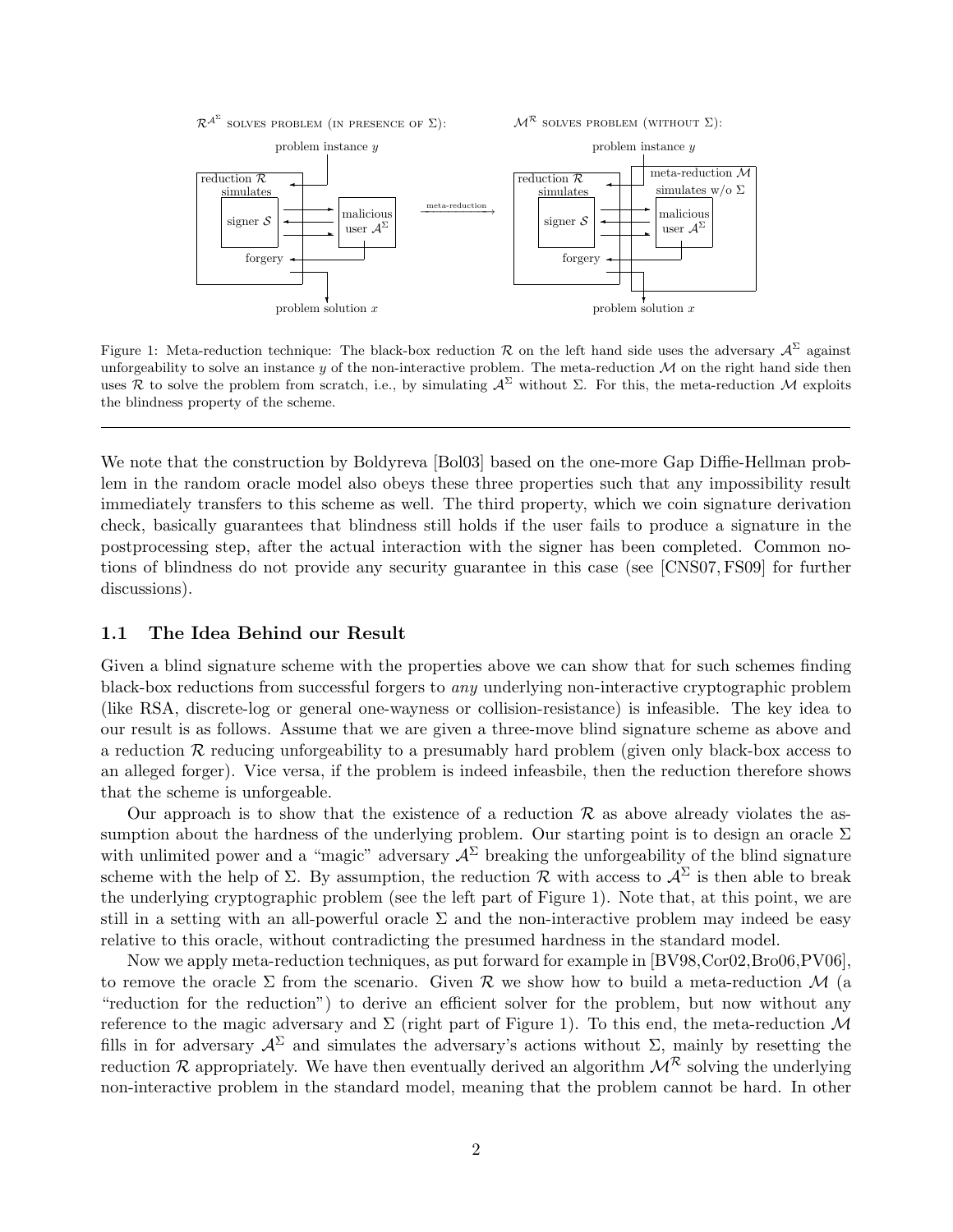words, there cannot exist such a reduction  $\mathcal R$  to a hard problem.<sup>1</sup>

At this point it seems as if we have not used the blindness property of the scheme and that the idea would paradoxically also apply to regular signature schemes (for which we know secure constructions based on any one-way function). This is not the case. The blindness subtly guarantees that the metareduction's simulation of the adversary is indistinguishable from the actual behavior of  $\mathcal{A}^{\Sigma}$ , such that the success probabilities of  $\mathcal{R}^{\mathcal{A}^{\Sigma}}$  and of  $\mathcal{M}^{\mathcal{R}}$  are close. For these two cases to be indistinguishable, namely R communicating with  $A^{\Sigma}$  or with M, we particularly rely on the fact that blindness holds relative to the all-powerful oracle  $\Sigma$  used by  $\mathcal{A}$ , as in case of statistically-blind signature schemes.

#### 1.2 The Essence of Our Meta-Reduction and Impossibility of Random Oracle Instantiations

There are essentially two approaches in the literature to derive black-box separations like ours. One class of black-box separation results (e.g., [IR89, Sim98, RTV04]) basically starts with an oracle  $\Sigma$ breaking any cryptographic primitive of type A, like a collision-resistant hash function, but adds an oracle  $\Pi$  implementing another primitive of type  $B$  like a one-way function (and which cannot be broken by  $\Sigma$ ). Here, the cryptographic primitives in question are usually treated as black boxes.

The other approach uses meta-reductions [BV98, Cor02, Bro06, PV06, Bro07, BMV08] and usually treats the adversary as a black box. In our case, we show that no black-box reduction to *arbitrary* (noninteractive) cryptographic problems can exist. This includes common assumptions like the RSA and discrete logarithm problem, but also more general notions of one-way functions and collision-resistant hash functions. Compared to oracle-based separations and previous meta-reduction techniques our result gives the following two advantages:

- Oracle separations involving a "positive" oracle Π implementing a primitive often do not allow to make statements about the possibility of deriving schemes based on concrete primitives such as RSA or discrete-log. The latter primitives have other properties which could potentially be exploited for a security proof, like homomorphic properties. This limitation does not hold for our results.
- Meta-reduction separations such as  $[PV06, Bro07, BMV08]$  consider the impossibility of reductions from secure encryption or signatures to a given RSA instance. Yet, they often fall short of providing any meaningful claim if other assumptions enter the security proof, e.g., the result in [PV06] does not hold anymore if two RSA instances are given or an additional collisionresistant hash function is used in the design. In comparison, our general approach covers such cases as we can easily combine non-interactive problems  $P_1, P_2$  into more complex problems like  $P_1 \vee P_2$  and  $P_1 \wedge P_2$ , requiring to break one of the two problems and both of them, respectively.

The latter advantage emerges because our meta-reduction plays off unforgeability against blindness. This technique may be useful in similar settings where two or more security properties are involved, to provide stronger separation results for meta-reductions.

The broader class of problems ruled out by our meta-reduction also allows to make meaningful claims when it comes to the possibility instantiating the random oracle in the blind signature schemes.

<sup>&</sup>lt;sup>1</sup>We consider very general reductions running *multiple* instances of the adversary in a concurrent and *resetting* manner, covering all known reductions for blind signatures in the literature. Yet, since the meta-reduction itself uses rewinding techniques, we somewhat need to restrict the reduction in regard of the order of starting and finishing resetted executions of different adversarial instances (called resetting with restricted cross-resets). This saves us from an exponential running time for  $M$ . For example, any resetting reduction running only a single adversarial instance at a time obeys our restriction.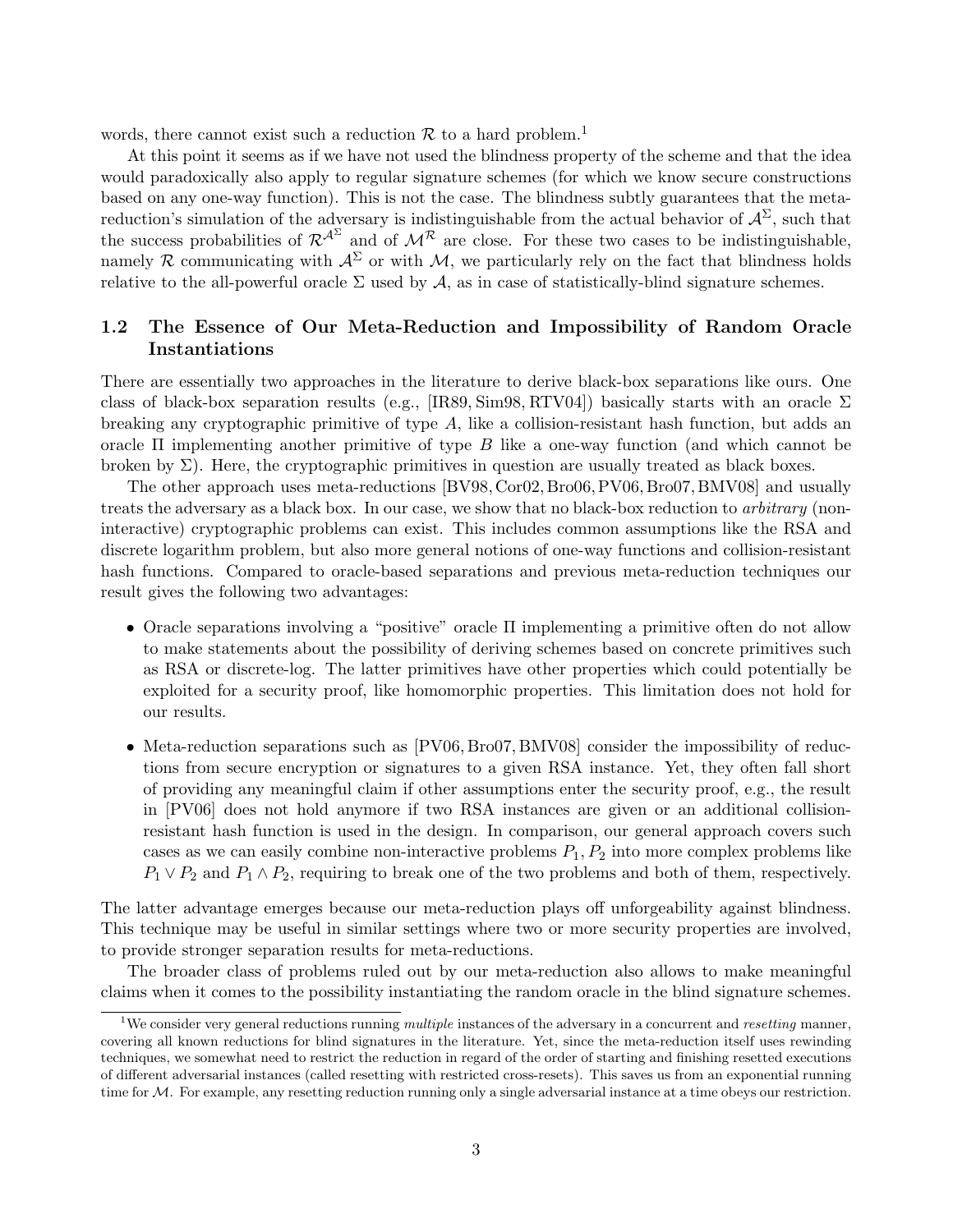Namely, our separation indicates the limitations of hash function options (assuming some restriction on the resets of the reductions, mentioned in the previous section):

Any hash function whose security can be proven by black-box reduction to hard non-interactive problems does not allow a black-box reduction from the unforgeability of the blind signature scheme to hard non-interactive problems, such as RSA or discrete-logarithm.

This can be seen as follows. Any reduction from the unforgeability either breaks the underyling noninteractive problem like RSA or discrete-log, or breaks some security property of the hash function. The latter, in turn, yields a nested reduction from the unforgeability of the blind signature scheme to the non-interactive problem on which the hash function is based. One only needs to ensure that this nested reduction falls within our admissible reset strategy. This is clearly true if the security property of the hash function is given by a hard non-interactive problem itself, like one-wayness or collision-resistance, or allows a suitable reduction to these problems or RSA, discrete-log etc.

#### 1.3 Extension to Computational Blindness

In principle our result extends to computationally-blind signature schemes but the conditions are arguably more restrictive than in the statistical case. First, recall that blindness needs to hold relative to the forgery oracle  $\Sigma$ , i.e., the powerful forgery oracle must not facilitate the task of breaking blindness. While this comes "for free" in the statistical case, in the computational case one must assume that unforgeability and blindness of the scheme are somewhat independent. This is true for instance for Fischlin's scheme [Fis06], but there are also examples where blindness and unforgeability are correlated, as in Abe's scheme [Abe01] where unforgeability is based on the discrete-log problem and blindness on the DDH problem.

Second, given that the scheme is computationally-blind relative to  $\Sigma$  we still rely on the signature derivation check. One can easily design computationally-blind schemes infringing this property, say, by letting the user sent a public key and having the signer encrypt each reply (we are not aware of any counter example in the statistical case). On the other hand, these signature derivation checks are very common, e.g., besides the schemes above the ones by Okamoto [Oka06] and by Fischlin [Fis06] too have this property.

Third, since we have to change the forgery oracle  $\Sigma$  for the computational case, we also need a key-validity check which allows to verify if a public key has a matching secret key (i.e., if there is a key pair with this public key in the range of the key generating algorithm). For schemes based on discrete-logarithm this usually boils down to check that the values are group elements. Given that these three conditions are met we show that our techniques carry over to the computational case.

#### 1.4 Related Work

In a sense, our results match the current knowledge about the round complexity of blind signature schemes. Nowadays, the best upper bound to build (non-concurrently) secure blind signatures are four moves for the standard model, i.e., neither using random oracles nor set-up assumptions like a common reference string. This is achieved by a protocol of Okamoto [Oka06] based on the 2SDH bilinear Diffie-Hellman assumption. Any schemes with three moves or less either use the random oracle model [Cha83,PS00, Bol03] or a commom reference string [Fis06, HK07, AO09].

We note that Lindell [Lin03] rules out any concurrently secure blind signature scheme in the standard model, independently of any cryptographic assumption. Hence, it seems that two-move schemes —which are concurrently secure by nature— are impossible in the standard model. However,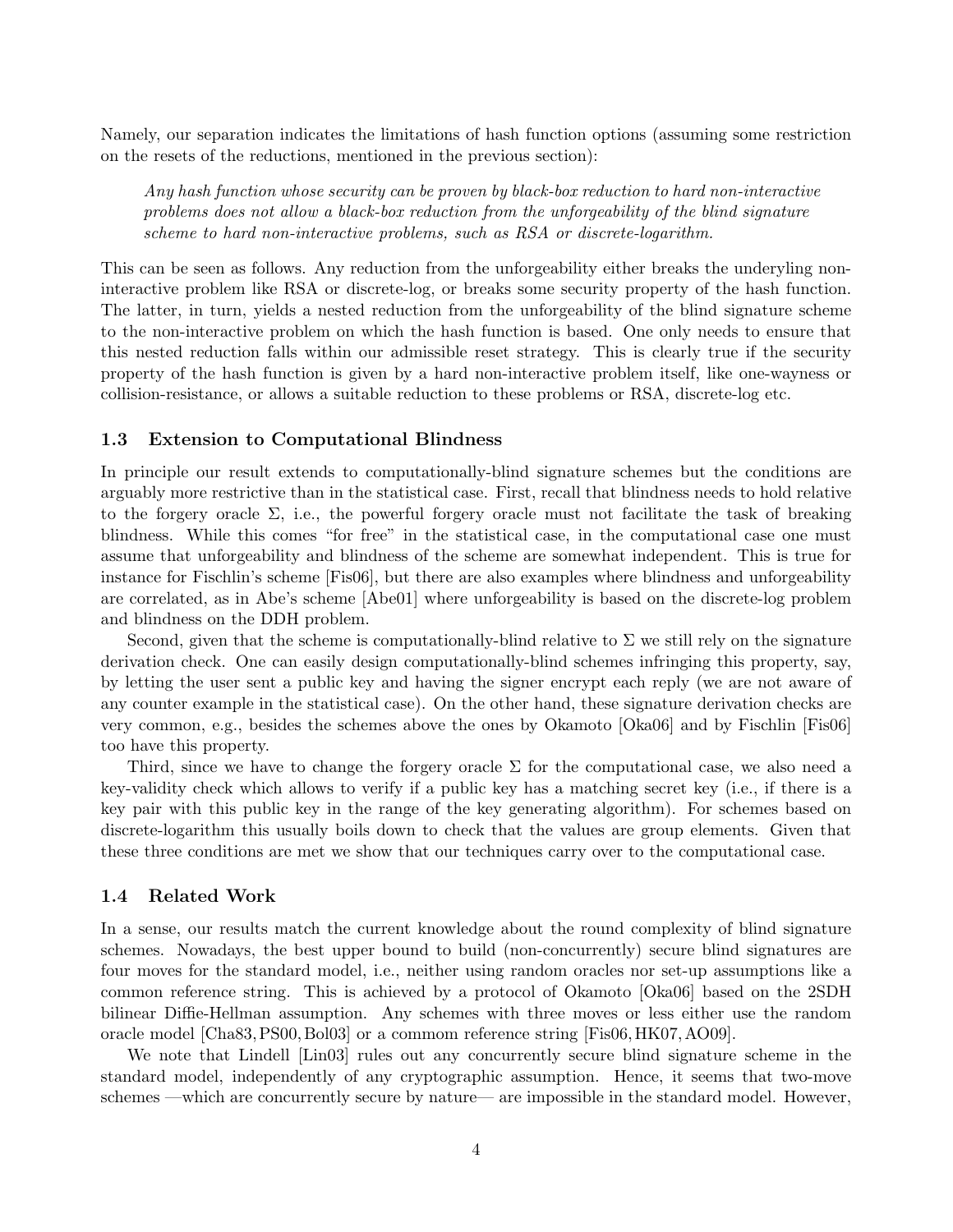Lindell's impossibility result only refers to the stronger (black-box) *simulation-based* definition of blind schemes and can indeed be circumvented by switching to the common *game-based* definition, as shown by [HKKL07]. In contrast, our result holds with respect to game-based definitions and also covers three-move schemes, thus showing that such blind signature schemes may be hard to build even under this relaxed notion.

The recent results by Brown [Bro07] and Bresson et al. [BMV08] show meta-reduction based separations of the one-more RSA and one-more discrete-logarithm problem from their regular counterparts. The conclusion in [BMV08] is that it should be hard to find a security proof for Chaum's scheme and the Pointcheval-Stern schemes using only these regular assumptions. As mentioned before, the metareductions in [Bro07, BMV08] are limited in the sense that they either cannot rewind (as in [Bro07]) or can only forward the input RSA or discrete log problem (as in [BMV08]). Our approach, however, considers arbitrary hard non-interactive problems and is robust with respect to the combination of several underlying assumptions.

We also remark that the well-known three-move lower bound for non-trivial zero-knowledge [GK96] is not known to provide a lower bound for blind signature schemes. The intuitively appealing idea of using the blind signature scheme as a commitment scheme in such zero-knowledge proofs unfortunately results in proofs which require more than three moves. This is even true if we start with a two-move blind signature scheme where a "hidden" third move is required for the initial transmission of the signer's public key. In addition, the game-based notion of blind signatures is not known to yield appropriate zero-knowledge simulators.

Organization. We start with the definition of blind signature schemes in Section 2. In Section 3 we discuss our notion of black-box reductions to hard problems. Before presenting our main result in Section 5 where we show the hardness of finding black-box reductions from unforgeability to noninteractive problems we first discuss a simpler case for restricted reductions in Section 4 to provide some intuition about the general result. We have delegated the case of computational blindness to Appendix A.

## 2 Blind Signatures

To define blind signatures formally we introduce the following notation for interactive execution between algorithms X and Y. By  $(a, b) \leftarrow \langle \mathcal{X}(x), \mathcal{Y}(y) \rangle$  we denote the joint execution, where x is the private input of  $\mathcal{X}, y$  defines the private input for  $\mathcal{Y},$  the private output of  $\mathcal{X}$  equals a, and the private output of  $\mathcal Y$  is b. We write  $\mathcal Y^{(\mathcal X(x),\cdot)^\infty}(y)$  if  $\mathcal Y$  can invoke an unbounded number of executions of the interactive protocol with X in sequential order. Accordingly,  $\mathcal{X}^{(\cdot,\mathcal{Y}(y_0))}$ ,  $(\cdot,\mathcal{Y}(y_1))$ ,  $(x)$  can invoke sequentially ordered executions with  $\mathcal{Y}(y_0)$  and  $\mathcal{Y}(y_1)$ , but interact with each algorithm only once.

**Definition 2.1 (Blind Signature Scheme)** A blind signature scheme consists of a tuple of efficient algorithms  $BS = (KG, \langle S, \mathcal{U} \rangle, Vf)$  where

Key Generation.  $KG(1^n)$  generates a key pair  $(sk, pk)$ .

**Signature Issuing.** The joint execution of algorithm  $S(sk)$  and algorithm  $\mathcal{U}(pk, m)$  for message  $m \in$  $\{0,1\}^n$  generates an output  $\sigma$  of the user,  $(\bot,\sigma) \leftarrow \langle \mathcal{S}(sk), \mathcal{U}(pk,m) \rangle$ , where possibly  $\sigma = \bot$ .

Verification. Vf $(pk, m, \sigma)$  outputs a bit.

It is assumed that the scheme is complete, i.e., for any  $(sk, pk) \leftarrow {\sf KG}(1^k)$ , any message  $m \in \{0, 1\}^n$ and any  $\sigma$  output by U in the joint execution of  $\mathcal{S}(sk)$  and  $\mathcal{U}(pk,m)$  we have  $\mathsf{Vf}(pk,m,\sigma) = 1$ .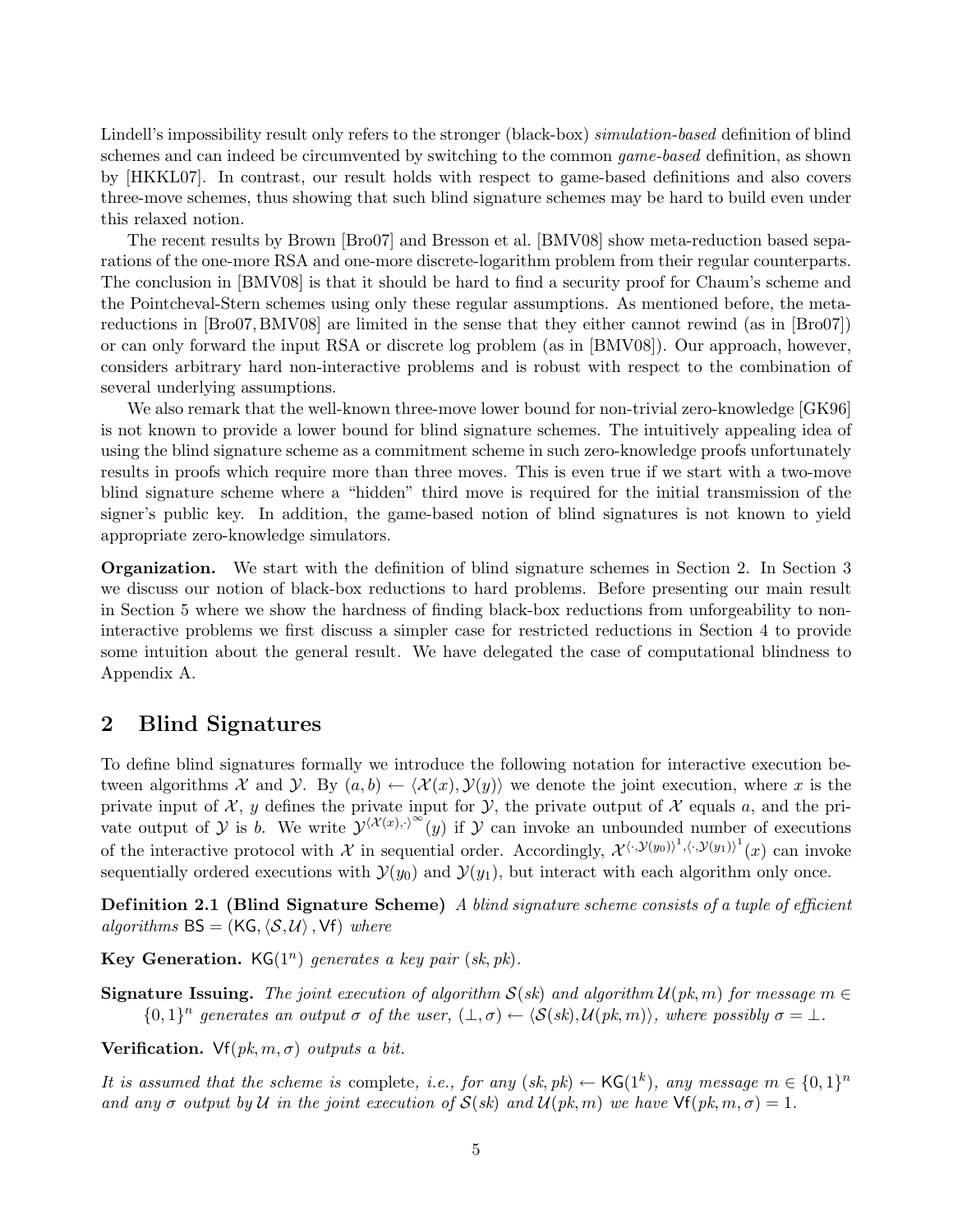Security of blind signature schemes requires two properties, unforgeability and blindness [JLO97,PS00]. A malicious user  $\mathcal{U}^*$  against unforgeability tries to generate  $k+1$  valid message-signatures pairs after at most  $k$  completed interactions with the signer, where the number of interactions is adaptively determined by the user during the attack. The blindness condition says that it should be infeasible for a malicious signer  $\mathcal{S}^*$  to decide upon the order in which two messages  $m_0$  and  $m_1$  have been signed in two executions with an honest user  $\mathcal{U}$ .

**Definition 2.2 (Secure Blind Signature Scheme)** A blind signature scheme BS =  $(KG,\langle \mathcal{S}, \mathcal{U} \rangle)$ , Vf) is called secure if the following holds:

**Unforgeability.** For any efficient algorithm  $U^*$  the probability that experiment Forge<sup>BS</sup> evaluates to 1 is negligible (as a function of  $n)$ ) where

 $Experiment$  Forge $_{\mathcal{U}^*}^{\text{BS}}$  $(sk, pk) \leftarrow {\sf KG}(1^n)$  $((m_1,\sigma_1),\ldots,(m_{k+1},\sigma_{k+1})) \leftarrow \mathcal{U}^{*(\mathcal{S}(sk),\cdot)^\infty}(pk)$ Return 1 iff  $m_i \neq m_j$  for  $1 \leq i < j \leq k+1$ , and  $\mathsf{Vf}(pk, m_i, \sigma_i) = 1$  for all  $i = 1, 2, \ldots, k + 1$ , and at most k interactions with  $\langle S(sk), \cdot \rangle^{\infty}$  were completed.

Computational resp. Statistical Blindness. For any (efficient resp. unbounded) algorithm  $S^*$ working in modes find, issue and guess, the probability that the following experiment Blind $g^{\text{BS}}$ evaluates to 1 is negligibly close to  $1/2$ , where

Experiment Blind $_{\mathcal{S}^*}^{\text{BS}}$  $(pk, m_0, m_1, st_{find}) \leftarrow S^*(find, 1^n)$  $b \leftarrow \{0, 1\}$  $\mathsf{st}_{\mathsf{issue}} \leftarrow \mathcal{S}^{*\langle\cdot,\mathcal{U}(pk,m_b)\rangle^1,\langle\cdot,\mathcal{U}(pk,m_{1-b})\rangle^1}(\mathsf{issue},\mathsf{st}_{\mathsf{find}})$ and let  $\sigma_b$ ,  $\sigma_{1-b}$  denote the (possibly undefined) local outputs of  $\mathcal{U}(pk, m_b)$  resp.  $\mathcal{U}(pk, m_{1-b})$ . set  $(\sigma_0, \sigma_1) = (\perp, \perp)$  if  $\sigma_0 = \perp$  or  $\sigma_1 = \perp$  $b^* \leftarrow \mathcal{S}^*(\textit{guess}, \sigma_0, \sigma_1, \textit{st}_\textsf{issue})$ return 1 iff  $b = b^*$ .

We remark that, even if occassionally not mentioned, all algorithms in this paper receive the security parameter  $1^n$  as additional input.

## 3 Hard Problems and Black-Box Reductions

In order to prove the security of a cryptographic protocol, usually reduction techniques are used. A reduction from a cryptographic protocol to an underlying problem shows that breaking the protocol implies breaking the underlying problem. A reduction is  $black-box$  if it treats the adversary and/or the underlying primitive as an oracle. Reingold et al. [RTV04] call reductions which use both the adversary and the primitive merely as an oracle *fully-black-box*, whereas *semi-black-box* reductions work for any efficient adversaries (whose code the reduction may access) as long as the primitive is black-box.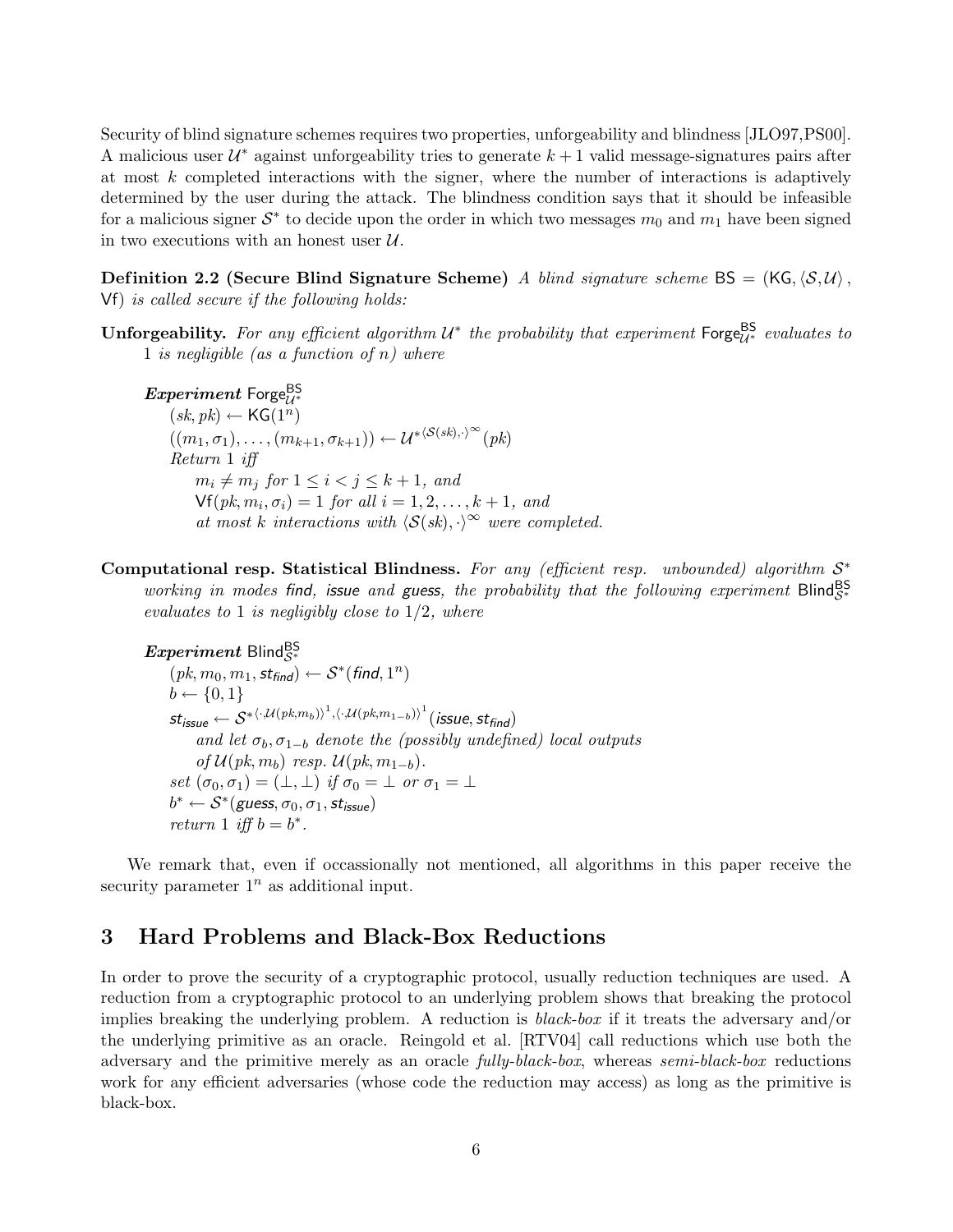In our case we only need the orthogonal requirement to semi-black-box reductions, namely that the reduction treats the adversary as an oracle but we do not make any assumption about the representation of the underlying primitive. The reduction we consider works for any kind of non-interactive primitive (i.e., in which one gets an instance as input and outputs a solution without further interaction):

- **Definition 3.1 (Hard Non-Interactive Problem)** A non-interactive (cryptographic) problem  $P =$  $(I, V)$  consists of two efficient algorithms:
- **Instance generation**  $I(1^n)$ . The instance generation algorithm takes as input the security parameter  $1^n$  and outputs an instance y.
- **Instance Verification**  $V(x, y)$ . The instance verification algorithm takes as input a value x as well as an instance y of a cryptographic problem, and outputs a decision bit.
- We call a cryptographic problem  $P$  hard if the following condition is fulfilled:
- **Hardness.** We say that an algorithm A solves the cryptographic problem P if the probability that A on input  $y \leftarrow I(1^n)$  outputs x' such that  $V(x', y) = 1$ , is non-negligible. We say that the problem P is hard if no efficient algorithm solves it.

Note that in the definition above we do not impose any completeness requirement on the cryptographic problem. The reason is that reductions from the security of blind signatures must work for arbitrary problems, and in particular to the ones with non-trivial completeness conditions.

The notion of a non-interactive cryptographic problem clearly covers such popular cases like the RSA problem, the discrete logarithm problem, or finding collisions for hash functions. It also comprises more elaborate combination of such problems, e.g., if  $P_0$ ,  $P_1$  are two non-interactive problems then so are  $P_0 \wedge P_1$  and  $P_0 \vee P_1$  (with the straightforward meaning requiring to solve both problems or at least one of them).

Very often in cryptography one builds protocols from several primitives  $P_0, P_1, \ldots, P_k$ , and one gets a sequence of reductions  $\mathcal{R}_1, \ldots, \mathcal{R}_k$  to each primitive, but where the reduction  $\mathcal{R}_i$  has full control over the other primitives. For instance, a protocol may rely on the RSA problem  $(P_0)$  and collisionintractable hash functions  $(P_1)$  and any break either yields an RSA solver  $(\mathcal{R}_0)$  or a collision-finder  $(\mathcal{R}_1)$ . But reduction  $\mathcal{R}_1$  itself may take advantage of the fact that it knows the factorization for the RSA-part (or even picks the modulus itself). Such cases are also subsumed by considering the problem P which generates  $y_i \leftarrow I_i(1^n)$  for  $i = 1, 2, ..., k$  and outputs a randomly chosen instance.

## 4 Warm Up: Impossibility Result for Vanilla Reductions

To give some intuition about our technique we first consider the simpler case of vanilla reductions. This type of reduction only runs a single execution with the adversary (without rewinding) and, if communicating with an honest user, makes the user output a valid signature with probability 1. This means that a vanilla reduction takes advantage of the magic adversary and its output, instead of solving the problem on its own. We then augment our result in the next section to deal with resetting reductions running multiple adversarial instances.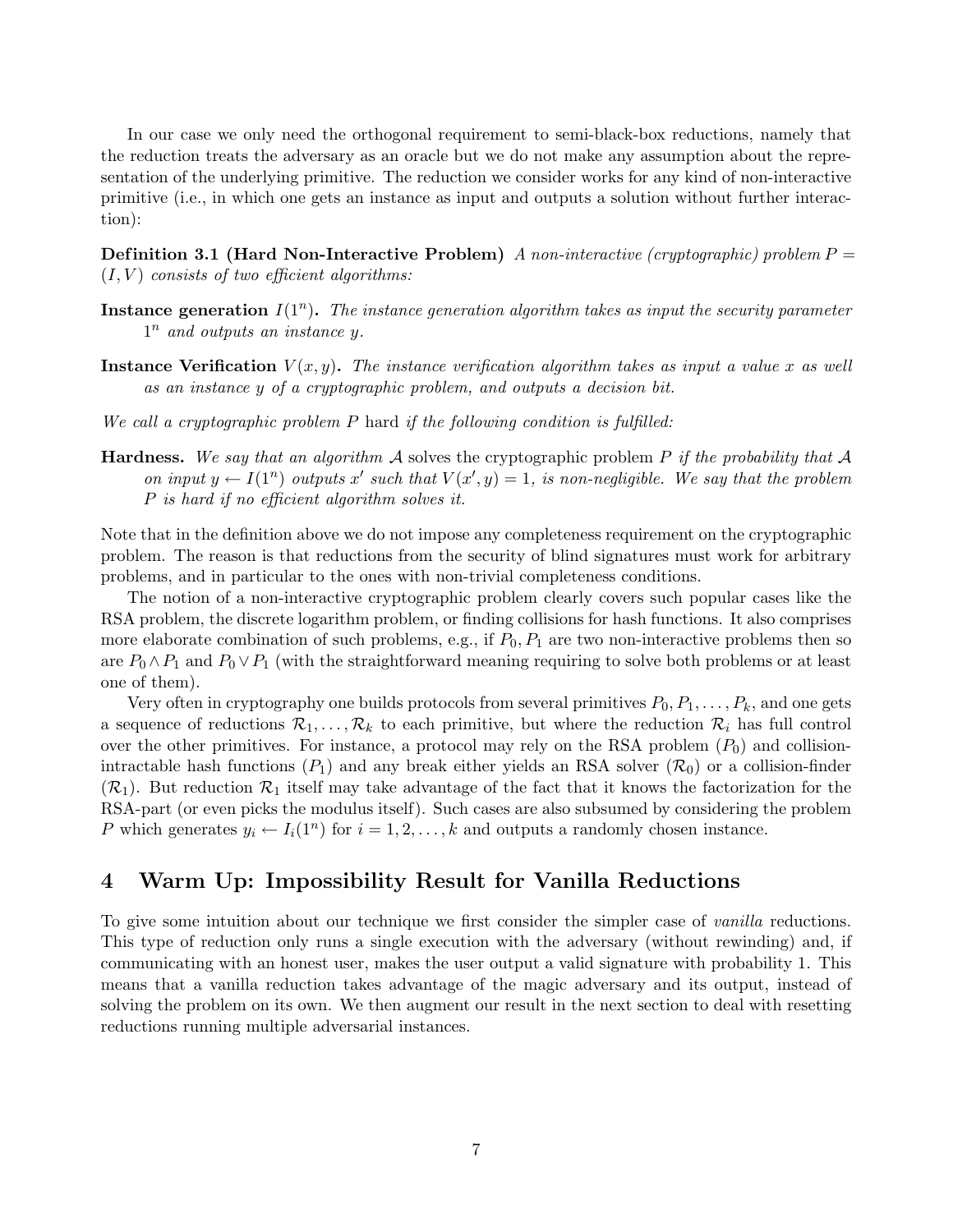#### 4.1 Preliminaries

For our impossibility result we need another requirement on the blind signature scheme, besides statistically blindness. This property says that one can tell from the public data and communication between a malicious signer and an honest user whether the user is able to compute a valid signature or not.

For instance, in Chaum's scheme the honest user sends a value  $y$  and receives  $z$  from the signer, and the user is able to compute a signature  $\sigma$  for an arbitrary message m if and only if  $z^e = y$  mod N. This is easily verifiable with the help of the public key and the communication. The scheme of Pointcheval and Stern implements the signature derivation check already in the user algorithm.<sup>2</sup> Analogous derivation checks occur in the schemes by Okamoto and by Fischlin. More formally:

**Definition 4.1 (Signature-Derivation Check)** A blind signature scheme BS allows (computational resp. statistical) signature-derivation checks if there exists an efficient algorithm SDCh such that for any (efficient resp. unbounded) algorithm  $S^*$  working in modes find and issue the probability that the experiment SigDerCheck<sup>BS</sup><sub>S</sub>SDCh</sub> evaluates to 1 is negligible, where

 $Experiment$  SigDerCheck $^{BS}_{\mathcal{S}^*,\mathsf{SDCh}}(pk,m,\mathsf{st}) \leftarrow \mathcal{S}^*(find,1^n)$  $(\bot, \sigma) \leftarrow \langle \mathcal{S}^*(\text{issue}, \text{st}), \mathcal{U}(pk, m) \rangle$ where trans denotes the communication between  $S^*$ , U  $c \leftarrow \text{SDCh}(pk, trans)$ return 1 if  $\sigma \neq \bot$  and  $c = 0$ , or if  $\sigma = \bot$  but  $c = 1$ .

In the computational case, if the above holds even if  $S^*$  gets access to an oracle  $\Sigma$  then we say that the scheme has computational signature-derivation checks relative to  $\Sigma$ . (In the statistical case  $S^*$  could simulate  $\Sigma$  internally, such that granting access to  $\Sigma$  is redundant.)

The notion in some sense augments the blindness property of blind signature schemes to the case that the user algorithm fails to produce a valid signature in the final local step. The common notion of blindness does not provide any security in this case (because the malicious signer does not receive any of the signatures if the user fails only then). See [FS09] for more discussions and solutions. Here, the signature derivation check provides something stronger, as it can be efficiently performed by anyone and holds independently of the user's message.

Next we introduce a weaker notion than blindness which is geared towards our separation result. Informally, a blind signature scheme has so-called transcript-independent signatures if one cannot associate a transcript to a signature. This is formalized by comparing signatures generated via an execution with a malicious signer and signatures generated "magically" via an oracle  $\Sigma$  producing the signature for a message from the public key and the transcript of the first execution. The intuition behind the following experiment is that the malicious signer has to distinguish whether the second signature  $\sigma_b$  results from the signature issuing protocol, or if the oracle  $\Sigma$  derived the signature  $\sigma_b$ from the transcript of the signature issuing protocol where the honest user gets as input the message  $m_0$ .

**Definition 4.2 (Transcript-Independent Signatures)** A blind signature scheme BS has (computationally resp. statistically) transcript-independent signatures with respect to  $\Sigma$  if for any (efficient resp. unbounded) algorithm  $S_{trans}^*$  the probability that the experiment trans-ind $S_{trans}^{BS}$ ,  $\sum(n)$  evaluates to 1 is negligibly close to 1/2, where

<sup>&</sup>lt;sup>2</sup>The signature derivation check is given by the user's local verification  $a = g^R h^S y^e$ , where the values  $a, r, R, S$  are exchanged during the signature issuing protocol and the values  $g, h, y$  are part of the public key.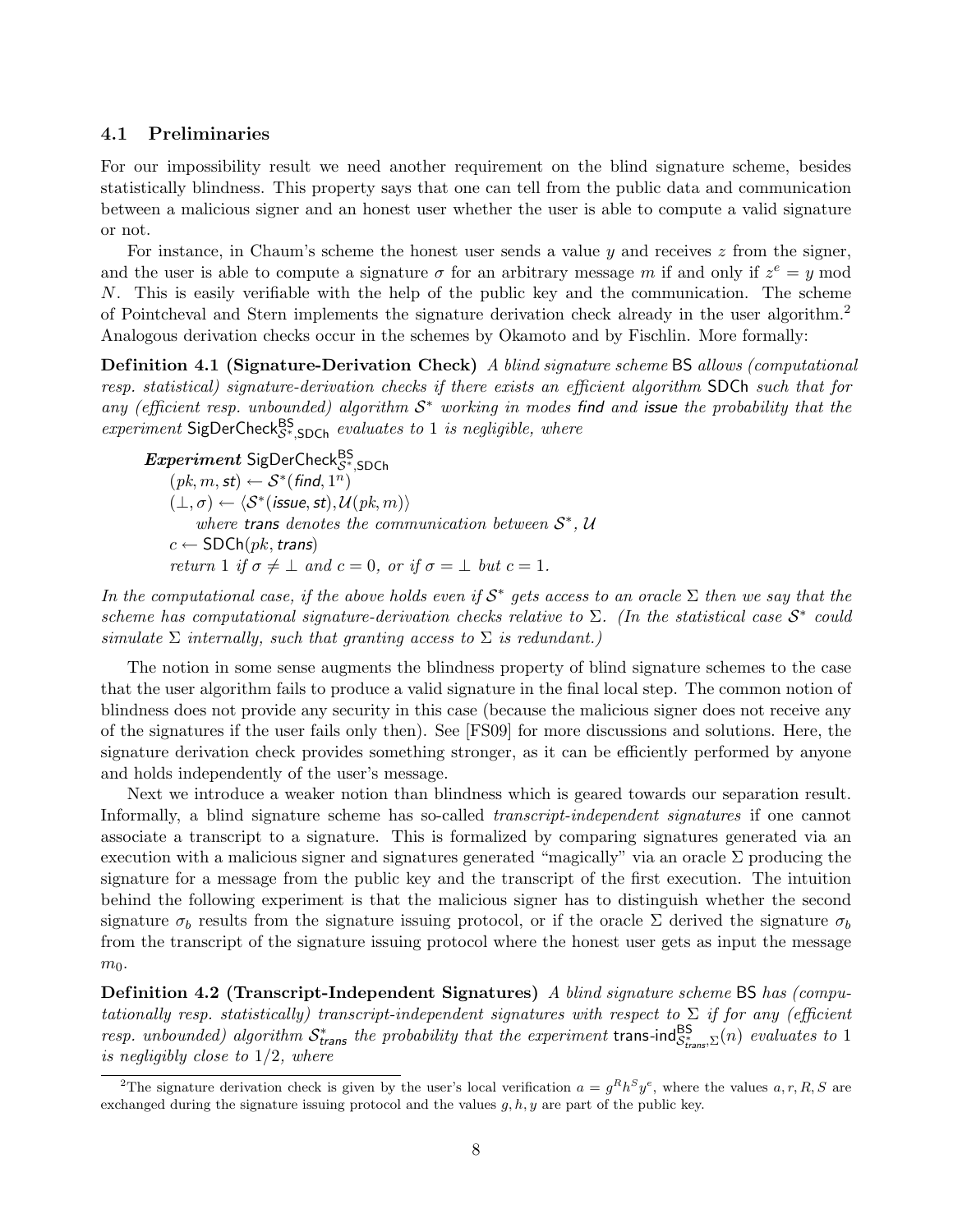## $Experiment$  trans-ind $^{BS}_{\mathcal{S}^*_{\text{trans}},\Sigma}(n)$ :

$$
b \leftarrow \{0, 1\}
$$
  
\n
$$
(pk, st_1, m_{-1}, m_0) \leftarrow S_{trans}^{*,\Sigma} (init, 1^n)
$$
  
\n
$$
st_2 \leftarrow S_{trans}^{*,\Sigma} \langle \cdot \mathcal{U}(pk, m_{-1}) \rangle^1, \langle \cdot \mathcal{U}(pk, m_0) \rangle^1
$$
  
\n
$$
let \sigma_{-1} and \sigma_0 be the local outputs of the users in the two\nexcutions (possibly  $\sigma_{-1} = \bot$  and/or  $\sigma_0 = \bot$ )  
\nand let  $trans_{-1}$  be the transcript of the left execution  
\nset  $m_1 = m_0$  and compute  $\sigma_1 \leftarrow \Sigma(pk, trans_{-1}, m_1)$   
\nset  $(\sigma_{-1}, \sigma_0, \sigma_1) = (\bot, \bot, \bot)$  if  $\sigma_{-1} = \bot$  or  $\sigma_0 = \bot$  or  $\sigma_1 = \bot$   
\n $b^* \leftarrow S_{trans}^{*,\Sigma}(guess, st_2, m_{-1}, \sigma_{-1}, m_b, \sigma_b)$   
\nreturn 1 iff  $b = b^*$ .
$$

To define our generic forgery oracle  $\Sigma$  allowing A to break unforgeability we first outline the idea for the case of Chaum's blind signature scheme. Assume that the adversary has already obtained a valid signature for some message m' by communicating with the signer. Let trans  $=(y, z)$  denote the transcript of this communication. Algorithm  $\Sigma(pk, trans, m)$  for  $m \neq m'$  then searches some randomness r such that the user's first message for m and r matches y in the transcript, i.e.,  $H(m)r^e \text{ mod } N = y$ . Such an r exists by the perfect blindness and the signature derivation check.<sup>3</sup>

The above example can be generalized to any blind signature scheme and the following generic forgery oracle (which only depends on the blind signature scheme in question):

Definition 4.3 (Generic Forgery Oracle) For a statistically-blind signature scheme BS the generic forgery oracle  $\Sigma(pk, trans, m)$  performs the following steps:

enumerate all values r such that the user algorithm  $\mathcal{U}(pk,m)$  for randomness r generates the same transcript trans when fed with the same signer messages as in trans; also store all signatures  $\sigma$  the user's algorithm generates in these executions. select a value r of the set at random and return the corresponding signature  $\sigma$ (or return  $\perp$  if there is no such r).

The next proposition shows that every statistically blind signature scheme that allows signaturederivation checks which has access to  $\Sigma$  has already transcript-independent signatures.

Proposition 4.4 Every statistically blind signature scheme, which has statistical signature-derivation checks, also has statistical transcript-independent signatures with respect to the generic forgery oracle Σ.

*Proof.* Assume that there exists a signer  $S_{trans}^*$  in experiment trans-ind $S_{*,\Sigma}^*(n)$  with the generic forgery oracle  $\Sigma$  which outputs  $b^* = b$  with non-negligible probability beyond 1/2. Then we construct an adversarial controlled signer  $S^*_{\text{blind}}$  against the blindness (with oracle access to  $\Sigma$ ) as follows. Algorithm  $S_{\text{blind}}^*$  invokes  $S_{\text{trans}}^*$ (init, 1<sup>n</sup>) to get  $(pk, st_1, m_{-1}, m_0)$ ; it uses its access to  $\Sigma$  to answer any request of  $S_{\text{trans}}^*$  to this oracle. Algorithm  $S_{\text{blind}}^*$  then outputs  $(pk, m_{-1}, m_0)$  according to the blindness experiment and subsequently relays the entire communication between the two honest user instances  $\mathcal{U}$  and  $\mathcal{S}_{trans}^*$ . In the case that  $S^*_{\text{blind}}$  obtains two undefined signatures from the blindness experiment, i.e.,  $(\sigma_{-1}, \sigma_0)$  =

 $3$ Note that blindness for Chaum's scheme is only guaranteed if the user can verify that the exponent  $e$  is relatively prime to  $\varphi(N)$ , say, if e is a prime larger than N; only then is guaranteed that the function  $(\cdot)^e$  mod N really is a permutation.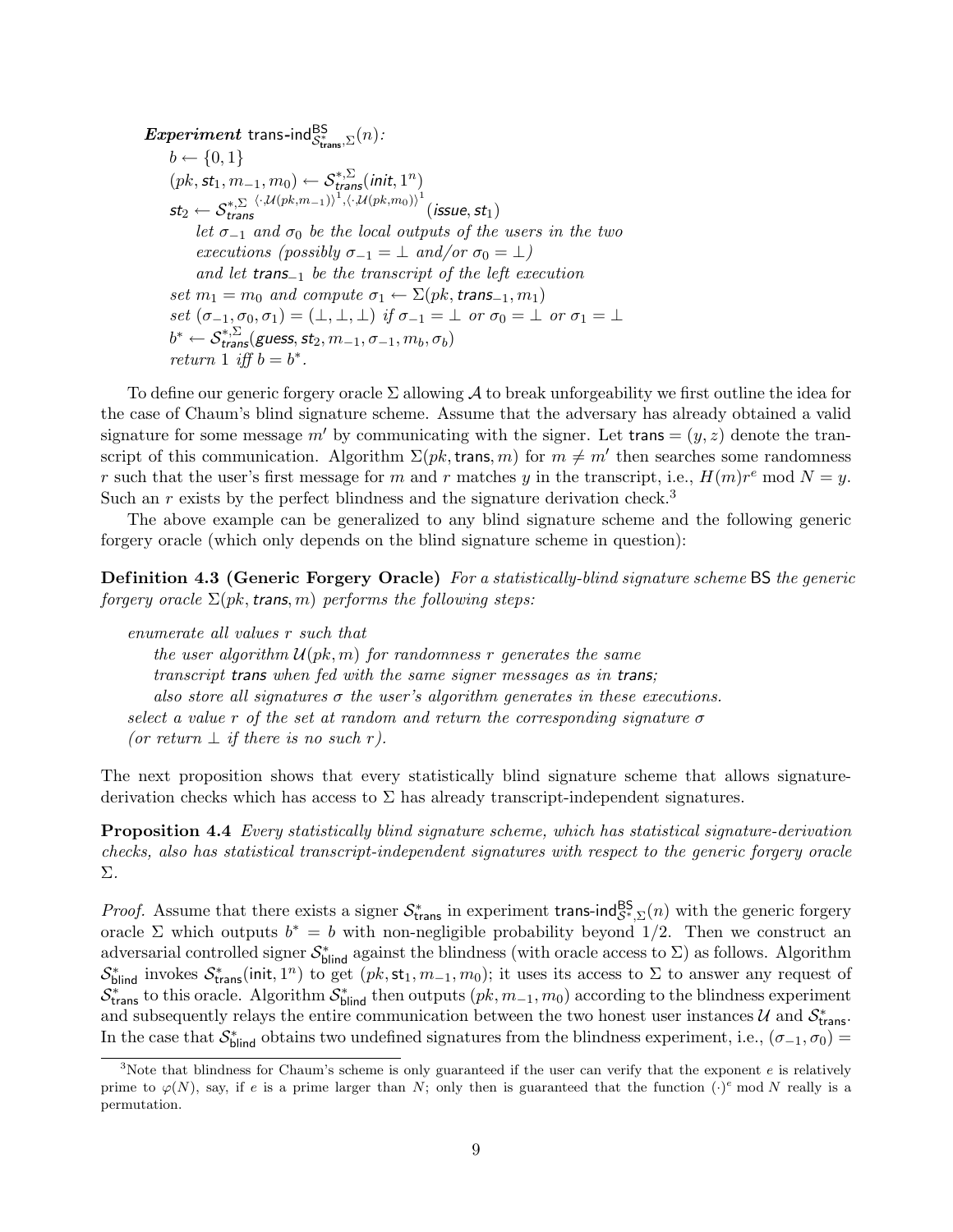$(\perp,\perp)$ , then  $\mathcal{S}_{\text{blind}}^*$  returns  $(m_{-1},\perp,m_0,\perp)$  to  $\mathcal{S}_{\text{trans}}^*$ . Otherwise, if both executions have been successful, then  $S^*_{\text{blind}}$  executes  $S^*_{\text{trans}}$  in mode guess on input  $(\text{st}_2, m_{-1}, \sigma_{-1}, m_0, \sigma_0)$  to obtain a bit  $b^*$ , where  $\text{st}_2$ is the state returned by  $S_{trans}^*(st_1)$  after the interaction with the users. Algorithm  $S_{blind}^*$  returns  $b^*$  as its decisional bit.

For the analysis first observe that, if the left user instance yields a valid signature  $\sigma_{-1} \neq \bot$ , then  $\Sigma$  too succeeds in producing a valid signature with overwhelming probability. This is true since the scheme allows signature-derivation checks and is statistically blind. More specifically, call a tuple  $(pk, st_1, m_{-1}, m_0)$  output by the transcript adversary  $\mathcal{S}^*_{trans}$  bad if the probability (over the user's randomness) that the user is able to produce a valid signature from the communication with the transcript adversary for  $m_{-1}$ , but the signature derivation check returns 0 or the transcript is not in the range of possible transcripts for message  $m_0$ , is non-negligible. Note that we can assume that  $S_{trans}^*$ is deterministic and chooses the bad tuple  $(pk, st_1, m_{-1}, m_0)$  that maximizes the probability. Then the probability that the signature derivation check answers inconsistently is negligible. The probability that the transcript is not in the range for message  $m_0$  is negligible by the statistical blindness (else one could easily break blindness with the help of  $\mathcal{S}_{trans}^*$ ). It follows that there is no bad tuple.

Hence, given that the user picks randomness such that it can compute a signature, except with negligible probability the transcript is also in the range for  $m_0$  and the signature derivation check indicates success. Since the answer of the signature derivation check only depends on the public key and the transcript, it follows that the user's algorithm is in principle also able to derive a signature for  $m_0$ . Therefore, the forgery oracle is able to find such a valid signature, except with negligible probability. From now we can thus assume that the transcript adversary receives undefined signatures only if one of the user instances fails to compute a signature.

Consider now the case where the bit b equals 0. The adversary  $S^*_{\text{blind}}$  in this case receives the second message-signature pair  $(m_0, \sigma_0)$  from the right execution with the honest user U. It is easy to see that this experiment corresponds (almost) exactly to the blindness experiment (taking into account that undefined signatures only depend on success in the user instances). Thus,  $S^*_{\text{blind}}$  performs an almost perfect simulation from  $S_{trans}^*$ 's point of view.

Now we investigate the case  $b = 1$ . In the blindness experiment the malicious signer then communicates with the left user instance  $\mathcal{U}(pk, m_1)$  and with the right instance  $\mathcal{U}(pk, m_0)$ . In contrast,  $S_{trans}^*$  in the transcript-independence experiment interacts on the left side with a user instance that has been initialized with the message  $m_0$  (instead of  $m_{-1}$ ) and obtains the second signature  $\sigma_{-1}$  from the oracle  $\Sigma$  for the same message  $m_1 = m_0$ .

It holds again that the oracle succeeds whenever the left user instance is able to compute a signature (this follows immediately by construction of  $\Sigma$  since the set of possible random inputs contains at least the actual randomness used by the honest user in the left instance). Because the forgery oracle enumerates all possible randomness  $r$  such that it can derive a valid signature and selects one of them at random, the output distribution here is identical to the case of an interaction with the user. Thus, the simulation of  $S_{trans}^*$  is perfect in this case. But then we can conclude that if  $S_{trans}^*$  succeeds with non-negligible probability over  $1/2$ , then  $S^*_{\text{blind}}$  also succeeds with non-negligible probability bounded away from  $1/2$ .

We point out that the proof implicitly shows that, if the left user instance in the transcriptindependence experiment succeeds in producing a signature, then so does the generic forgery oracle with overwhelming probability. Since this will be used again later in the proof of the separation result we state this as a corollary more explicitly:

Corollary 4.5 For every statistically blind signature scheme with statistical signature-derivation checks,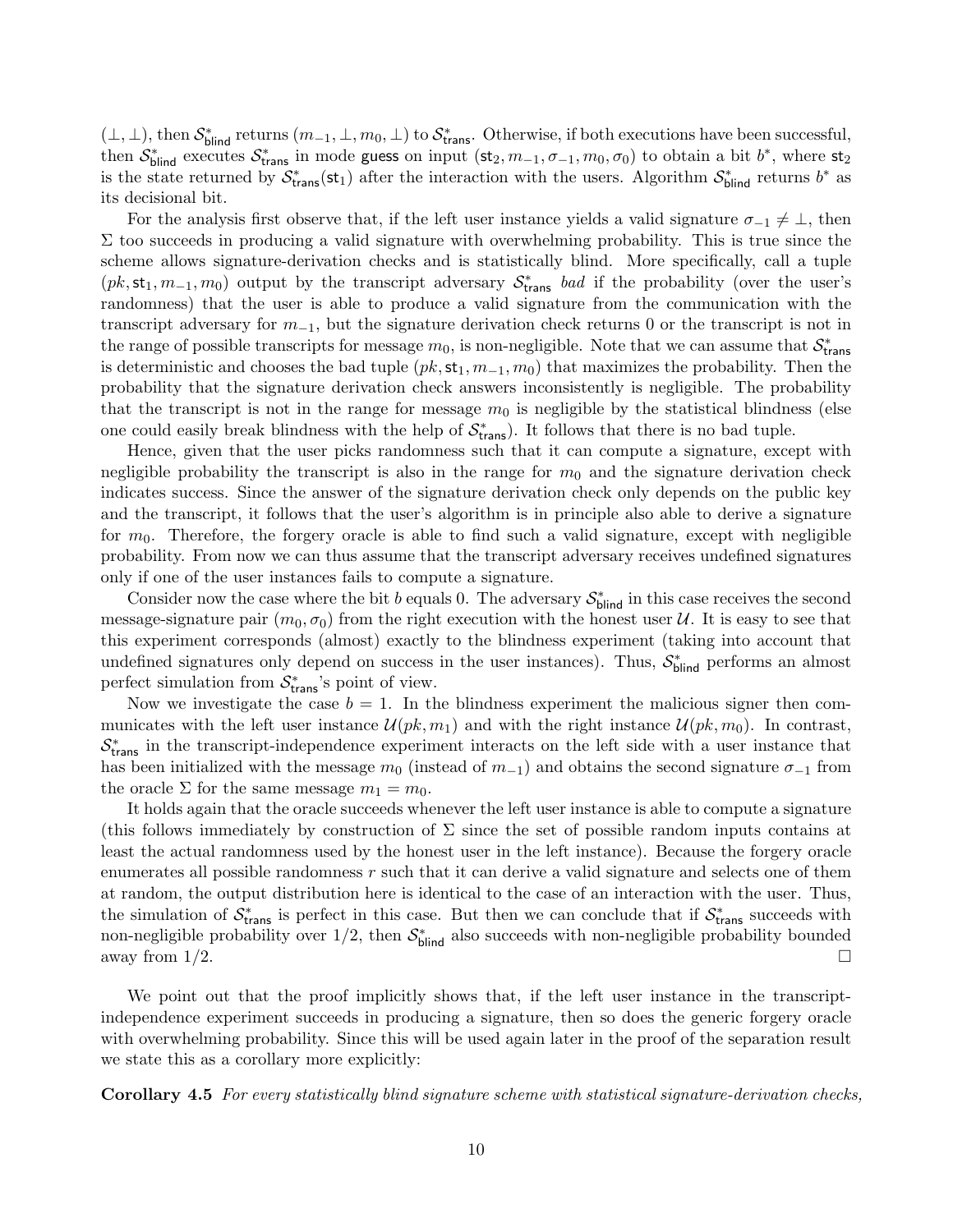which is blind relative to the generic forgery oracle  $\Sigma$ , the probability that in the transcript-independence experiment we have  $\sigma_{-1} \neq \bot$  and  $\sigma_1 = \bot$  after the run of  $\Sigma$ , is negligible.

Given the generic forgery oracle  $\Sigma$  we can now define the "magic" adversary which first plays and honest users communicating with the signer once. If this single execution yields a valid signature (which is certainly the case when interacting with the genuine signer, but possibly not when interacting with the reduction), then the adversary generates another valid message-signature pair without interaction but using  $\Sigma$  as a subroutine instead.

**Definition 4.6 (Magic Adversary)** The magic adversary  $A$  for input pk and with oracle access to the generic forgery oracle  $\Sigma$  and communicating with an oracle  $\langle S(sk), \cdot \rangle^1$  is described by the following steps:

pick random messages  $m'_0, m'_1 \leftarrow \{0, 1\}^n$ run an execution  $\langle S(sk), U(pk, m'_0) \rangle$  in the role of an honest user to obtain  $\sigma'_0$  and let trans be the corresponding transcript if  $\mathsf{Vf}(pk, m_0', \sigma_0') = 1$  then let  $\sigma_1' \leftarrow \Sigma(pk, \mathsf{trans}_0', m_1')$  else set  $\sigma_1' \leftarrow \bot$  $return (m'_0, \sigma'_0, m'_1, \sigma'_1)$ 

By the completeness of the blind signature scheme the magic adversary, when attacking the honest signer, returns two valid message-signature pairs, with probability negligibly close to 1 (there is a probability of at most  $2^{-n}$  that the adversary outputs identical pairs for  $m'_0 = m'_1$ ). We also remark that the magic adversary, when attacking the actual scheme, applies the forgery oracle to derive a signature for the second message using the transcript of the first signature issuing protocol.

#### 4.2 Impossibility Result

The following theorem states that vanilla black-box reductions to (non-interactive) cryptographic problems do not provide a meaningful security statement. That is, if there was such a reduction then the underlying problem would already be easy. Since we only deal with non-resetting reductions the claim even holds for schemes with arbitrary round complexity (instead of three-move schemes):

**Theorem 4.7** Let BS be a statistically blind signature scheme that allows statistical signature-derivation checks. Then there is no vanilla black-box reduction from unforgeability of the blind signature scheme BS to a hard non-interactive problem.

*Proof.* For sake of readability we divide the reduction  $\mathcal{R}$  into steps, according to the black-box simulation of the magic adversary in which  $\mathcal R$  takes over the role of the signer: in mode init the reduction outputs the public key pk and in mode msgi the reduction creates the *i*-th protocol message msgi of the signer. After getting the adversary's signatures  $\sigma_0$ ,  $\sigma_1$  in the post-processing step final the reduction outputs a putative solution  $x'$  for its input y. In each step the reduction also outputs some state information which is passed on to the next stage.

Analogously to the reduction R we denote by msg i the step of the honest user U which on input a public key pk, a message m and the previous message msgi of the signer, outputs message msgi sent to the signer. Likewise, in mode finish the user creates the signature from its state and the final message sent by the signer.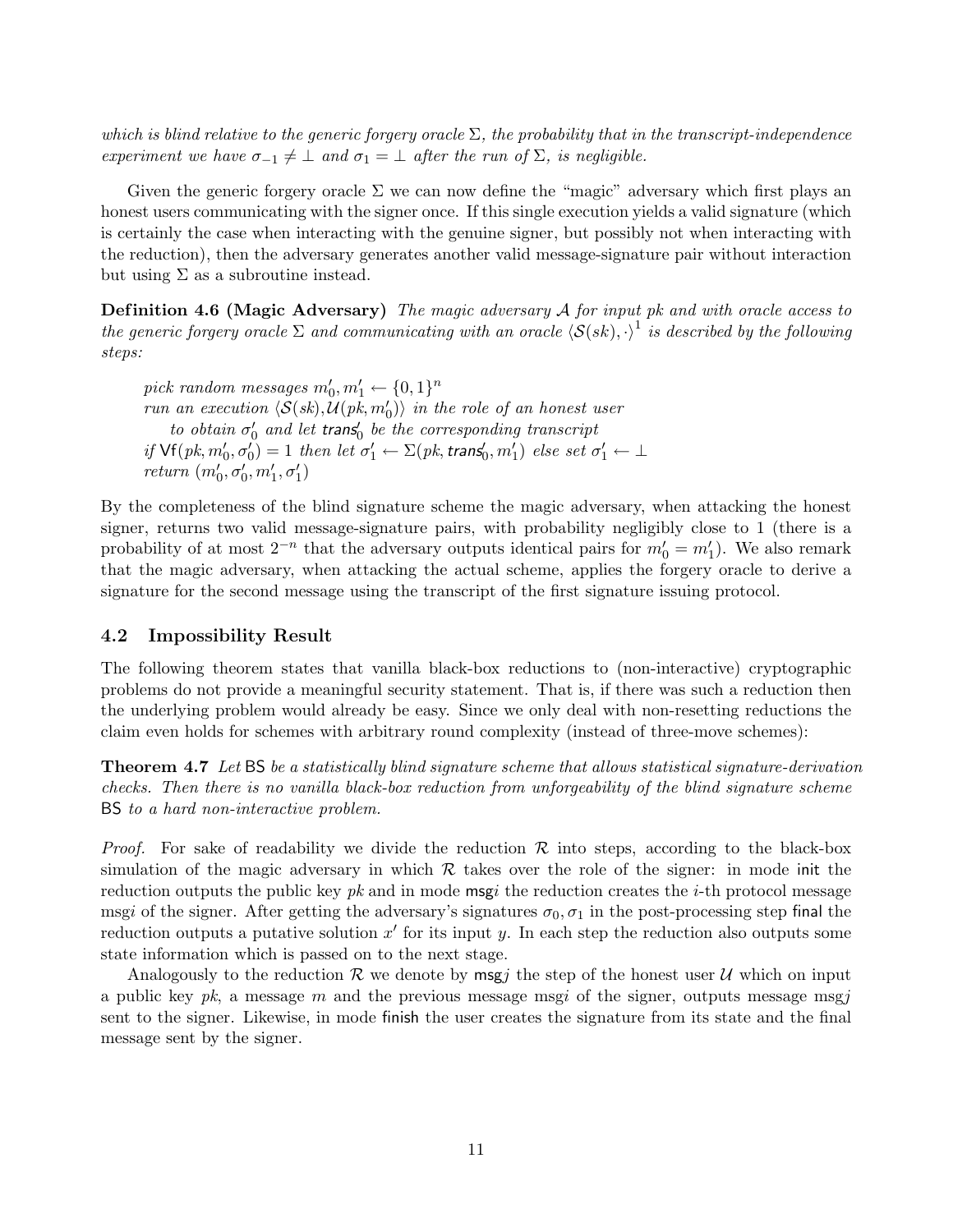Meta-reduction  $\mathcal{M}(y)$ let  $(pk, st_{init}) \leftarrow \mathcal{R}(init, y)$  $\text{let } (\text{msg}_1, \text{st}_\text{msg1}) \gets \mathcal{R}(\text{msg1}, \text{st}_\text{init})$ choose  $m_0 \leftarrow \{0, 1\}^n$ n choose  $m_1 \leftarrow \{0,1\}^n$ let  $(\text{msg2}_0, \text{st}^0_{\text{msg2}}) \leftarrow \mathcal{U}(\text{msg2}, pk, m_0, \text{msg1})$  let  $(\text{msg2}_1)$  $\mathsf{t},\mathsf{st}^1_{\text{msg2}} \rangle \leftarrow \mathcal{U}(\mathsf{msg2},\mathit{pk},m_1,\text{msg1})$  $\mathrm{let}\ (\mathrm{msg3}_0,\mathsf{st}^0_{\mathrm{msg3}}) \leftarrow \mathcal{R}(\mathsf{msg3},\mathsf{st}_{\mathrm{msg1}},\mathrm{msg2}_0)$ ) let  $(\text{msg3}_1, \text{st}^1_{\text{msg3}}) \leftarrow \mathcal{R}(\text{msg3}, \text{st}_{\text{msg1}}, \text{msg2}_1)$  $\mathrm{let}\,\,\sigma_0\leftarrow\mathcal{U}(\mathsf{finish},\mathsf{st}_{\mathrm{msg}2}^0,\mathrm{msg}3_0)$ ) let  $\sigma_1 \leftarrow \mathcal{U}(\text{finish}, \text{st}^1_{\text{msg2}}, \text{msg3}_1)$ output  $x' \leftarrow \mathcal{R}(\textsf{final}, \textsf{st}_{\text{msg}3}^0, m_0, \sigma_0, m_1, \sigma_1)$ 



**Description of the Meta-Reduction.** The meta-reduction  $M$  works as follows (see Figure 2) for the case of three moves). It gets as input an instance  $y$  of the problem. It start to simulate the reduction R on y to derive a public key pk as well as the first message msg1 on behalf of the signer and a state  $st_{\text{msg1}}$ . Algorithm M first completes an instance of the signature issuing protocol with R using the program of the honest user on input a random message  $m_0$  from  $\{0,1\}^n$  and some randomness r. Afterwards, it selects another message  $m'$  from  $\{0, 1\}^n$  at random together with some independent randomness  $r'$  and resets the reduction to the point where  $\mathcal R$  has returned the first message of the signature issuing protocol. As before,  $M$  executes the honest user algorithm on  $m'$ using the randomness  $r'$ .

Now, if the meta-reduction obtains two valid signatures  $\sigma_0$ ,  $\sigma_1$  from both executions, then it hands the pairs  $(m_0, \sigma_0), (m_1, \sigma_1)$  to the reduction which then outputs some x'. The meta-reduction returns x' and stops. For brevity we often write  $\mathcal{R}^{\mathcal{M}}(y)$  for this interaction.

Analysis of the Meta-Reduction. The final step is to show that the reduction  $\mathcal R$  successfully outputs a solution  $x'$ , even if given the pairs from M instead of receiving them from the magic adversary. For this it suffices to show that

$$
\mathrm{Prob}\left[y \leftarrow I(1^n), x' \leftarrow \mathcal{R}^{\mathcal{M}}(y) : V(x', y) = 1 \mid \mathcal{M}\right]
$$

is non-negligible. As outlined above, for this we exploit the transcript-independence of signatures.

Assume to the contrary that the reduction  $\mathcal R$  outputs a valid solution  $x'$  with non-negligible probability if R receives two message-signature pairs  $(m_0, \sigma_0), (m_1, \sigma_1)$  from the magic adversary,

$$
Prob[y \leftarrow I(1^n), x' \leftarrow \mathcal{R}^{\mathcal{A}}(y) : V(x', y) = 1 | \mathcal{A} \text{ magic }] \not\approx 0,
$$

but succeeds only with negligible probability if the message-signature pairs are generated by  $\mathcal{M}$ :

$$
\mathrm{Prob}\left[y \leftarrow I(1^n), x' \leftarrow \mathcal{R}^{\mathcal{M}}(y) : V(x', y) = 1 \mid \mathcal{M}\right] \approx 0.
$$

Then we construct an adversary  $S_{trans}^*$  who breaks the transcript independence of signatures in experiment trans-ind ${}^{BS}_{\mathcal{S}^*,\Sigma}(n)$ .

Description of Adversary  $S_{trans}^*$ . Informally, the adversary relays the first execution between the reduction and the external user instance and resets to reduction afterwards to answer the second execution. Afterwards  $S_{trans}^*$  receives two message-signature pairs without knowing whether the second signature  $\sigma_0$  has been derived from the signature issuing protocol or with the help of  $\Sigma$ . We then use the result of the reduction to distinguish this case.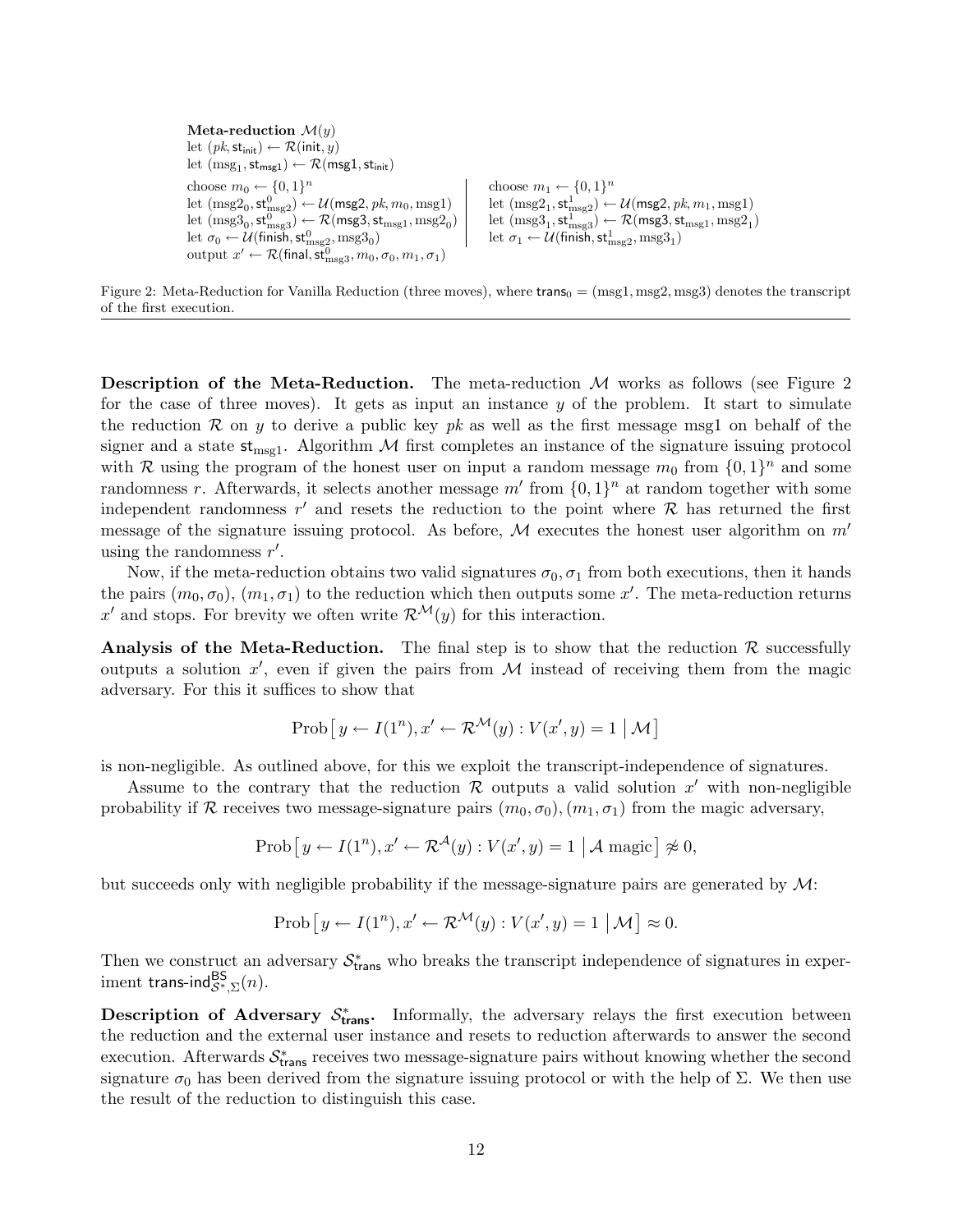More formally, the adversary  $S_{trans}^*$  generates an instance  $y \leftarrow I(n)$  of a cryptographic problem P. It simulates  $\mathcal R$  in a black-box way, which for input y initially outputs a public key pk as well as the first message msg1 and some state information  $st_{msg1}$ . The algorithm  $S^*_{trans}$  selects two random message  $m_{-1}, m_0 \in \{0,1\}^n$  and outputs  $pk, m_{-1}, m_0$  according to the transcript-independence experiment. It stores the first message (from  $\mathcal R$  to  $\mathcal U$ ) and relays the communication between the reduction  $\mathcal R$  and the first external user instance  $\mathcal{U}(pk, m_{-1})$ . Then the adversary resets R to the point where R has returned msg1 and forwards the communication between  $\mathcal{R}$  and  $\mathcal{U}$ .

After having finished both executions  $S_{trans}^*$  receives two (valid) signatures  $(\sigma_{-1}, \sigma_0)$  and runs the reduction R in mode final on input  $(st_{\text{msg3}}^0, m_{-1}, \sigma_{-1}, m_0, \sigma_0)$  to obtain a putative solution  $x'$  of the cryptographic problem P. The final output of the adversary is  $b^* \leftarrow V(x', y)$ .

Analysis of  $S_{trans}^*$ . For the analysis recall that the magic adversary, after a single interaction, outputs two message-signature pairs (with the help of  $\Sigma$ ). In fact, taking the message-signature pairs  $(m_{-1}, \sigma_{-1})$  of the first execution together with the message-signature pair  $(m_0, \sigma_0)$  derived from  $\Sigma$ in experiment trans-ind<sup>BS</sup><sub>s<sup>\*</sup>, $\Sigma$ </sub>(n) corresponds exactly to the behavior of the magic adversary (b = 0). Here we take advantage of the fact that the second execution with the user cannot fail (and force the signatures to be undefined) by our assumption about the vanilla reduction always making the honest user derive a signature.

On the other hand, during the issuing protocol with the honest user  $\mathcal{U}$ , the adversary  $\mathcal{S}_{trans}^*$  resets  $\mathcal R$  and uses in the second execution the prefix msg1 (obtained during the signature generation of  $(m_{-1}, \sigma_{-1})$ ) in experiment trans-ind<sup>BS</sup><sub>, $\Sigma$ </sub> $(n)$ . Therefore the message-signature pairs  $(m_{-1}, \sigma_{-1})$ ,  $(m_b, \sigma_b)$ are computed in the same way as the meta-reduction  $\mathcal M$  does  $(b = 1)$ . Note that the additional run of  $\Sigma$  in the transcript-independence experiment cannot make the three signatures invalid (except with negligible probability), because of the statistical blindness and the signature derivation checks. More specifically, the statistical blindness guarantees that the transcript generated with  $\mathcal{U}$  for message  $m_{-1}$ is (almost surely) also a potential transcript for  $m_0 = m_1$  used by  $\Sigma$ . Furthermore, the signature derivation check tells us that, independently of the message, the transcript allows the user to derive a signature (such that  $\Sigma$ , too, will find a valid random string r for the simulated user with a valid signature). This fact is stated more formally in Corollary 4.5. For simplicity we neglect the small error for  $\Sigma$  returning an invalid signature in the analysis below.

We obtain for the probability that  $S_{trans}^*$  outputs the right bit  $b^* = b$ :

$$
Prob[b^* = b] = \frac{1}{2} + \frac{1}{2} \cdot (Prob[b^* = 1 | b = 1] - Prob[b^* = 1 | b = 0])
$$

According to our construction,  $b = 0$  corresponds to the case where the simulation mimics the behavior of the magic adversary, and  $b = 1$  the setting involving the meta-reduction. Furthermore, the adversary  $S_{trans}^*$  returns  $b^* = 1$  in the case that the reduction R returns a valid solution x' of y. Hence,

$$
\begin{aligned} \text{Prob}[b^* = 1 \mid b = 1] - \text{Prob}[b^* = 1 \mid b = 0] \\ &= \text{Prob}\left[y \leftarrow I(1^n), x' \leftarrow \mathcal{R}^{\mathcal{A}}(y) : V(x', y) = 1 \mid \mathcal{A} \text{ magic}\right] \\ &- \text{Prob}\left[y \leftarrow I(1^n), x' \leftarrow \mathcal{R}^{\mathcal{M}}(y) : V(x', y) = 1 \mid \mathcal{M}\right]. \end{aligned}
$$

By assumption the difference is non-negligible (because the first probability is non-negligible and we have assumed that the second probability is negligible). This, however, contradicts the transcript independence of signatures.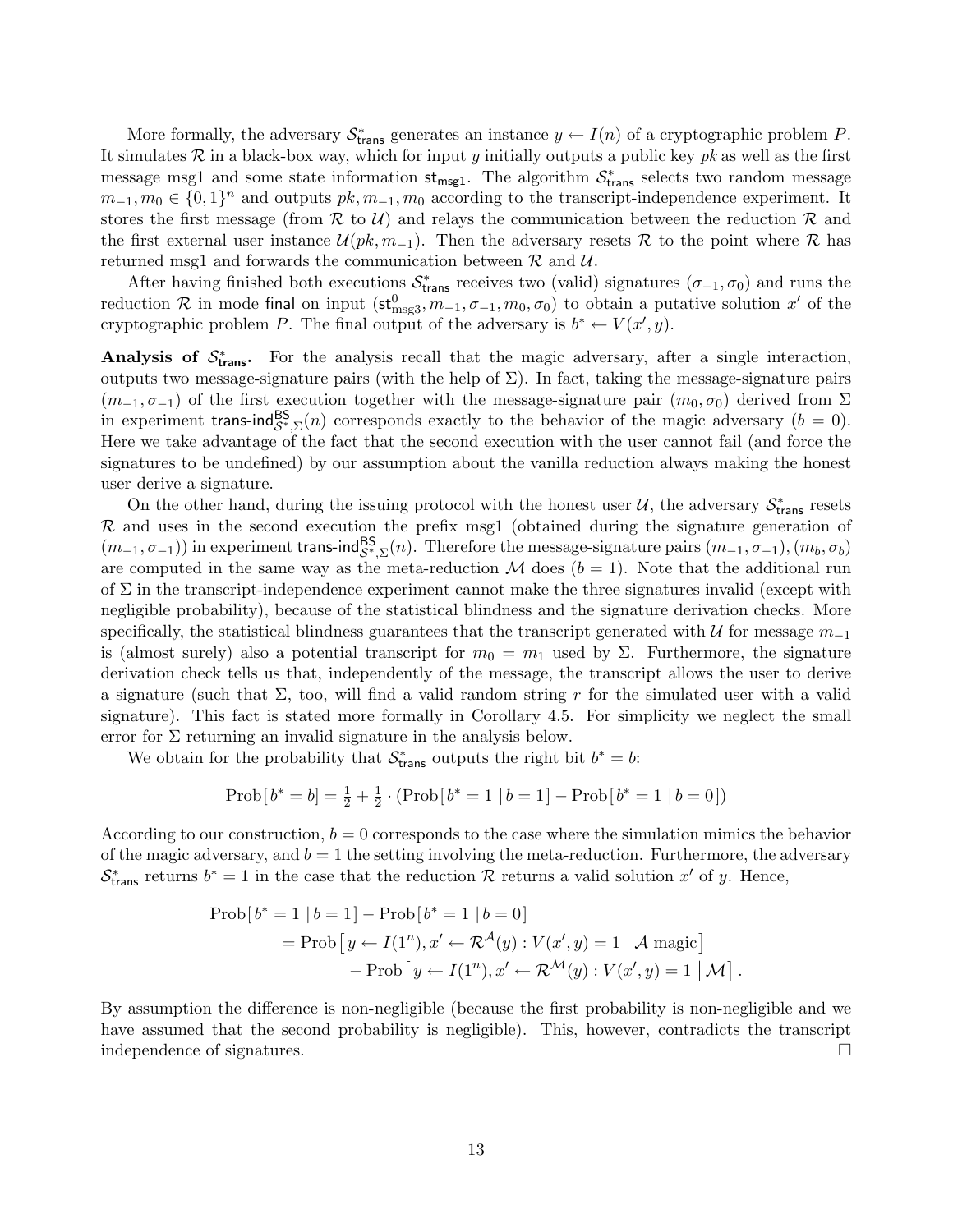### 5 Impossibility Result for Statistically Blind Signature Schemes

Here we discuss more general reductions which may reset the adversary and run several nested executions with multiple copies of the adversary. For simplicity, we model a single, resettable instance of the adversary as a sequence of identical copies of the adversary which cannot be reset. Whenever the reduction seeks to reset the adversary, we instead invoke the next copy and run it up to the reset point with the same messages as before.

More precisely, we assume that the reduction  $\mathcal R$  is an interactive Turing machine which communicates with a "scheduled pool" of  $q^2$  Turing machines  $\mathcal{A}_{i,j}$  for  $i, j = 1, 2, \ldots, q$  for some polynomial  $q = q(n)$  (which is bounded by the running time of the reduction). In this  $q \times q$  matrix each Turing machine  $A_{i,1}, \ldots, A_{i,q}$  in row i is initialized with the same random string, which is chosen independently for each row.

We assume that the reduction has full control over the flow of interactions but can only deliver the *i*-th message in an execution after the  $(i-1)$ -st message in this execution has been sent (where we assume that the first transmission also comprises the public key). Instead of resetting the adversary  $\mathcal{A}_{i,j}$  the reduction then invokes the next column  $\mathcal{A}_{i,j+1}$  in this row and sends the same messages as before up to the reset point (but the reduction can never go back to a previous column). We also assume for simplicity that the reduction finishes each execution in a row before proceeding to the next column (say, by sending  $\perp$  as the third message). The q rows therefore correspond to q independent, resettable instances of the adversary, and in each row there is at any time only one "active" column execution.

#### 5.1 Preliminaries

To build our meta-reduction we will reset the reduction continuously. That is, whenever the reduction expects a forgery from an instance of the magic adversary, we freeze the scenario and branch into a loop in which the meta-reduction seeks a second valid message-signature pair. In order to avoid an exponential blow-up in the running time of such rewinding executions [DNS04], we consider slightly restricted reductions.

Resetting Reductions with Restricted Cross-Resets. Any reduction in our case is allowed to run concurrent executions with the copies of the adversary, each copy resetting at most  $q$  times, except that the reduction has to finish the interaction in the order according to the arrival of the second messages of the signature issue protocol. That is, suppose that the reduction receives the second message msg2 (the user message) in some execution in row i which started with  $(pk, \text{msg1})$ . Suppose further that the reduction later finishes some execution with the same first transmission  $(pk, \text{msg1})$  in the same row i by sending a third message allowing the user to derive a signature. Then, the reduction does not finish any other execution (in a different row or for distinct  $(pk', \text{msg1'})$ ) in between these two points such that the user is also able to generate a valid signature for this execution (see Figure 3 for an example). By this, we can later rewind from the valid signature generation to the step where msg2 has been sent, without destroying other executions which have been finished successfully meanwhile.

Note that the scheduling of reductions with restricted cross-resets is related to so-called bounded concurrent (and resettable) executions [Bar01]. In m-bounded concurrent executions the number of instances running simultaneously is bounded by some fixed function  $m = m(n)$  where the bound itself is known by the protocol. We do not put any a-priori bound on the number of concurrently running executions, because the number  $q$  of such instances depends on the reduction and is not bounded by a fixed polynomial. We merely restrict the way successful executions are finished. We also note that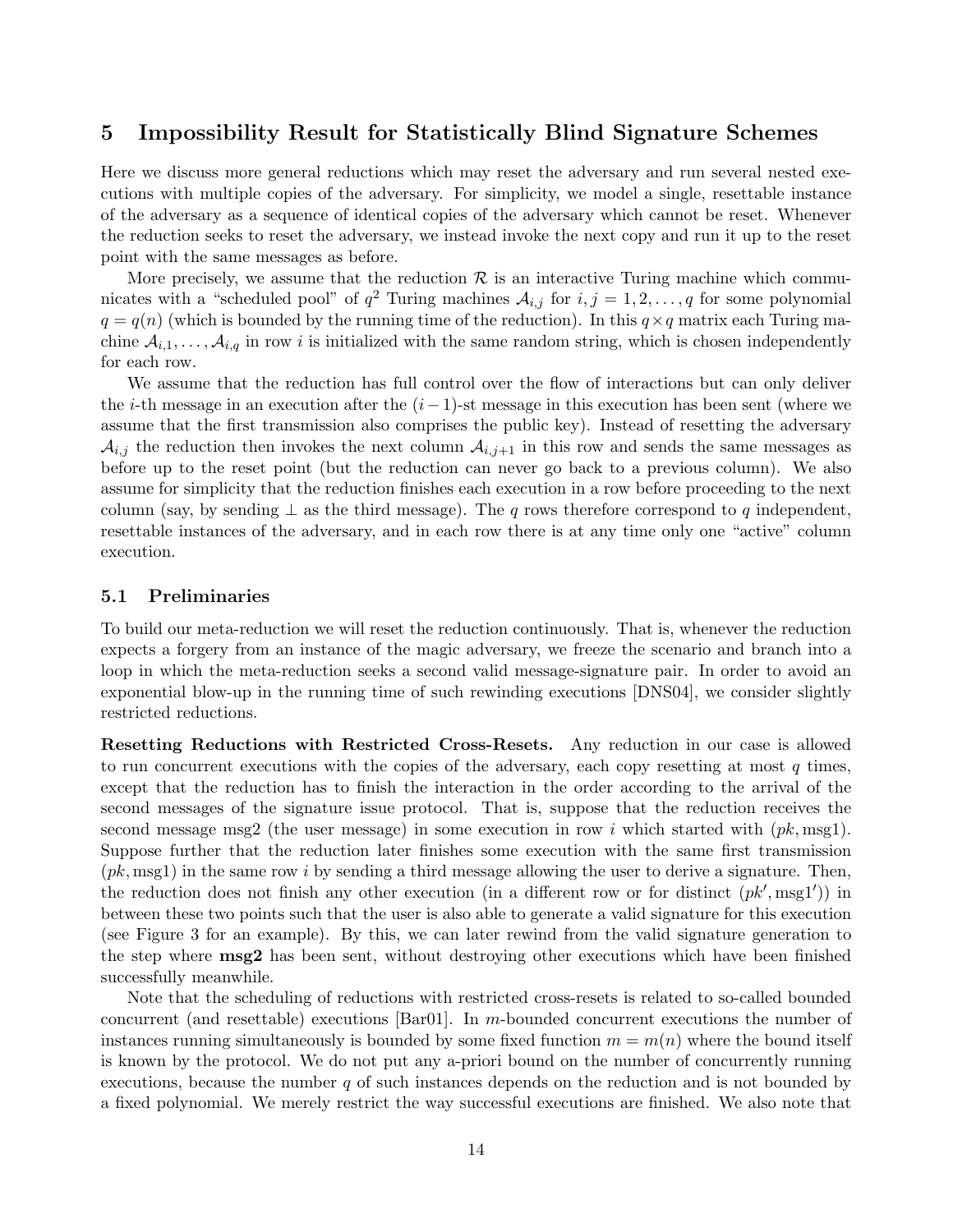|         |                    | $pk, \text{msg}1$ |         | $pk, \text{msg}1$ | $pk$ , msg1     |
|---------|--------------------|-------------------|---------|-------------------|-----------------|
| row 1   |                    | msg2              |         | msg2              | msg2            |
|         |                    | msg3              | invalid | msg3'<br>valid    | msg3''<br>valid |
|         | $pk^*$ , msg $1^*$ |                   |         |                   |                 |
| row $2$ | $\rm{msg2}^*$      |                   |         |                   |                 |
|         |                    |                   | $msg3*$ | invalid           |                 |

Figure 3: Example of a resetting scheduling with restricted cross-resets (executions in different rows may also run concurrently): Regarding the first and last execution in row 1 there is no other successful execution in between transmission of  $\text{msg2}$  and  $\text{msg3}''$ , except when it uses the same  $(pk, \text{msg1})$  in the same row (as the third execution). The scheduling would violate the restricted resetting scenario if, for example, the execution in row 2 was valid (even if it was for the same  $(pk^*, \text{msg1}^*) = (pk, \text{msg1})),$  or if the third execution in row 1 was valid but for a different  $(pk', \text{msg1}').$ 

we can extend our proof below to allow a constant number of successfully finished executions between pending runs, but state and prove the simpler version for sake of readability.

q-wise Independent Hash Functions. An adequate measure to thwart reset attacks are usually pseudorandom functions (e.g., as in [CGGM00]). The idea is to make the randomness of the adversary depend on the communication by computing it as the output of the pseudorandom function for the communication. In this case, resetting the adversary essentially yields runs with independent random choices.

Here, we use the same idea but can fall back to the weaker requirement of  $q$ -wise independent hash functions in order to avoid the additional assumption that pseudorandom functions exist. Roughly speaking, q-wise independent hash function are functions that, when queried for  $q$  distinct preimages, output  $q$  independently distributed values:

**Definition 5.1 (q-wise Independent Hash Function)** A family  $H$  of efficiently computable functions  $h: \{0,1\}^a \mapsto \{0,1\}^b$  is q-wise independent if for any distinct elements  $x_1, x_2, \ldots, x_q \in \{0,1\}^a$ and any  $y_1, \ldots, y_q \in \{0,1\}^b$  we have

$$
Prob[h(x_1) = y_1, \ldots, h(x_q) = y_q] = (2^{-b})^q,
$$

where the probability is taken over the random choice of h. We also assume that the sampling  $h \leftarrow$  $\mathcal{H}(1^n)$  is efficiently computable.

A typical example for q-wise independent hash function is a polynomial of degree  $q-1$  over  $GF(2<sup>a</sup>)$ for  $a = b$ .

We note that using  $q$ -wise independent hash functions instead of pseudorandom functions makes the adversary now depend on the reduction. Namely, below we use  $q$  as the number of maximal resets per row. However, since we deal with black-box reductions this is admissible. We also remark that we can overcome this dependency by using pseudorandom functions instead of  $q$ -wise independent hash function.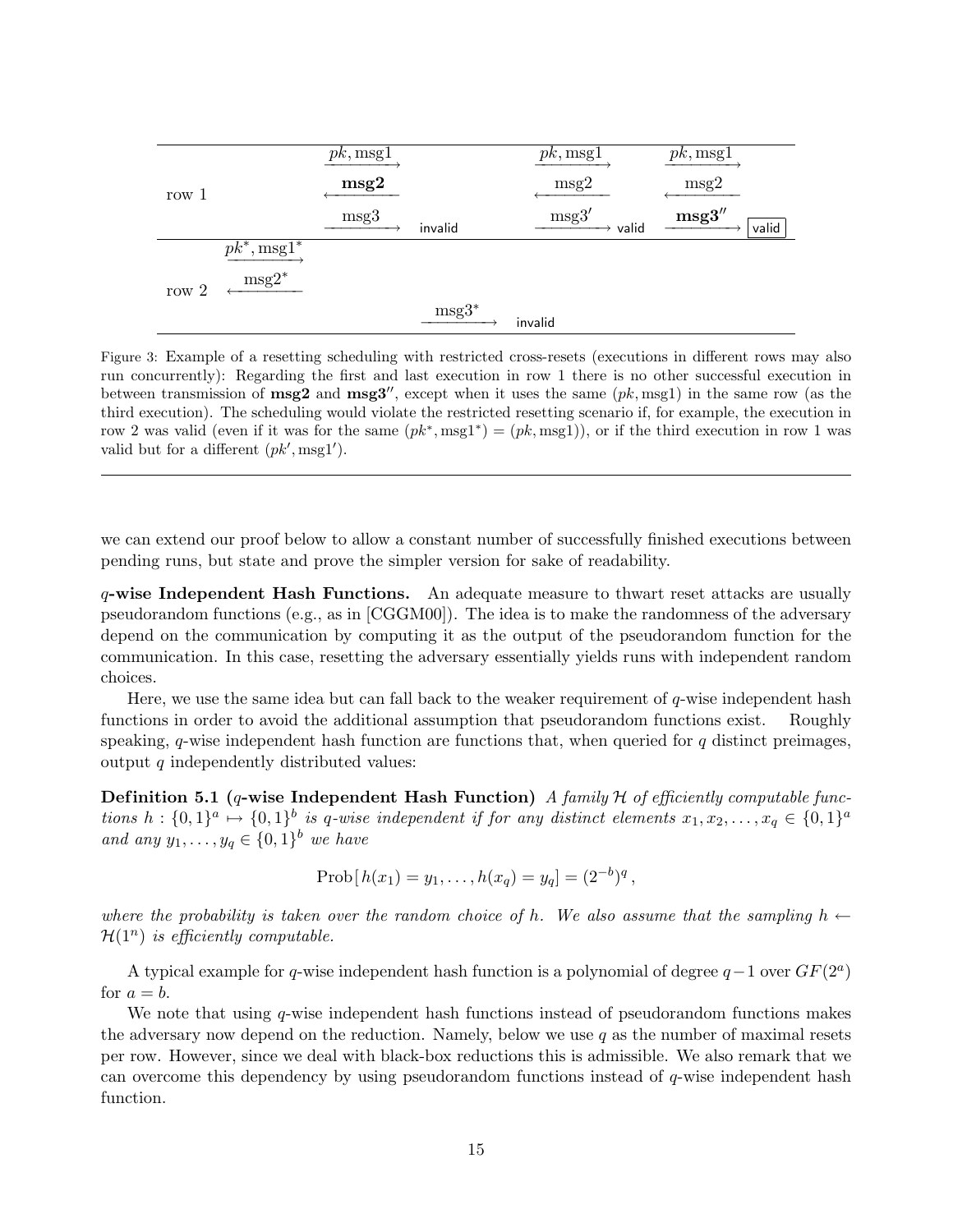The New Magic Adversary. We use again the generic forgery oracle from the vanilla case. But here we augment our "new" magic adversary through a  $q$ -wise independent hash function (i.e., the random hash function  $h$  is given by parts of the adversary's randomness). Informally, the adversary again runs the issuing protocol with the signer in the role of the honest user once. However, it now generates the message (and the user's randomness) as the result of the  $q$ -wise independent hash function applied to the public key and the first message of the signer. Again, in the case that the single execution yields a valid signature, then the magic adversary here also creates another valid signature.

As we will later view  $\Sigma$  to be an integral part of the magic adversary and thus let the adversary provide the randomness  $s \in \{0,1\}^{\psi(n)}$  required by oracle  $\Sigma$ . We denote this augmented (deterministic) oracle with  $\Sigma^{\text{aug}}$  which now takes pk, trans, m and randomness s as input and returns  $\sigma$ . This randomness is also derived through the  $q$ -wise independent hash function, ensuring consistent answers for the same data (pk, msg1). We note that the length  $\psi(n)$  of this randomness is only polynomial by construction of the generic forgery oracle:

**Definition 5.2 (Magic Adversary)** The magic adversary  $A = A_q$  (with parameter q) for input pk and access to the generic forgery oracle  $\Sigma^{aug}$  and communicating with an oracle  $\langle S(sk), \cdot \rangle^1$  works as described in the following steps:

select a hash function h from the family of q-wise independent hash functions H run an execution  $\langle S(sk), \mathcal{U}(pk, m_0'; r_0') \rangle$  in the role of an honest user, where  $(m'_0, m'_1, r'_0, s'_0) \leftarrow h(pk, msg1)$  is generated as the result of the q-wise independent hash function applied to the public key pk and the first message msg1 of  $\mathcal{S}$ ; let  $\sigma_0'$  denote the resulting signature and trans<sup> $\zeta$ </sup> the corresponding transcript. trans<sub>0</sub> the corresponding transcript.<br>if  $Vf(pk, m'_0, \sigma'_0) = 1$  then let  $\sigma'_1 \leftarrow \sum^{aug}(pk, trans'_0, m'_1; s'_0)$  else set  $\sigma'_0, \sigma'_1 \leftarrow \perp$  $return (m'_0, \sigma'_0, m'_1, \sigma'_1)$ 

It follows again from the completeness of BS together with the construction of the generic forgery oracle that the magic adversary succeeds in the unforgeability experiment with probability negligibly close to 1.

#### 5.2 Impossibility Result

In the following we extend our result to restricted-cross resets.

**Theorem 5.3** Let BS be a three-move blind signature scheme, which is statistically blind and has statistical signature-derivation checks. Then there is no resetting (with restricted cross-resets) blackbox reduction from unforgeability of the blind signature scheme BS to a hard non-interactive problem.

Proof. The idea of the proof follows the one of Theorem 4.7 but differs in the point that the reduction  $\mathcal R$  is allowed to reset the adversary  $\mathcal A$ . In order to handle these resets, we provide the adversary with a q-wise independent hash function (i.e., we consider the adversary  $\mathcal{A} = \mathcal{A}_q$ ). This makes each resetting execution independent and allows the meta-reduction  $\mathcal M$  to simulate the reduction. We can now also switch from  $\Sigma^{\text{aug}}$  to  $\Sigma$  as long as we guarantee that  $\Sigma$  gives identical answers for executions with the same  $pk$ , msg1; this can be easily implemented by table look-ups.

In the main step of the proof, we then construct a meta-reduction  $\mathcal M$  which mimics the adversarial behavior (without the help of  $\Sigma$ ) by rewinding the reduction R. This time, instead of rewinding the reduction only once in the only execution, our meta-reduction branches into a special loop phase to derive the second message-signature pair. Once entering this phase  $\mathcal M$  rewinds till it finds another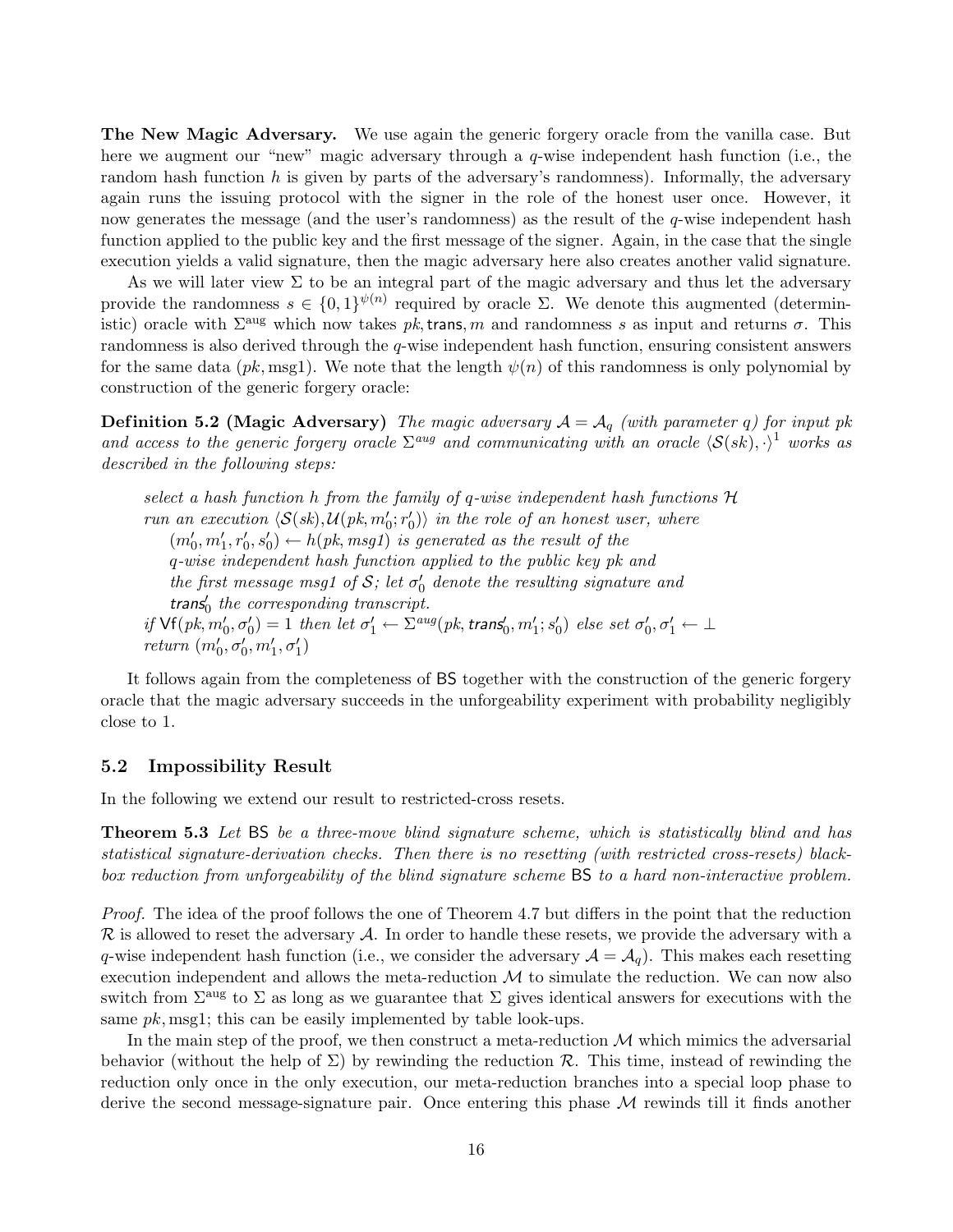|         |                    |             |         | rewind         |
|---------|--------------------|-------------|---------|----------------|
|         |                    | $pk$ , msg1 |         | $pk$ , msg1    |
| row 1   | $\cdots$           | msg2        |         | msg2           |
|         |                    | msg3        | invalid | msg3'<br>valid |
|         | $pk^*$ , msg $1^*$ |             |         |                |
| row $2$ | $msg2*$            |             |         |                |
|         |                    |             | $msg3*$ | invalid        |

Figure 4: Continuously rewind to first execution in the row in which the same  $(pk_{i,j}, \text{msg1}_{i,j})$  has been sent. By the restricted resetting scheduling no other execution can finish successfully meanwhile.

accepting execution. Note that this is possible in polynomial time by our assumption about the restricted resetting scheduling, because no other execution is successfully finished meanwhile. When  $M$  has found another valid pair it returns to the main simulation of the reduction.

We again show that M's behavior and the one of the magic adversary are indistinguishable to  $\mathcal R$ by the transcript independence of signatures. But this time, unlike in the case of vanilla reductions where we only had a single rewinding, the meta-reductions here loops multiple times to find the second message-signature pair. In order to show that transcript independence guarantees indistinguishability in this case, we need to be able to check if we have inserted the external data from the tanscriptindependence experiment in the right loop. This can be ensured by the signature derivation checks.

**Description of the Meta-Reduction.** The input of the meta-reduction M is an instance  $y$  of a cryptographic problem P. It runs black-box simulation of the reduction R on input y and initializes an empty list L. This list stores elements of the form  $(i, j, pk_{i,j}, msg1_{i,j}, m'_{i,j}, \sigma'_{i,j})$  which correspond to the  $(i, j)$ -th execution; where the tuple  $(pk_{i,j}, \text{msg1}_{i,j})$  has been used during the first transmission; and the message-signature pair  $(m'_{i,j}, \sigma'_{i,j})$  has been derived by rewinding.

Now, the reduction  $\mathcal R$  expects to communicate in a black-box way with an adversary  $\mathcal A$ . The meta-reduction M mimics the magic adversary  $\mathcal A$  but computes the second message-signature pair differently. That is, consider the  $(i, j)$ -th execution, where the meta-reduction M receives the third message msg $3_{i,j}$  that allows it to compute a signature  $\sigma_{i,j}$  for a message  $m_{i,j}$ . The adversary, and thus the meta-reduction  $M$ , is now supposed to output another valid message-signature pair. To do so,  $M$ first checks wether is has already stored such a pair for the transmission  $(pk_{i,j}, \text{msg1}_{i,j})$  is the list L, i.e., if  $(i, h, pk_{i,j}, msg1_{i,j}, m'_{i,h}, \sigma'_{i,h}) \in L$  for some  $h < j$ . In this case, M returns the tuple  $(m_{i,j}, \sigma_{i,j})$ (which is the pair obtained through a "normal" execution) together with the pair  $(m'_{i,h}, \sigma'_{i,h})$  (which is the pair derived by rewinding the reduction) to  $R$  and continues the simulation. (This is consistent with the adversary's reply as in such rows the magic adversary too obtains identical answer from  $\Sigma^{\text{aug}}$ .)

Assume that M does not find such an entry in L. The meta-reduction  $M$  then searches through all communications in this row to find the first matching round  $t \leq j$  where the adversary M received  $(pk_{i,j}, \text{msg1}_{i,j})$ , i.e., it searches for the tuple  $(t, pk_{i,j}, \text{msg1}_{i,j})$ . It then freezes the simulation of  $\mathcal{R}$  and branches into a subroutine that executes a copy of  $R$  for the same state before receiving the second message msg2 of the protocol in this execution, i.e., it rewinds the copy of  $\mathcal R$  to time t.

In the following we omit the index of the row since it is fixed and because it simplifies the notation. For the subprogram the meta-reduction repeats the following steps until  $\mathcal M$  is able to derive another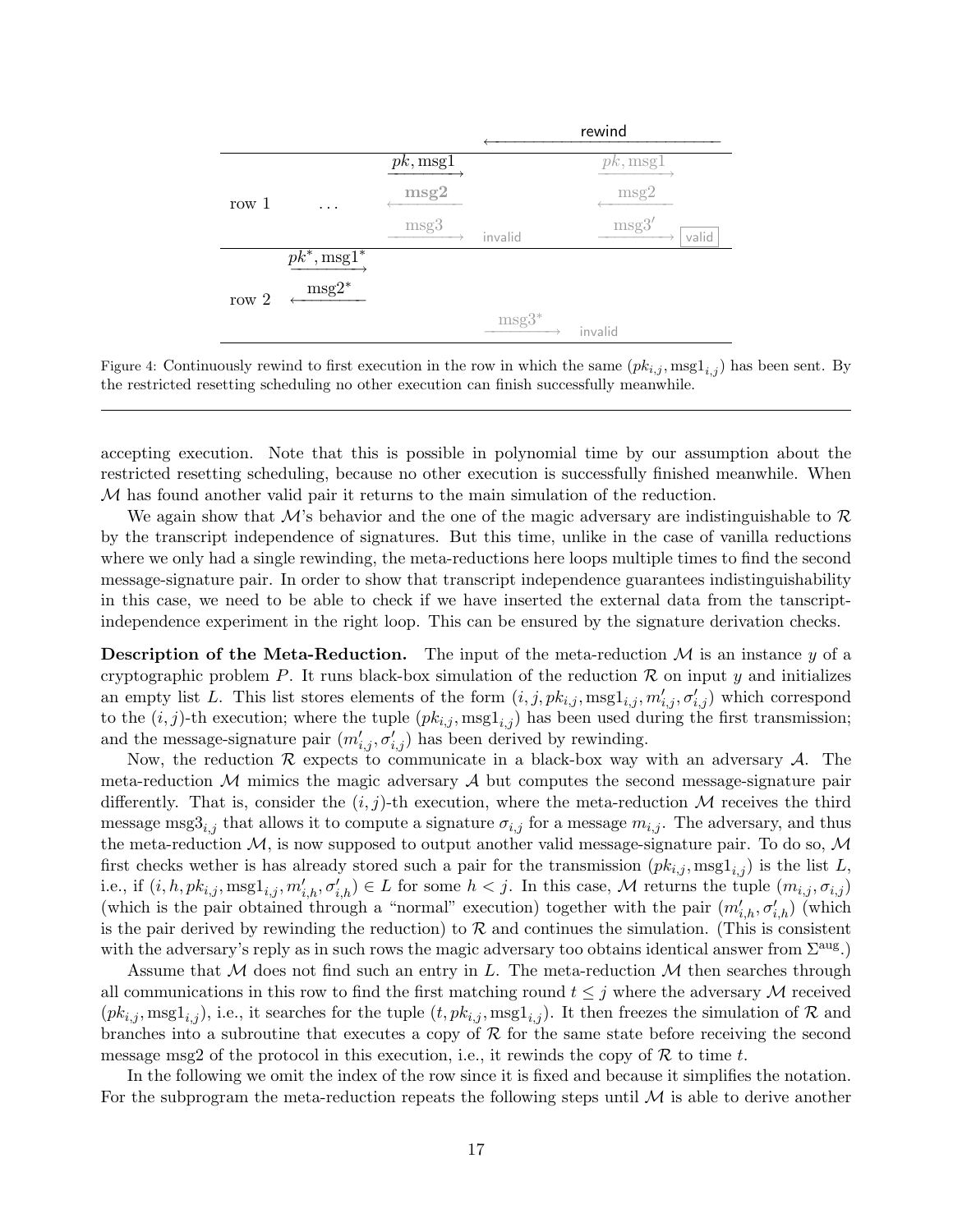message-signature pair. The meta-reduction  $\mathcal M$  keeps on rewinding the reduction (and thus the signature issuing protocol) to the point where the user algorithm  $U$  computes the second message  $\text{msg2}_h$  for the h-th execution. For the l-th rewinding, it selects an independent random message  $m_h^{\ell}$ from  $\{0,1\}^n$  together with some randomness  $r_h^{\ell}$  and continues the signature issuing protocol in the role of an honest user algorithm with  $R$ . Observe that M has rewound R to the point where the user algorithm received  $(pk_j, \text{msg1}_j)$ , thus the first message and the public key remain unchanged. Since the reduction may have continued with other executions  $(a, b)$ , we use the same values  $m_{a,b}, r_{a,b}$  as before in order to guarantee a consistent simulation. The meta-reduction starts with next loop if it does not find another valid pair in this execution, i.e., if this execution does not yield a valid pair for the same first transmission  $(pk_j, \text{msg1}_j)$ .

After M has successfully derived a second message-signature pair  $(m'_h, \sigma'_h)$  in row *i*, it jumps back into the main execution (to the point where  $R$  has sent the third message msg3 and the honest user algorithm has derived a valid message signature pair  $(m_{i,j}, \sigma_{i,j})$ , and returns both message-signture pairs  $(m_{i,j}, \sigma_{i,j})$ , $(m'_{i,j}, \sigma'_{i,j})$  to R. It stores the tuple  $(i, h, pk_{i,h}, msg1_{i,j}, m'_{i,h}, \sigma'_{i,h})$  in L and continues the simulation. When the reduction outputs a putative solution x' to y, then the meta-reduction also stops with output  $x'$ .

**Running Time of the Meta-Reduction M.** We first show that the meta-reduction M has an expected polynomial running time  $\text{Time}(\mathcal{M})$ , despite the possibly infinitely many loops. This follows by a standard argument.

Let  $\epsilon_{i,j}$  denote the conditional probability that we successfully find a valid signature in execution  $(i, j)$  and that this is the first successful execution in this row for the transmission  $pk_{i,j}$ , msg $1_{i,j}$  (in any other case the meta-reduction finds a valid entry in the list  $L$  and does not enter the loop phase at all). Here, we condition on the randomness of the reduction and all other fixed message-signature values (such that the probability is only over the choice of  $m_{i,j}, r_{i,j}$ ).

Then, it takes another expected  $1/\epsilon_{i,j}$  repetitions to find the second pair, such that for any  $i, j$ the expected number of loops (including the main execution and given arbitrary other fixed values) is  $1 + \epsilon_{i,j}/\epsilon_{i,j} = 2$ . Note that this analysis is under the assumption that we have a restricted resetting scheduling and never run into nested branches. Since each loop thus takes polynomial time on the average only and the simulation of the reduction is polynomially bounded, the claim follows.

Pruning the Meta-Reduction. Recall that our goal is to show that the probability that the reduction R still succeeds when communicating with M instead of A. For an algorithm Z let  $Succ(Z)$ be the event that  $V(x', y) = 1$  for  $y \leftarrow I(1^n), x' \leftarrow \mathcal{R}^Z(y)$ . Then our goal is to show that

$$
Prob[Succ(\mathcal{M})] := Prob[y \leftarrow I(1^n), x' \leftarrow \mathcal{R}^{\mathcal{M}}(y) : V(x', y) = 1] \not\approx 0
$$

is non-negligible (given  $\text{Prob}[\text{Succ}(\mathcal{A})] \not\approx 0$ ). We now prune the meta-reduction in the simulation above in the sense that in each loop phase our meta-reduction  $\mathcal{M}_{r(n)}$  stops after at most  $r(n)$  repetitions (and aborts if it has not found a second pair). The polynomial parameter  $r(n)$  will be chosen later.

We first analyze the success probability of  $\mathcal{M}_{r(n)}$ . Clearly,

$$
\mathrm{Prob}[\mathsf{Succ}(\mathcal{M})] \geq \mathrm{Prob}\big[\mathsf{Succ}(\mathcal{M}_{r(n)})\big]
$$

and it therefore suffices to show that the reduction's success probability when interacting with the pruned meta-reduction  $\mathcal{M}_{r(n)}$  is non-negligible. Let Bound<sub> $r(n)$ </sub> denote the event that in each execution M rewinds R at most  $r(n)$  times. We then divide the success probability Prob[Succ(M)] into the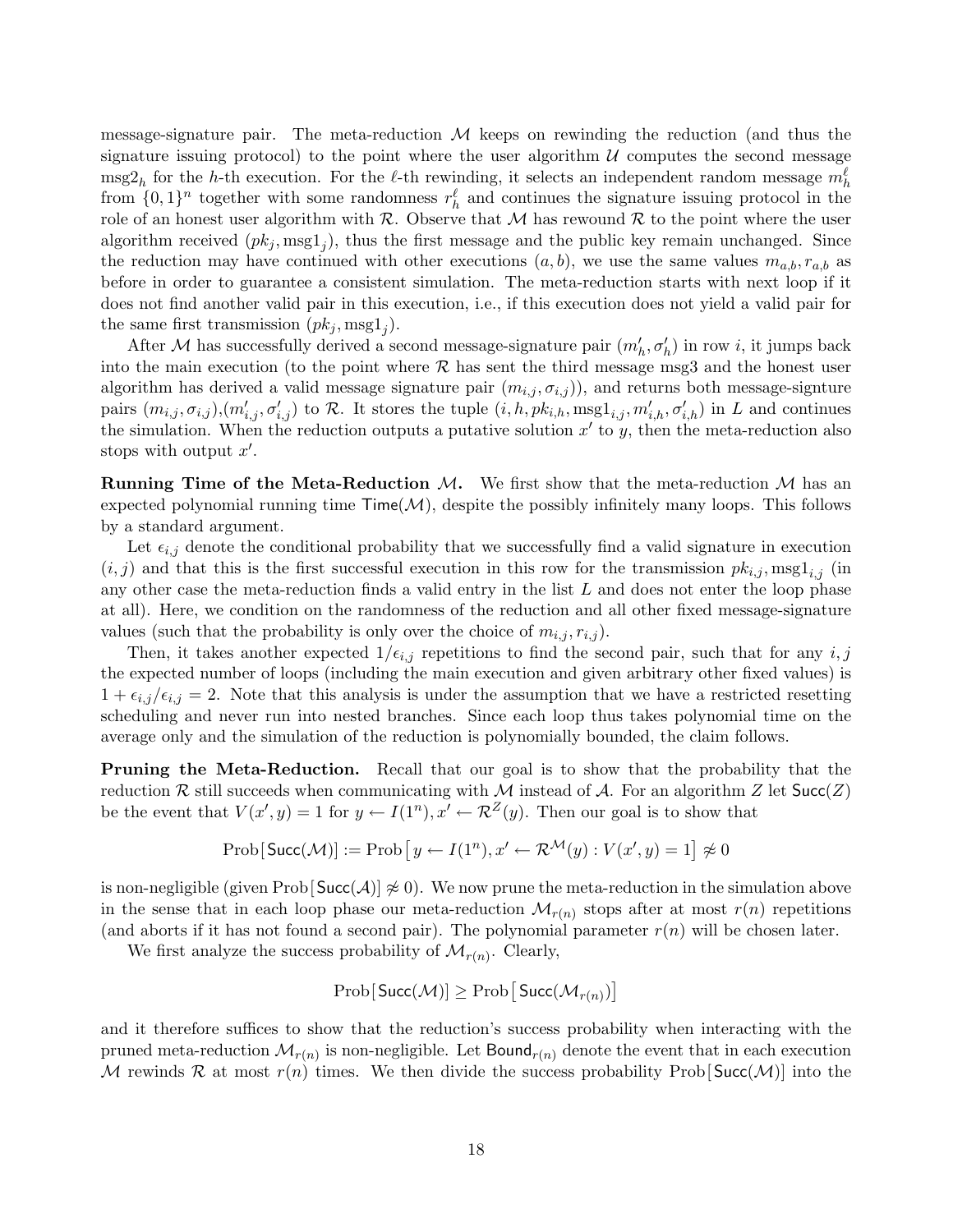case where M rewinds the reduction R more then  $r(n)$  times in some loop, and into the other case where M rewinds the reduction R at most  $r(n)$  times for all loops:

$$
\begin{aligned} \mathrm{Prob}\big[\operatorname{\mathsf{Succ}}(\mathcal{M})\big] &\leq \mathrm{Prob}\big[\operatorname{\mathsf{Succ}}(\mathcal{M})\wedge \operatorname{\mathsf{Bound}}_{r(n)}\big] + \mathrm{Prob}\big[\neg\operatorname{\mathsf{Bound}}_{r(n)}\big] \\ &\leq \mathrm{Prob}\big[\operatorname{\mathsf{Succ}}(\mathcal{M}_{r(n)})\wedge \operatorname{\mathsf{Bound}}_{r(n)}\big] + \mathrm{Prob}\big[\neg\operatorname{\mathsf{Bound}}_{r(n)}\big] \\ &\leq \mathrm{Prob}\big[\operatorname{\mathsf{Succ}}(\mathcal{M}_{r(n)})\;\big|\; \operatorname{\mathsf{Bound}}_{r(n)}\big] + \mathrm{Prob}\big[\neg\operatorname{\mathsf{Bound}}_{r(n)}\big] \end{aligned}
$$

We now define  $r(n)$ . According to the assumption that the reduction R with access to the magic adversary  $A$  succeeds with non-negligible probability, let

$$
\mathrm{Prob}[\,\mathsf{Succ}(\mathcal{A})] \geq \frac{1}{p(n)}
$$

for some polynomial  $p(n)$  and infinitely many n's. Let  $\mathbb{E}[\text{Time}(\mathcal{M})] = t(n)$  be the (expected) polynomial running time of  $M$ . Now set

$$
r(n) := 2 \cdot p(n) \cdot t(n).
$$

Using Markov's inequality we can calculate the probability that the event  $\neg$ Bound<sub>r(n)</sub> happens as

$$
\mathrm{Prob}\left[\left.\neg\mathsf{Bound}_{r(n)}\right]\right. \leq \; \mathrm{Prob}\big[\mathsf{Time}(\mathcal{M}) \geq r(n)\big] \; \leq \; \frac{\mathbb{E}\left[\mathsf{Time}(\mathcal{M})\right]}{r(n)} \; \leq \; \frac{1}{2p(n)}.
$$

Particularly, the probability that M rewinds the reduction  $\mathcal R$  more then  $r(n)$  times in some execution, is at most  $\frac{1}{2p(n)}$ .

Comparing the different success probabilities of  $\mathcal R$  with access to the magic adversary  $\mathcal A$  and to  $M$ , we have for infinitely many n's:

$$
\begin{aligned} \operatorname{Prob}\left[\mathsf{Succ}(\mathcal{A})\right] &- \operatorname{Prob}\left[\mathsf{Succ}(\mathcal{M})\right] \\ &\geq \operatorname{Prob}\left[\mathsf{Succ}(\mathcal{A})\right] - \operatorname{Prob}\left[\mathsf{Succ}(\mathcal{M}_{r(n)}) \,\,\middle|\,\, \mathsf{Bound}_{r(n)}\right] - \operatorname{Prob}\left[\neg \mathsf{Bound}_{r(n)}\right] \\ &\geq \frac{1}{2} \cdot \operatorname{Prob}\left[\mathsf{Succ}(\mathcal{A})\right] - \operatorname{Prob}\left[\mathsf{Succ}(\mathcal{M}_{r(n)}) \,\,\middle|\,\, \mathsf{Bound}_{r(n)}\right] \\ &\geq \frac{1}{2} \cdot \left(\operatorname{Prob}\left[\mathsf{Succ}(\mathcal{A})\right] - \operatorname{Prob}\left[\mathsf{Succ}(\mathcal{M}_{r(n)}) \,\,\middle|\,\, \mathsf{Bound}_{r(n)}\right]\right). \end{aligned}
$$

In the sequel we assume towards contradiction that  $\text{Prob}\left[\text{Succ}(\mathcal{M}_{r(n)}) \,\middle|\, \text{Bound}_{r(n)}\right]$  is negligible. We again use transcript-independence of signatures to derive a contradiction.

**Description of Adversary**  $\mathcal{S}_{\text{trans}}^*$ **.** In order to derive a contradiction we build a successful attacker  $S_{trans}^*$  against the transcript-independence of signatures. This adversary works similar to the previously described adversary  $S_{trans}^*$  in the proof of Theorem 4.7. The difference consists in combining the experiment trans-ind<sup>BS</sup><sub>s<sup>\*</sup>,Σ</sub>(n) (where only two executions take place) and the meta-reduction (where many interactions take place). To overcome the difference the adversary picks a random subroutine call k among all at most  $q^2$  ones and tries to insert the data provided by its experiment trans-ind ${}^{BS}_{S^*,\Sigma}(n)$ in one of the at most  $r(n)$  repetitions, which  $\mathcal{M}_{r(n)}$  makes to find the second message-signature pair.

More formally, in a first step the adversary  $S_{trans}^*$  computes an instance  $y \leftarrow I(1^n)$  of a cryptographic problem P and selects a random index  $k \in \{1, ..., q^2\}$ . It proceeds with the black-box simulation of the reduction R which takes the instance y as input. During the simulation of R adversary  $S_{trans}^*$ maintains a copy of  $\mathcal{M}_{r(n)}$  and mainly uses this algorithm to compute the answers.

Only in the first k subroutine calls of  $\mathcal{M}_{r(n)}$  (in which the meta-reduction loops to compute the second pair) algorithm  $S_{trans}^*$  diverges from  $\mathcal{M}_{r(n)}$ 's strategy as follows. For the first  $k-1$  of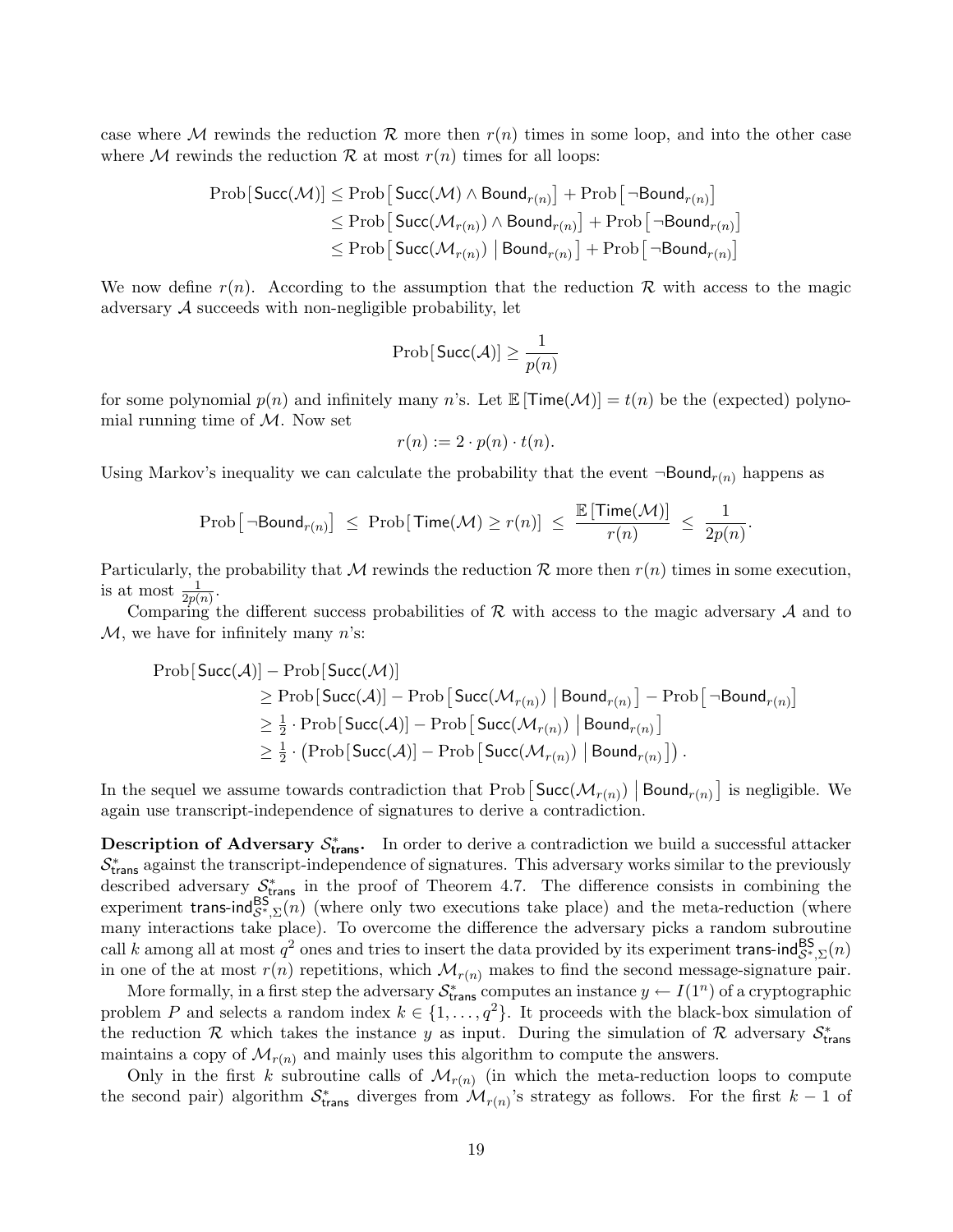the runs in which  $\mathcal{M}_{r(n)}$  branches into the extraction procedure for execution  $(i, j)$ , adversary  $\mathcal{S}_{trans}^*$ uses its oracle  $\Sigma$  to compute a signature  $\sigma_{i,j}^*$  for an independent random message  $m_{i,j}^*$ . It stores  $(i, j, pk_{i,j}, \text{msg1}_{i,j}, m^*_{i,j}, \sigma^*_{i,j})$  in L and uses this message-signature pair instead and ignores the metareduction's pair (if it finds one). Another exception is the way the answers for the  $k$ -th subprogram execution are derived. Here the adversary  $\mathcal{S}_{trans}^*$  behaves as follows. Let  $(pk_{i,j}, \text{msg1}_{i,j})$  be the data initially sent by the reduction in this execution. Adversary  $S_{\text{trans}}^*$  executes experiment trans-ind $S_{s,\Sigma}^*(n)$  using R, i.e.,  $\mathcal{S}^*_{\text{trans}}$  uses the public key sent by R as his public key during the experiment trans-ind ${}^{BS}_{\mathcal{S}^*,\Sigma}(n)$ . It selects two random messages  $m'_{-1}, m'_{0}$  as the challenges and outputs  $(pk, m'_{-1}, m'_{0})$ . The adversary  $\mathcal{S}^*_{trans}$  relays the first instances of the signature issuing protocol between  $\mathcal{R}$  and  $\mathcal{U}$  and checks whether U is able to derive a signature. If the signature-derivation check returns  $c = 0$ , i.e., indicating that the user should not be able to generate a valid signature, then  $S_{trans}^*$  stops, outputting a random bit  $b^*$ . Otherwise,  $S_{trans}^*$  proceeds with the simulation as follows. For the other signature generation for  $m'_0$ , adversary  $S_{trans}^*$  guesses how many rewindings (of  $R$ ) are necessary in order to derive another pair. For this, it selects a random index  $t \in \{1, ..., r(n)\}$  and computes  $t - 1$  random messages  $m^{\ell}$  as well as  $t-1$  random strings  $r^{\ell}$  for  $\ell = 1, 2, \ldots, t-1$ . During the  $\ell$ -th repetition for  $\ell < t$ , adversary  $S_{trans}^*$ executes an instance of the user algorithm  $\mathcal U$  using the coins  $r^\ell$  as well as the message  $m^\ell$ . If one of these  $t-1$  instances already yields a valid signature, then  $S_{trans}^*$  aborts and outputs a random bit  $b^*$ as its final output.

Otherwise, at the beginning of the t-th rewinding (in which  $S_{trans}^*$  expects to generate a signature successfully), the adversary forwards  $msgl_{i,j}$  to the external user instance (holding key  $pk_{i,j}$  and message  $m'_b$  in experiment trans-ind<sup>BS</sup><sub>s<sup>\*</sup>, $\Sigma$ </sub> $(n)$  to receive an answer msg2. The meta-reduction uses this answer in all executions in this row i with first transmission  $pk_{i,j}$ ,  $msg1_{i,j}$ . Additionally, in all these executions (except for  $(i, j)$ ) the adversary runs the signature-derivation checks to see if an earlier execution would yield a valid signature. If any of these checks returns  $c = 1$ , i.e., that the user should be able to generate a valid signature, the  $S_{trans}^*$  immediately stops with a random output bit  $b^*$ . In any other case, the adversary returns  $\perp$  to the reduction as the reply to msg3.

For execution  $(i, j)$  the adversary takes the reduction's answer msg3 and forwards it to the external user instance. If the interaction with the external user instance does not yield a valid signature (or, more generally, if both  $\sigma'_{-1}, \sigma'_{0}$  are invalid), then  $S_{trans}^{*}$  stops outputting a random bit  $b^{*}$ . Otherwise, it returns to R the message-signature pairs  $(m_{i,j}, \sigma_{i,j}, m'_1, \sigma'_1)$ , where  $m_{i,j}, \sigma_{i,j}$  have been generated during the first execution and  $m'_0, \sigma'_0$  has been derived either with the help of  $\Sigma$  or through the interaction with  $\mathcal U$  in experiment trans-ind<sup>BS</sup>,  $_{\Sigma}(n)$ .

We remark that, for each valid execution,  $S_{trans}^*$  also enters the rewind phases and seeks a second message-signature pair in  $r(n)$  loops. If the meta-reduction fails to find such a pair in any of these rewinding steps then we let  $\mathcal{S}_{trans}^*$  immediately abort, outputting a random bit  $b^*$ . If no premature abort happens then, eventually, the reduction outputs a putative solution  $x'$  for a cryptographic problem P. The final output of  $S_{trans}^*$  (if it has not aborted before) is  $V(x', y) \oplus 1$ .

Analysis of Adversary  $S_{trans}^*$ . To analyze the success probability of  $S_{trans}^*$  we define the following hybrid oracles. Consider a run of the reduction with  $q^2$  oracles, but where we use the strategy of the meta-reduction  $\mathcal{M}_{r(n)}$  in the all executions, except that we use the magic adversary in the first k subprocedure executions to replace the second pair (or to find a pair at all if  $\mathcal{M}_{r(n)}$  has not found one). We denote this "oracle matrix" by  $\mathcal{H}_k$ . Accordingly, we write  $\mathsf{Succ}(\mathcal{H}_k)$  for the event that the reduction R successfully outputs a solution  $x'$  to  $y \leftarrow I(1^n)$  when interacting with such a hybrid oracle set.

By construction we have identical behavior for the extreme hybrids to the adversary's attack and the execution of the meta-reduction, respectively, where we use in the former case the fact that  $A$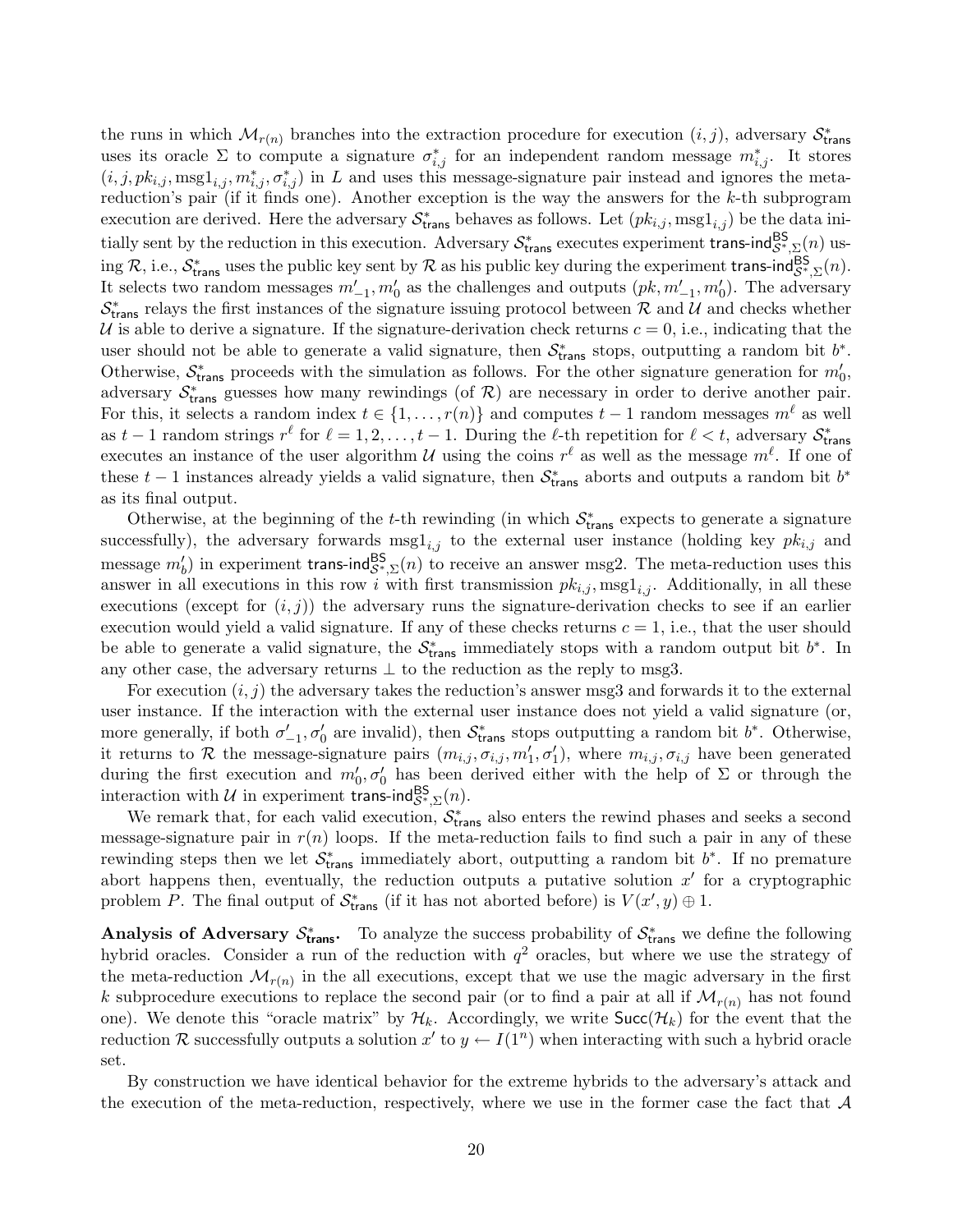computes the pairs  $(m, r)$  with the help of the q-wise independent hash function (just as  $\mathcal{M}_{r(n)}$  picks fresh random values):

$$
\operatorname{Prob}\left[\operatorname{\mathsf{Succ}}(\mathcal{H}_{q^2})\right] = \operatorname{Prob}\left[\operatorname{\mathsf{Succ}}(\mathcal{A})\right] \quad \text{and} \quad \operatorname{Prob}\left[\operatorname{\mathsf{Succ}}(\mathcal{H}_0)\right] = \operatorname{Prob}\left[\operatorname{\mathsf{Succ}}(\mathcal{M}_{r(n)})\right].
$$

We will now set this in relationship to the success probability of  $S_{trans}^*$  predicting b with its output  $b^*$ .

First, we collect the cases that  $S_{trans}^*$  aborts prematurely, returning a random bit  $b^*$ . This happens if event  $\neg$ Bound<sub>r(n)</sub> occurs, if the adversary's guess t for the right repetition has been wrong (event ¬Guess), or if the guess has been right but the signature-derivation check returns a wrong answer, saying that the user was able to compute a signature while he was not (event  $\neg SDCh^+$ ). Similarly, the simulation may be erroneous if the check returns that the user is not able to derive a signature but he actually is (event  $\neg$ SDCh<sup>-</sup>).

It is easy to see that the probability for event  $\neg$ SDCh<sup>+</sup> ∨  $\neg$ SDCh<sup>-</sup> is negligible by the signaturederivation check; else one can easily build a successful attacker from  $\mathcal{S}^*_{trans}$  against this property. Hence, this simulation error can only affect the adversary's success probability for predicting b negligibly. From now on we therefore implicitly condition on the event  $SDCh^+ \wedge SDCh^-$  that all signature-derivation checks return the right answer.

For the probability of predicting b we now take into account the cases that events Bound<sub>r(n)</sub> and Guess do not hold (in which case  $S_{trans}^*$  returns a random bit  $b^*$  and succeeds with probability  $\frac{1}{2}$ ), and derive:

$$
\begin{aligned} \text{Prob}\big[b=b^*\big] \\ & = \text{Prob}\big[b=b^*\big\vert\neg \text{Bound}_{r(n)} \vee \neg \text{Guess}\big]\cdot \text{Prob}\big[\neg \text{Bound}_{r(n)} \vee \neg \text{Guess}\big] \\ & + \text{Prob}\big[b=b^*\big\vert\text{Bound}_{r(n)},\text{Guess}\big]\cdot \text{Prob}\big[\text{Bound}_{r(n)} \wedge \text{Guess}\big] \\ & = \tfrac{1}{2}\cdot\big(1-\text{Prob}\big[\text{Bound}_{r(n)} \wedge \text{Guess}\big]\big) \\ & + \text{Prob}\big[\text{Bound}_{r(n)} \wedge \text{Guess}\big]\cdot \text{Prob}\big[b=b^*\big\vert\text{Bound}_{r(n)},\text{Guess}\big] \\ & = \tfrac{1}{2} + \text{Prob}\big[\text{Bound}_{r(n)} \wedge \text{Guess}\big]\cdot \big(\text{Prob}\big[b=b^*\big\vert\text{Bound}_{r(n)},\text{Guess}\big] - \tfrac{1}{2}\big) \end{aligned}
$$

Next, note that Prob $\left[\text{Guess} \mid \text{Bound}_{r(n)}\right] = 1/r(n)$ , because given that we always find another messagesignature pair in  $r(n)$  loops we pick the right one to insert the data with this probability. Since we also have Prob $\left[\text{Bound}_{r(n)}\right] \geq 1-1/2p(n)$  we conclude that Prob $\left[\text{Bound}_{r(n)} \wedge \text{Guess}\right]$  is non-negligible. But then it suffices to show that the probability of predicting b under these two conditions is bounded away from  $\frac{1}{2}$  by a non-negligible amount. This follows by refining the view with respect to bit b:

$$
\begin{aligned} \text{Prob}\left[\,b=b^*\;\left|\,\text{Bound}_{r(n)},\text{Guess}\,\right]-\tfrac{1}{2} \\&=\text{Prob}\left[\,b=1\right]\cdot\text{Prob}\left[\,b=b^*\;\left|\,\text{Bound}_{r(n)},\text{Guess},b=1\,\right.\right] \\&\quad+\text{Prob}\left[\,b=0\right]\cdot\text{Prob}\left[\,b=b^*\;\left|\,\text{Bound}_{r(n)},\text{Guess},b=0\,\right.\right]-\tfrac{1}{2} \\&=\tfrac{1}{2}\cdot\left(1-\text{Prob}\left[\,b^*=0\;\left|\,\text{Bound}_{r(n)},\text{Guess},b=1\,\right.\right]\right) \\&\quad+\tfrac{1}{2}\cdot\text{Prob}\left[\,b^*=0\;\left|\,\text{Bound}_{r(n)},\text{Guess},b=0\,\right.\right]-\tfrac{1}{2} \\&=\tfrac{1}{2}\cdot\left(\text{Prob}\left[\,b^*=0\;\left|\,\text{Bound}_{r(n)},\text{Guess},b=1\,\right.\right]\right. \\&\quad\left.-\text{Prob}\left[\,b^*=0\;\left|\,\text{Bound}_{r(n)},\text{Guess},b=0\,\right.\right]\right) \end{aligned}
$$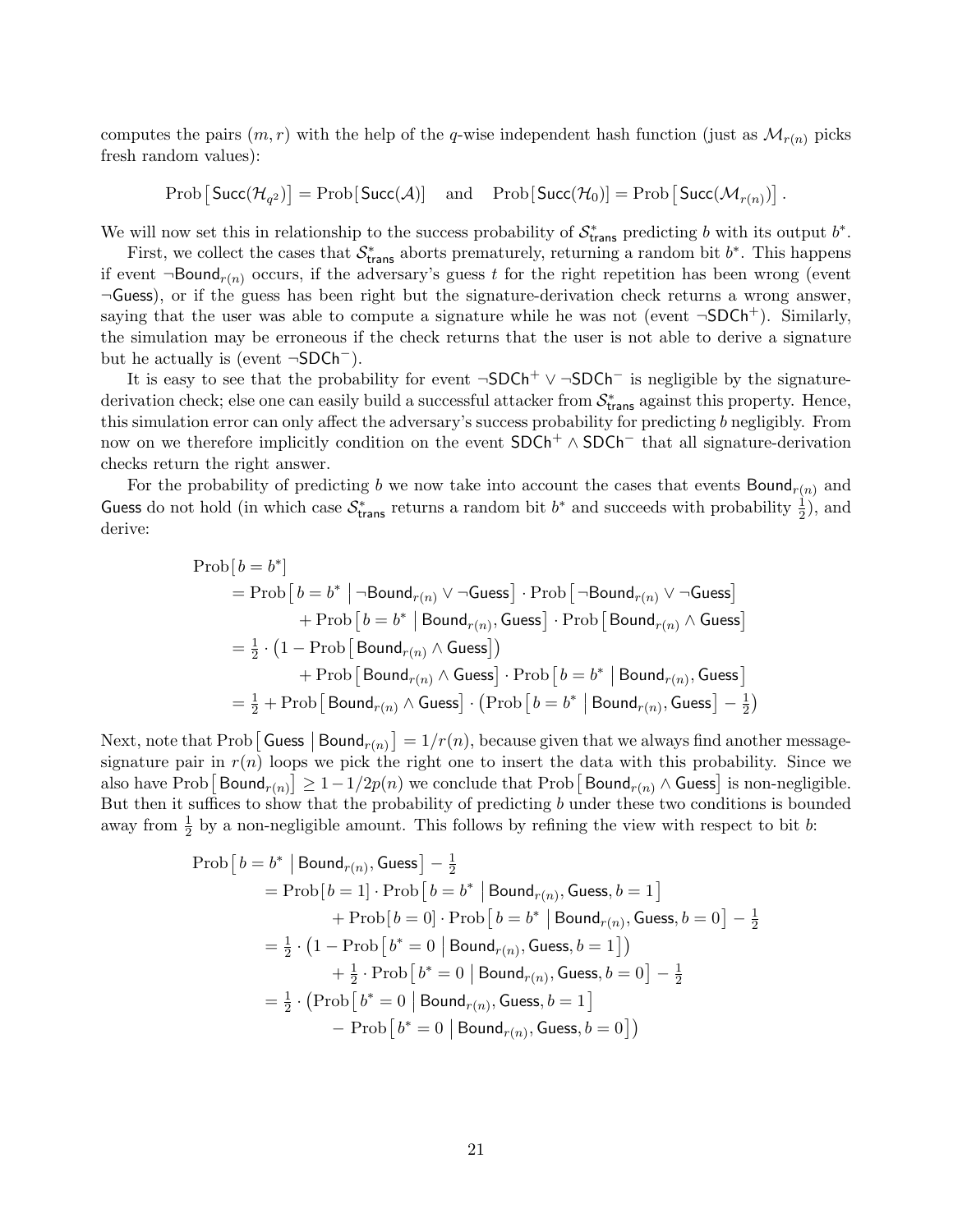Taking the random choice  $k$  of  $S_{\text{trans}}^*$  into account we obtain:

$$
\text{Prob}\left[b^* = 0 \mid \text{Guess}, \text{Bound}_{r(n)}, b = 1\right] - \text{Prob}\left[b^* = 0 \mid \text{Guess}, \text{Bound}_{r(n)}, b = 0\right]
$$
\n
$$
= \sum_{k_0=1}^{q^2} \left(\text{Prob}\left[b^* = 0 \land k = k_0 \mid \text{Guess}, \text{Bound}_{r(n)}, b = 1\right] - \text{Prob}\left[b^* = 0 \land k = k_0 \mid \text{Guess}, \text{Bound}_{r(n)}, b = 0\right]\right)
$$
\n
$$
= \frac{1}{q^2} \cdot \sum_{k_0=1}^{q^2} \left(\text{Prob}\left[b^* = 0 \mid \text{Guess}, \text{Bound}_{r(n)}, b = 1, k = k_0\right] - \text{Prob}\left[b^* = 0 \mid \text{Guess}, \text{Bound}_{r(n)}, b = 0, k = k_0\right]\right)
$$

The probability that  $S_{trans}^*$  outputs  $b^* = 0$ , given that the guess is right, the number of repetitions is bounded and  $b = 1$  (i.e.,  $S_{trans}^*$  forwards the signature generated by  $\Sigma$ ) and that  $k = k_0$ , equals the probability for  $\textsf{Succ}(\mathcal{H}_{k_0})$  (under the condition  $\textsf{Bound}_{r(n)}$ ). Similarly, under these conditions and that  $b = 0$ , i.e., that  $S_{\text{trans}}^*$  inserts the communication with the user from experiment trans-ind ${}_{S^*,\Sigma}^{\text{BS}}(n)$ , the probability for  $b^* = 0$  is identical to the one for  $\mathsf{Succ}(\mathcal{H}_{k_0-1})$  (under the condition Bound<sub>r(n)</sub>). The latter also relies on Corollary 4.5 (page 10) that  $\Sigma$  succeeds in producing a signature with overwhelming probability if the first execution is valid, because it is guaranteed that  $\mathcal{S}^*_{trans}$  obtains the two signatures from the user instances in the experiment (if  $\Sigma$  would fail then the transcript-independence experiment would return  $\perp$  for all three executions). We ignore this negligible error in Corollary 4.5 for simplicity and conclude that

$$
\begin{aligned} \text{Prob}\left[\,b^* = 0\,\,\big|\,\text{Bound}_{r(n)},\text{Guess},b = 1\,\right] - \text{Prob}\left[\,b^* = 0\,\,\big|\,\text{Bound}_{r(n)},\text{Guess},b = 0\,\right] \\ & = \tfrac{1}{q^2}\cdot\sum_{k_0=1}^{q^2}\left(\text{Prob}\left[\,\text{Succ}(\mathcal{H}_{k_0})\,\,\big|\,\text{Bound}_{r(n)}\,\right] - \text{Prob}\left[\,\text{Succ}(\mathcal{H}_{k_0-1})\,\,\big|\,\text{Bound}_{r(n)}\,\right]\right) \\ & = \tfrac{1}{q^2}\cdot\left(\text{Prob}\left[\,\text{Succ}(\mathcal{H}_{q^2})\,\,\big|\,\text{Bound}_{r(n)}\,\right] - \text{Prob}\left[\,\text{Succ}(\mathcal{H}_0)\,\,\big|\,\text{Bound}_{r(n)}\,\right]\right) \\ & = \tfrac{1}{q^2}\cdot\left(\text{Prob}\left[\,\text{Succ}(\mathcal{H}_{q^2})\right] - \text{Prob}\left[\,\text{Succ}(\mathcal{M}_{r(n)})\,\,\big|\,\text{Bound}_{r(n)}\,\right]\right) \\ & = \tfrac{1}{q^2}\cdot\left(\text{Prob}\left[\,\text{Succ}(\mathcal{A})\right] - \text{Prob}\left[\,\text{Succ}(\mathcal{M}_{r(n)})\,\,\big|\,\text{Bound}_{r(n)}\,\right]\right). \end{aligned}
$$

where we used the fact that the success probability for the case  $\mathcal{H}_{q^2}$  is independent of event Bound<sub> $r(n)$ </sub> (because in this experiment all second message-signature pairs are provided by oracle  $\Sigma$ , independently of whether the pruned meta-reduction finds a second pair). Plugging this latter term into the previous equation for  $\text{Prob}[b = b^*]$ , we obtain

$$
\begin{aligned} &\text{Prob}\big[b=b^*\big] \\ &\geq \tfrac{1}{2} + \tfrac{1}{2r(n)q^2(n)} \cdot \Big(1-\tfrac{1}{2p(n)}\Big) \cdot \big(\text{Prob}\big[\text{Succ}(\mathcal{A})\big] - \text{Prob}\big[\text{Succ}(\mathcal{M}_{r(n)}) \;\big|\; \text{Bound}_{r(n)}\big]\big)\,. \end{aligned}
$$

By assumption, the probability for a success of  $\mathcal R$  with the magic adversary is non-negligible, whereas for the pruned meta-reduction (under condition  $\mathsf{Bound}_{r(n)}$ ) it drops to negligible. But then we have derived a successful attacker against the transcript independence of signatures. It follows that our assumption Prob $\left[\right. \mathsf{Succ}(\mathcal{M}_{r(n)}) \mid \mathsf{Bound}_{r(n)} \right]$  being negligible must have been wrong. Since

$$
\text{Prob}\left[\text{Succ}(\mathcal{M}_{r(n)})\right] \ge \text{Prob}\left[\text{Bound}_{r(n)}\right] \cdot \text{Prob}\left[\text{Succ}(\mathcal{M}_{r(n)}) \mid \text{Bound}_{r(n)}\right] \\
\ge \left(1 - \frac{1}{2p(n)}\right) \cdot \text{Prob}\left[\text{Succ}(\mathcal{M}_{r(n)}) \mid \text{Bound}_{r(n)}\right]
$$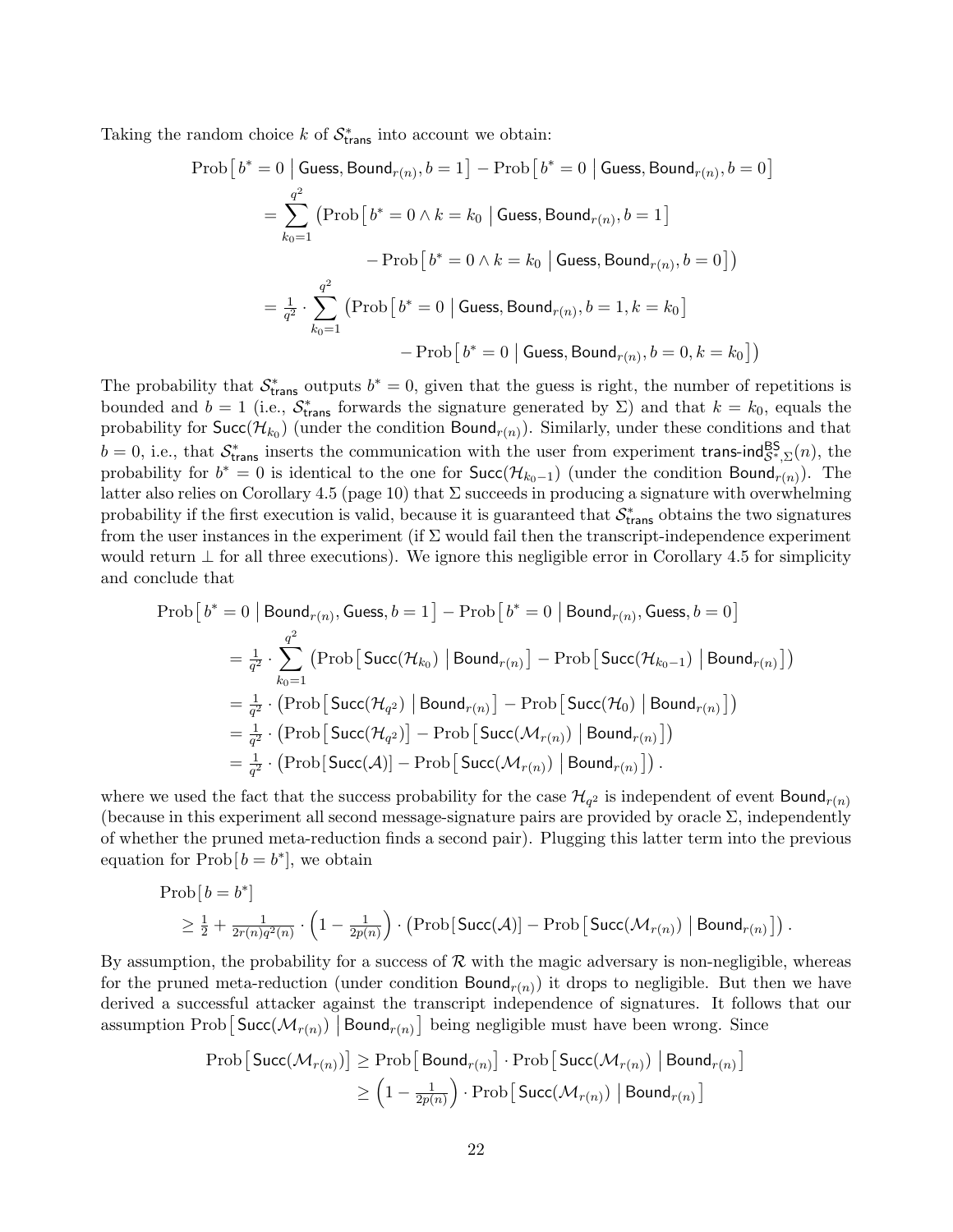it follows that the success probability of  $\mathcal{M}_{r(n)}$  must be non-negligible, too. Also note that  $\mathcal{M}_{r(n)}$ gives us a solver running in fixed polynomial time.

Let us re-capture the step where we used the fact that our scheme has three moves only. For this we look at the construction of  $S_{trans}^*$ , showing that any significant difference in the reduction's success probability when communicating with  $\mathcal{A}$  or with  $\mathcal{M}_{r(n)}$  can be used to break transcript-independence of signatures. This adversary uses the external procedures  $\Sigma$  and  $\mathcal U$  to derive the second pair (in one of the  $r(n)$  repetitions). In particular, the external user algorithm cannot be reset according to the transcript-independence experiment.

Fortunately, since the blind signature scheme has only three moves we can simply insert the same second message of the external user in all executions with the same  $pk$ , msg1. In other words, resets are easy to simulate. If the blind signature scheme had four or more moves, however, the reduction could reset each execution at different points, possibly extracting some knowledge about the message and/or the randomness of the user. Adversary  $S_{trans}^*$  could in general not simulate these steps without resetting the external user algorithm.

## 6 Conclusion

We have shown that for the blind signature schemes of Chaum [Cha83] and of Pointcheval-Stern [PS00] finding security reductions to any non-interactive cryptographic problem in the standard model is hard. This class of cryptographic problems is very broad in the sense that it contains candidates like RSA and collision-resistant hash functions, and also any combination thereof. This also allows us to make stronger infeasibility claims compared to previous results using meta-reductions in other areas.

Concerning optimality of our results we remark that:

- Our result can be transfered to the computational blindness case (under additional stipulations), thus also ruling out many approaches to revert to computationally blindness to circumvent the results for the statistical schemes.
- Enlarging the class of cryptographic problems to interactive ones is too demanding: unforgeability of any blind signature scheme can indeed be securely reduced to an interactive problem in the standard model by simply assuming that the scheme is unforgeable. It is, however, unclear if and how decisional problems can be subsumed under our class of non-interactive (computational) problems.
- Extending the result to protocols with more moves is impossible in light of Okamoto's scheme [Oka06] with four moves in the standard model, based on a non-interactive assumption.

Hence, our result fits well into our current knowledge about constructing blind signatures and shows close boundaries for potential improvements on the efficiency or assumptions.

## Acknowledgments

We thank the participants of the Dagstuhl Workshop on Cryptography, in particular Oded Goldreich for bringing up the connection to m-bounded concurrency and Salil Vadhan for pointing out the usage of  $q$ -wise independent hash functions instead of pseudorandom functions. We also thank the anonymous reviewers for valuable comments.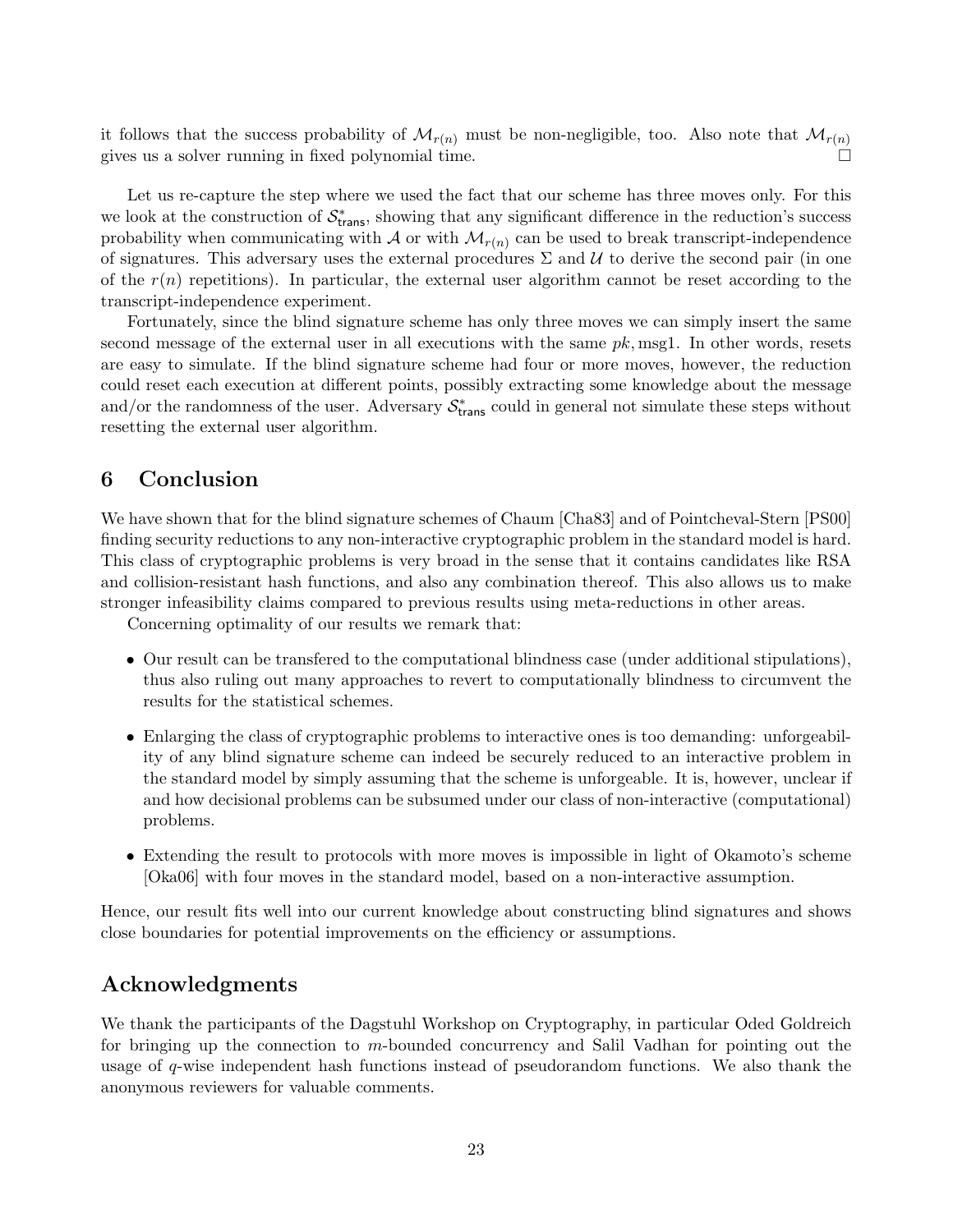## References

| [Abe01]                     | Masayuki Abe. A Secure Three-Move Blind Signature Scheme for Polynomially Many<br>$Signatures.$ Advances in Cryptology — Eurocrypt2001, Volume 2045 of Lecture Notes<br>in Computer Science, pages 136–151. Springer-Verlag, 2001.                                                            |  |  |  |
|-----------------------------|-----------------------------------------------------------------------------------------------------------------------------------------------------------------------------------------------------------------------------------------------------------------------------------------------|--|--|--|
| [AO09]                      | Masayuki Abe and Miyako Ohkubo. A Framework for Universally Composable Non-<br>Committing Blind Signatures. Advances in Cryptology — Asiacrypt 2009, Volume 5912<br>of Lecture Notes in Computer Science, pages 435–450. Springer-Verlag, 2009.                                               |  |  |  |
| $\left[\text{Bar}01\right]$ | Boaz Barak. How to Go Beyond the Black-Box Simulation Barrier. Proceedings of the<br>Annual Symposium on Foundations of Computer Science (FOCS) 2001, pages 106–115.<br>IEEE Computer Society Press, 2001.                                                                                    |  |  |  |
| BL02                        | Boaz Barak and Yehuda Lindell. Strict Polynomial-Time in Simulation and Extraction.<br>Proceedings of the Annual Symposium on the Theory of Computing (STOC)2002, pages<br>484–493. ACM Press, 2002.                                                                                          |  |  |  |
| [BMV08]                     | Emmanuel Bresson, Jean Monnerat, and Damien Vergnaud. Separation Results on the<br>"One-More" Computational Problems. Topics in Cryptology — Cryptographer's Track,<br>RSA Conference (CT-RSA) 2008, Volume 4964 of Lecture Notes in Computer Science,<br>pages 71–87. Springer-Verlag, 2008. |  |  |  |
| [BNPS03]                    | Mihir Bellare, Chanathip Namprempre, David Pointcheval, and Michael Semanko.<br>The One-More-RSA-Inversion Problems and the Security of Chaum's Blind Signature<br><i>Scheme. Journal of Cryptology</i> , $16(3):185-215$ , 2003.                                                             |  |  |  |
| [Bo103]                     | Alexandra Boldyreva. Efficient Threshold Signatures, Multisignatures and Blind Signa-<br>tures Based on the Gap-Diffie-Hellman-Group Signature Scheme. Public-Key Cryptog-<br>raphy (PKC)2003, Volume 2567 of Lecture Notes in Computer Science, pages 31–46.<br>Springer-Verlag, 2003.       |  |  |  |
| [Bro06]                     | Daniel Brown. What Hashes Make RSA-OAEP Secure? Number 2006/223 in Cryptology<br>eprint archive. eprint.iacr.org, 2006.                                                                                                                                                                       |  |  |  |
| $\left[\text{Bro07}\right]$ | Daniel Brown. Irreducibility to the One-More Evaluation Problems: More May Be Less.<br>Number 2007/435 in Cryptology eprint archive. eprint.iacr.org, 2007.                                                                                                                                   |  |  |  |
| $[$ BV98]                   | Dan Boneh and Ramarathnam Venkatesan. Breaking RSA May Be Easier Than Fac-<br><i>toring.</i> Advances in Cryptology — Eurocrypt'98, Lecture Notes in Computer Science,<br>pages 59–71. Springer-Verlag, 1998.                                                                                 |  |  |  |
| [CGGM00]                    | Ran Canetti, Oded Goldreich, Shafi Goldwasser, and Silvio Micali. Resettable Zero-<br><i>Knowledge.</i> Proceedings of the Annual Symposium on the Theory of Computing (STOC)<br>2000, pages 235–244. ACM Press, 2000.                                                                        |  |  |  |
| [Cha83]                     | David Chaum. Blind Signatures for Untraceable Payments. Advances in Cryptology —<br>Crypto'82, pages 199–203. Plemum, New York, 1983.                                                                                                                                                         |  |  |  |
| [CKW04]                     | Jan Camenisch, Maciej Koprowski, and Bogdan Warinschi. Efficient Blind Signatures<br>Without Random Oracles. Security in Communication Networks, Volume 3352 of Lecture<br>Notes in Computer Science, pages 134-148. Springer-Verlag, 2004.                                                   |  |  |  |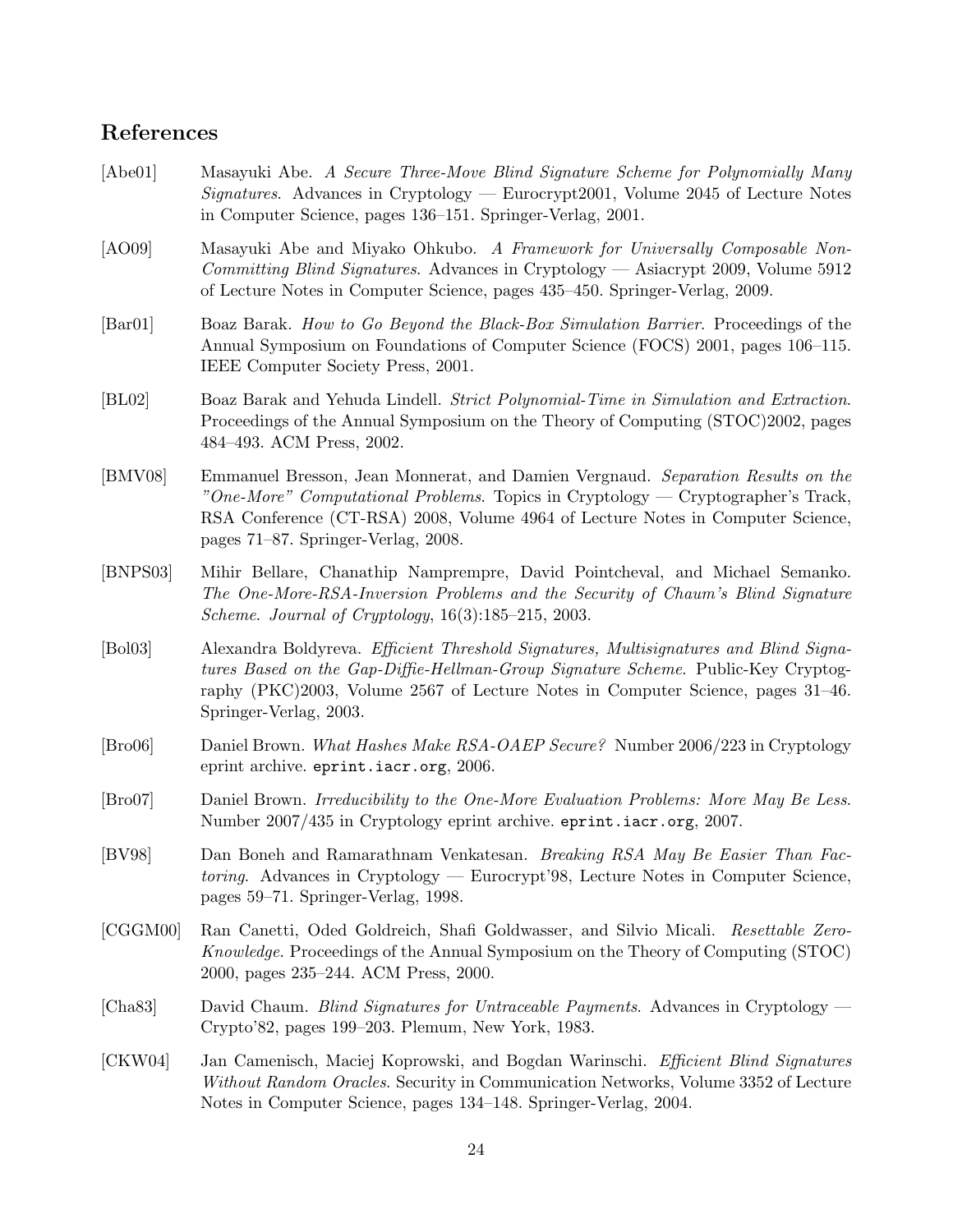| [CNS07]         | Jan Camenisch, Gregory Neven, and Abhi Shelat. Simulatable Adaptive Oblivious Trans-<br>fer. Advances in Cryptology — Eurocrypt'07, Lecture Notes in Computer Science, pages<br>573-590. Springer-Verlag, 2007.                                                                                    |  |  |
|-----------------|----------------------------------------------------------------------------------------------------------------------------------------------------------------------------------------------------------------------------------------------------------------------------------------------------|--|--|
| [Cor02]         | Jean-Sebastien Coron. Optimal Security Proofs for PSS and Other Signature Schemes.<br>Advances in Cryptology — Eurocrypt $2002$ , Volume $2332$ of Lecture Notes in Computer<br>Science, pages 272–287. Springer-Verlag, 2002.                                                                     |  |  |
| [DNS04]         | Cynthia Dwork, Moni Naor, and Amit Sahai. Concurrent zero-knowledge. J. ACM,<br>$51(6):851-898, 2004.$                                                                                                                                                                                             |  |  |
| $[{\rm Fis}06]$ | Marc Fischlin. Round-Optimal Composable Blind Signatures in the Common Reference<br><i>String Model.</i> Advances in Cryptology - Crypto 2006, Volume 4117 of Lecture Notes in<br>Computer Science, pages 60–77. Springer-Verlag, 2006.                                                            |  |  |
| [FS09]          | Marc Fischlin and Dominique Schröder. Security of Blind Signatures under Aborts. Public<br>Key Cryptography, Volume 5443 of Lecture Notes in Computer Science, pages 297-316.<br>Springer-Verlag, 2009.                                                                                            |  |  |
| [GGM86]         | Oded Goldreich, Shafi Goldwasser, and Silvio Micali. How to Construct Random Func-<br>tions. Journal of the ACM, 33:792-807, 1986.                                                                                                                                                                 |  |  |
| [GK96]          | Oded Goldreich and Hugo Krawczyk. On the composition of Zero-Knowledge Proof<br>Systems. SIAM Journal on Computing, 25(1):169-192, 1996.                                                                                                                                                           |  |  |
| [Gol90]         | Oded Goldreich. A note on computational indistinguishability. Information Processing<br><i>Letters</i> , $34(6):277-281$ , 1990.                                                                                                                                                                   |  |  |
| [HILL99]        | Johan Håstad, Russel Impagliazzo, Leonid Levin, and Michael Luby. A Pseudorandom<br>Generator from any One-way Function. SIAM Journal on Computing, 28(4):1364-1396,<br>1999.                                                                                                                      |  |  |
| [HK07]          | Omer Horvitz and Jonathan Katz. Universally-Composable Two-Party Computation in<br>Two Rounds. Advances in Cryptology — Crypto 2007, Lecture Notes in Computer<br>Science, pages 111–129. Springer-Verlag, 2007.                                                                                   |  |  |
| [HKKL07]        | Carmit Hazay, Jonathan Katz, Chiu-Yuen Koo, and Yehuda Lindell. Concurrently-Secure<br>Blind Signatures Without Random Oracles or Setup Assumptions. Theory of Cryptogra-<br>phy Conference (TCC) 2007, Volume 4392 of Lecture Notes in Computer Science, pages<br>323–341. Springer-Verlag, 2007. |  |  |
| [IR89]          | Russell Impagliazzo and Steven Rudich. Limits on the Provable Consequences of One-<br><i>Way Permutations.</i> Proceedings of the Annual Symposium on the Theory of Computing<br>(STOC) 1989, pages 44–61. ACM Press, 1989.                                                                        |  |  |
| [JLO97]         | Ari Juels, Michael Luby, and Rafail Ostrovsky. Security of Blind Digital Signatures. Ad-<br>vances in Cryptology — Crypto'97, Volume 1294 of Lecture Notes in Computer Science,<br>pages 150–164. Springer-Verlag, 1997.                                                                           |  |  |
| [KZ06]          | Aggelos Kiayias and Hong-Sheng Zhou. Concurrent Blind Signatures Without Random<br>Oracles. SCN, Volume 4116 of Lecture Notes in Computer Science, pages 49–62. Springer-<br>Verlag, 2006.                                                                                                         |  |  |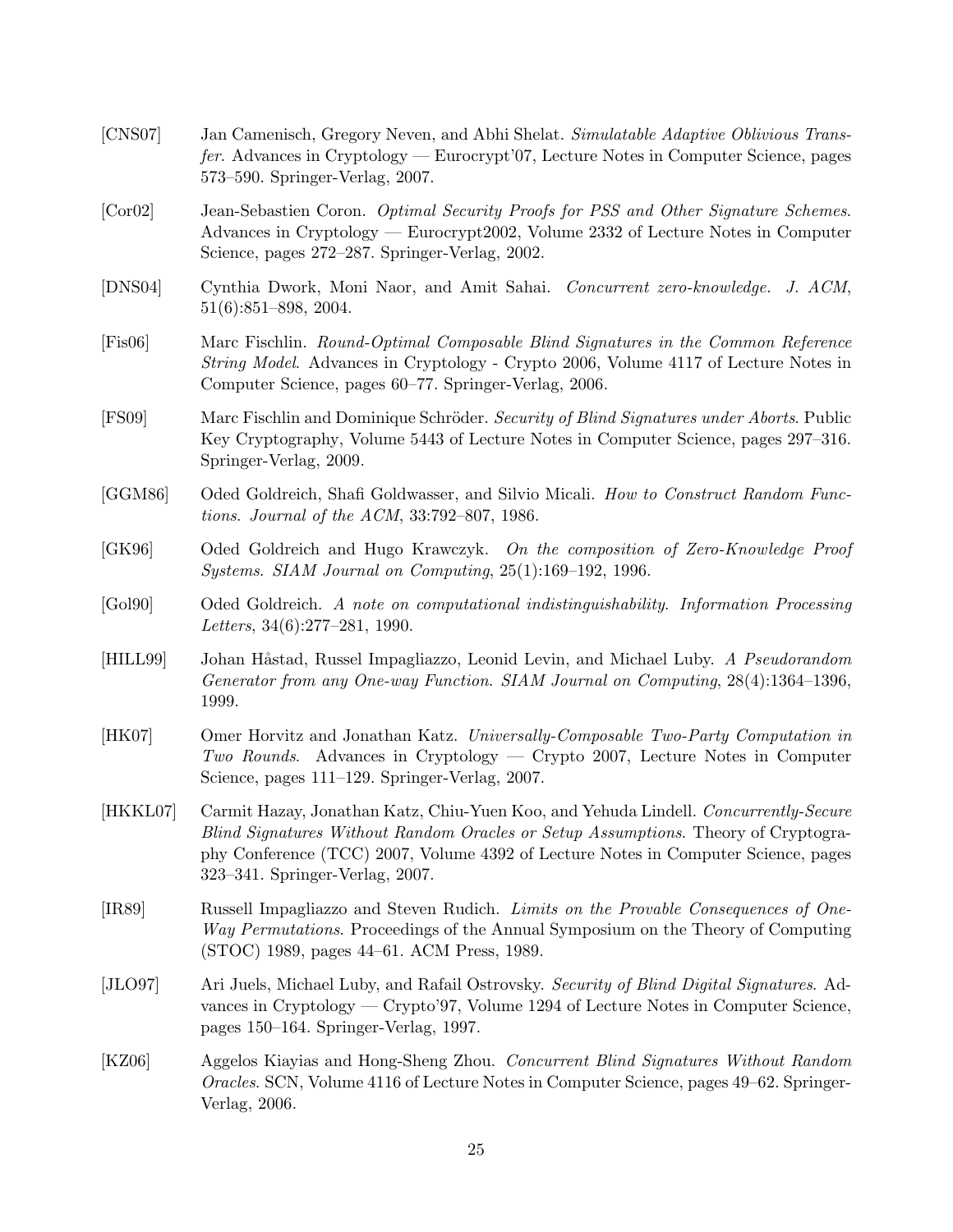| [Lin03]                        | Yehuda Lindell. Bounded-Concurrent Secure Two-Party Computation Without Setup<br>Assumptions. Proceedings of the Annual Symposium on the Theory of Computing<br>(STOC)2003, pages 683–692. ACM Press, 2003.                                  |  |  |
|--------------------------------|----------------------------------------------------------------------------------------------------------------------------------------------------------------------------------------------------------------------------------------------|--|--|
| [Oka06]                        | Tatsuaki Okamoto. Efficient Blind and Partially Blind Signatures Without Random<br><i>Oracles.</i> Theory of Cryptography Conference (TCC) 2006, Volume 3876 of Lecture Notes<br>in Computer Science, pages 80–99. Springer-Verlag, 2006.    |  |  |
| [PS00]                         | David Pointcheval and Jacques Stern. Security Arguments for Digital Signatures and<br>Blind Signatures. Journal of Cryptology, 13(3):361–396, 2000.                                                                                          |  |  |
| [PV06]                         | Pascal Paillier and Jorge Luis Villar. Trading One-Wayness Against Chosen-Ciphertext<br><i>Security in Factoring-Based Encryption.</i> Advances in Cryptology — Asiacrypt'06, Lec-<br>ture Notes in Computer Science. Springer-Verlag, 2006. |  |  |
| $\left[\text{RTV04}\right]$    | Omer Reingold, Luca Trevisan, and Salil P. Vadhan. Notions of Reducibility between<br>Cryptographic Primitives. TCC 2004, Lecture Notes in Computer Science, pages 1–20.<br>Springer-Verlag, 2004.                                           |  |  |
| $\lbrack \text{Sim98} \rbrack$ | Daniel Simon. Finding Collisions on a One-Way Street: Can Secure Hash Functions<br>Be Based on General Assumptions? Advances in Cryptology — Eurocrypt'98, Volume<br>1403, pages 334–345. Springer-Verlag, 1998.                             |  |  |

## A Impossibility Result for Computationally Blind Signature Schemes

Here we extend our result to computationally blind signature schemes.

#### A.1 Preliminaries

We augment the definition of blindness by allowing the malicious signer  $S^*$  to invoke an oracle  $\Sigma$ . As before, we note that  $\Sigma$  will break unforgeability and the definition below says that blindness should still hold, even if one can forge signatures. As an example, consider Chaum's scheme, where perfect blindness is preserved even if one can break RSA.

**Definition A.1 (Blind Signature Scheme Relative to an Oracle)** A secure blind signature scheme  $BS = (KG, \langle S, U \rangle, Vf)$  is called computationally blind relative to an oracle  $\Sigma$  if, for any efficient algorithm  $S^*$  working in modes find, issue and guess the probability that the following experiment Blind $S^*$ evaluates to  $1$  is negligibly close to  $1/2$ , where

**Experiment** Blind<sup>BS</sup><sub>S\*,\Sigma</sub>(n)  
\n
$$
(pk, m_0, m_1, st_{find}) \leftarrow S^{*,\Sigma}(\text{find}, 1^n)
$$
  
\n $b \leftarrow \{0, 1\}$   
\n $st_{issue} \leftarrow S^{*(\cdot, \mathcal{U}(pk, m_b))^\mathbf{1}, \langle \cdot, \mathcal{U}(pk, m_{1-b}) \rangle^\mathbf{1}, \Sigma}(\text{issue}, st_{find})$   
\nand let  $\sigma_b, \sigma_{1-b}$  denote the (possibly undefined) local outputs  
\nof  $\mathcal{U}(pk, m_b)$  resp.  $\mathcal{U}(pk, m_{1-b})$ .  
\nset  $(\sigma_0, \sigma_1) = (\bot, \bot)$  if  $\sigma_0 = \bot$  or  $\sigma_1 = \bot$   
\n $b^* \leftarrow S^{*,\Sigma}(\text{guess}, \sigma_0, \sigma_1, st_{issue})$   
\nreturn 1 iff  $b = b^*$ .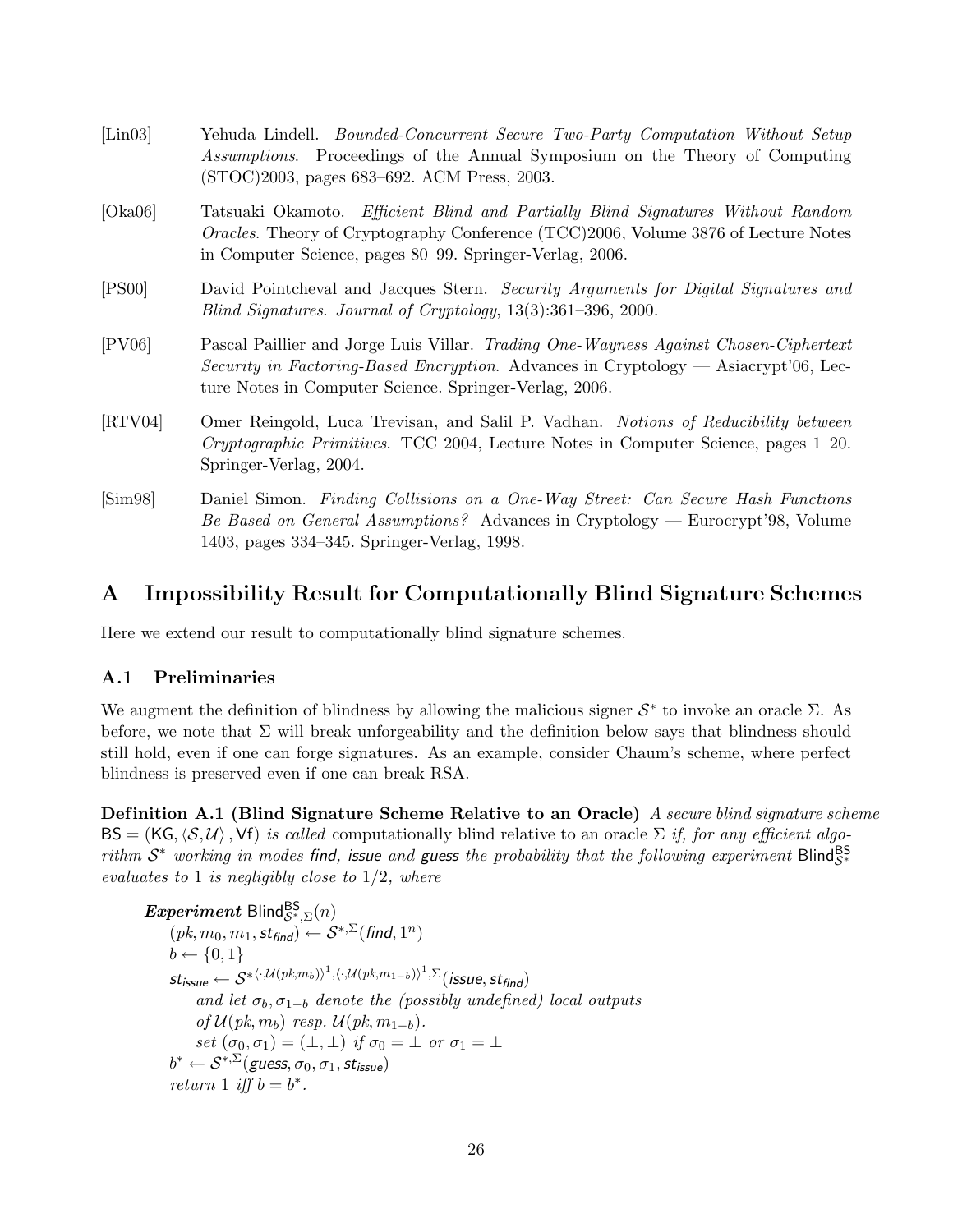Key-Validity Checks. For our impossibility result we need an additional requirement on the blind signature scheme which allows to check publicly whether a maliciously chosen public key has a matching secret key (we call this a key-validity check). We need this property because our result is based on a (different) generic forgery oracle  $\Sigma$ . In the statistical case the forgery oracle has basically searched for a collision for the transcript, but in the computational case such collisions may not even exist. Hence, instead we let  $\Sigma$  now compute a secret key from the public key and then run an execution between the honest user and the honest signer for this secret key. The key-validity check tells us whether this strategy succeeds or not.

**Definition A.2 (Key-Validity Check)** A blind signature scheme BS allows (computational resp. statistical) key-validity checks if there exists an efficient algorithm KVCh such that for any (efficient resp. unbounded) algorithm  $S^*$  working in modes find and issue the probability that the following ex $periment$  KeyValCheck $S^s$ , KVCh evaluates to 1 is negligible, where

 $Experiment$  KeyValCheck $^{\text{BS}}_{\mathcal{S}^*,\text{KVCh}}$  $(pk, m, st) \leftarrow S^*(\text{find}, 1^n)$  $c \leftarrow$  KVCh $(1^n, pk)$ return 1 if  $c = 1$  but there does not exist sk' with  $(sk', pk) \in [KG(1^n)]$ , or  $c = 0$  but there exists sk' with  $(sk', pk) \in [KG(1^n)]$ .

If the above holds even if  $S^*$  gets access to an oracle  $\Sigma$  then we say that the scheme has (computational resp. statistical) key-validity checks relative to  $\Sigma$ .

The schemes of Pointcheval-Stern and of Boldyreva, for example, allow to implement such a keyvalidity check by verifying that the discrete-log groups are admissible (e.g., prime order sub group) and that the values are proper group elements.

**Generic Forgery Oracle.** To define our generic forgery oracle  $\Sigma^c$  allowing A to break unforgeability we first outline the idea for the case of Chaum's blind signature scheme. Namely, assume that the RSA-exponent e in Chaum's scheme has a unique matching secret exponent d. Algorithm  $\Sigma(pk,m)$ then computes the inverse exponent d to the RSA key  $(N, e)$  and sets  $\sigma = H(m)^d \mod N$  for the hash function description  $H$  in the public key. Note that the message deterministically identifies the signature, and the distribution of  $\Sigma$ 's output is therefore identical to the one of an honest user.

The above example can be generalized to any blind signature scheme and the following generic forgery oracle (which only depends on the blind signature scheme in question):

Definition A.3 (Generic Forgery Oracle) For a blind signature scheme BS the generic forgery oracle  $\Sigma^c = (\Sigma^c_{\mathsf{sk}}, \Sigma^c_{\mathsf{ex}})$  consists of two algorithms, where

- Signing Key Generation. Algorithm  $\Sigma_{sk}^c$  on input  $(pk, m)$  enumerates all possible random inputs to KG which lead KG for input  $1^n$  to produce pk. The oracle uniformly picks one of those random strings and returns the corresponding secret key  $sk_{\Sigma^c}$  which KG outputs for input  $1^n$  and for this string. If no such string exists, then  $\Sigma_{\mathsf{sk}}^c$  returns  $\bot$ .
- **Execution.** Algorithm  $\Sigma_{ex}^c$  takes as input pk, m and a key sk<sub> $\Sigma^c$ </sub> and runs an execution between  $S(sk_{\Sigma^c})$ and an instance of the honest user  $\mathcal{U}(pk, m)$ . This eventually yields a signature  $\sigma$  (possibly  $\sigma = \bot$ ) output by the user, and  $\Sigma_{\mathsf{ex}}^c$  then returns  $\sigma$ .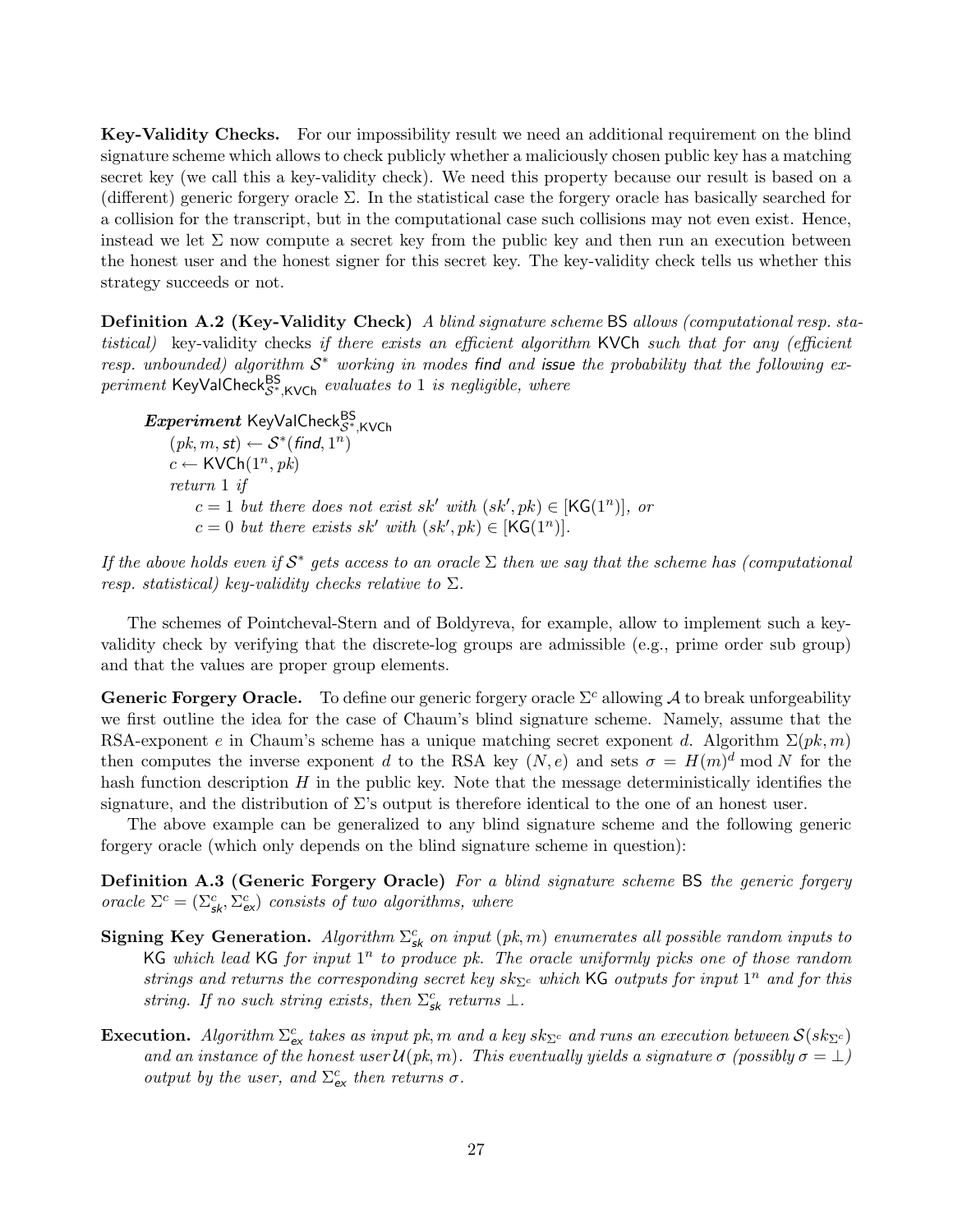We note that any algorithm with oracle access to  $\Sigma^c$  can call each suboracle individually. Vice versa, when calling  $\Sigma^c$  with  $(pk, m)$  we assume that  $\Sigma^c$  internally first executes  $\Sigma^c_{sk}(pk, m)$  to derive  $sk_{\Sigma^c}$ and then returns  $\Sigma_{\mathsf{ex}}^c$ 's answer for input  $pk, m, sk_{\Sigma^c}$ . Additionally, by the completeness of the blind signature scheme the forgery oracle always returns a valid signature when called for a public key generated by the honest signer.

**Transcript Independence.** We briefly discuss that transcript-independence in the computational case (for our generic forgery oracle here) holds because of the blindness relative to  $\Sigma^c$ . We remark that, since  $\Sigma^c$  does not depend on the transcript at all, the prerequisites do not include signature derivation checks:

**Proposition A.4** Every blind signature scheme, which is blind relative to the generic forgery oracle  $\Sigma^c$ , also has computational transcript-independent signatures (with respect to  $\Sigma^c$ ).

Proof. The proof carries over from the statistical case (Proposition 4.4) with slight changes. So assume that there exists a signer  $S_{trans}^*$  in experiment transc-ind $S_{trans, \Sigma}^{BS}(n)$  with the generic forgery oracle  $\Sigma_c^c$ which outputs  $b^* = b$  with non-negligible probability beyond 1/2. Then we construct an adversarial controlled signer  $S^*_{\text{blind}}$  against the blindness (with oracle access to  $\Sigma^c$ ) as follows. Algorithm  $S^*_{\text{blind}}$ invokes  $S_{trans}^*$ (init, 1<sup>n</sup>) to get  $(pk, st_1, m_{-1}, m_0)$  and also runs  $\Sigma_{sk}^c(pk, m_0)$  to get  $sk_{\Sigma^c}$ . It outputs  $(pk, (st_1, sk_{\Sigma^c}), m_0, m_0)$  as the initial output in the blindness experiment.

In the following  $\mathcal{S}_{\text{blind}}^*$  impersonates the honest user U for input  $(pk, m_{-1})$  in the left user instance of  $S_{trans}^*$  by following the user algorithm. In the right user instance for the transcript-independence adversary  $S^*_{\text{blind}}$  relays all the communication with its first external user instance (for input  $(pk, m_0)$ ). It also invokes the second user instance (also for  $(pk, m_0)$ ) and uses algorithm  $S(sk_{\Sigma^c})$  for key  $sk_{\Sigma^c}$  to answer the user.

Algorithm  $S_{\text{blind}}^*$  eventually obtains  $(m_0, \sigma_0, m_0, \sigma_1)$  (without knowing if  $\sigma_0$  origins from the communication between  $S_{\text{trans}}^*$  and the user, or from the internally simulated algorithm  $S(s k_{\Sigma^c})$  and the user). If  $\sigma_0 = \perp$  then it also sets  $\sigma_{-1} \leftarrow \perp$ . In any case it forwards  $(m_{-1}, \sigma_{-1}, m_0, \sigma_0)$  to  $\mathcal{S}_{\text{trans}}^*$  and returns this algorithm's output  $b^*$  as its decisional bit.

For the analysis observe that for  $b = 0$  in the blindness experiment the data provided to  $S_{trans}^*$ corresponds exactly to the case  $b = 0$  there. Also, the case  $b = 1$  in the blindness experiment is exactly like the case  $b = 1$  in the transcript-independence experiment, because the generic forgery oracle also runs an instance between  $S(sk_{\Sigma^c})$  and  $\mathcal{U}(pk, m_0)$ . This implies that if  $\mathcal{S}^*_{trans}$  succeeds with non-negligible probability over  $1/2$ , then  $S^*_{\text{blind}}$  also succeeds with non-negligible probability bounded away from  $1/2$ .

**Pseudorandom Functions.** In order to prove our impossibility result, we take advantage of pseudorandom functions, similar to our deplyoment of q-wise independent hash functions. To this end we define pseudorandom functions in the presence of an oracle  $\Sigma^c$  and magic adversaries with access to  $\Sigma^c$ . In the following let  $\rho(n)$  be the length of the randomness used by an honest user for an execution of the signing protocol. As we will later view  $\Sigma^c$  to be an integral part of the magic adversary and thus let the adversary provide the randomness  $s \in \{0,1\}^{\psi(n)}$  required by oracle  $\Sigma^c$ , we also grant the distinguisher in the pseudorandom experiment here access to the augmented (deterministic) oracle  $\Sigma^{\text{c,aug}}$  which now takes  $pk, m$  and randomness s as input and returns  $\sigma$ :

**Definition A.5 (Pseudorandom Function Relative to Oracle)** Let  $\mathcal{R}_n$  be the set of all functions  $f: \{0,1\}^* \to \{0,1\}^{2n+\rho(n)+\psi(n)}$ ,  $\Sigma$  be an oracle and PRF be an algorithm which takes as input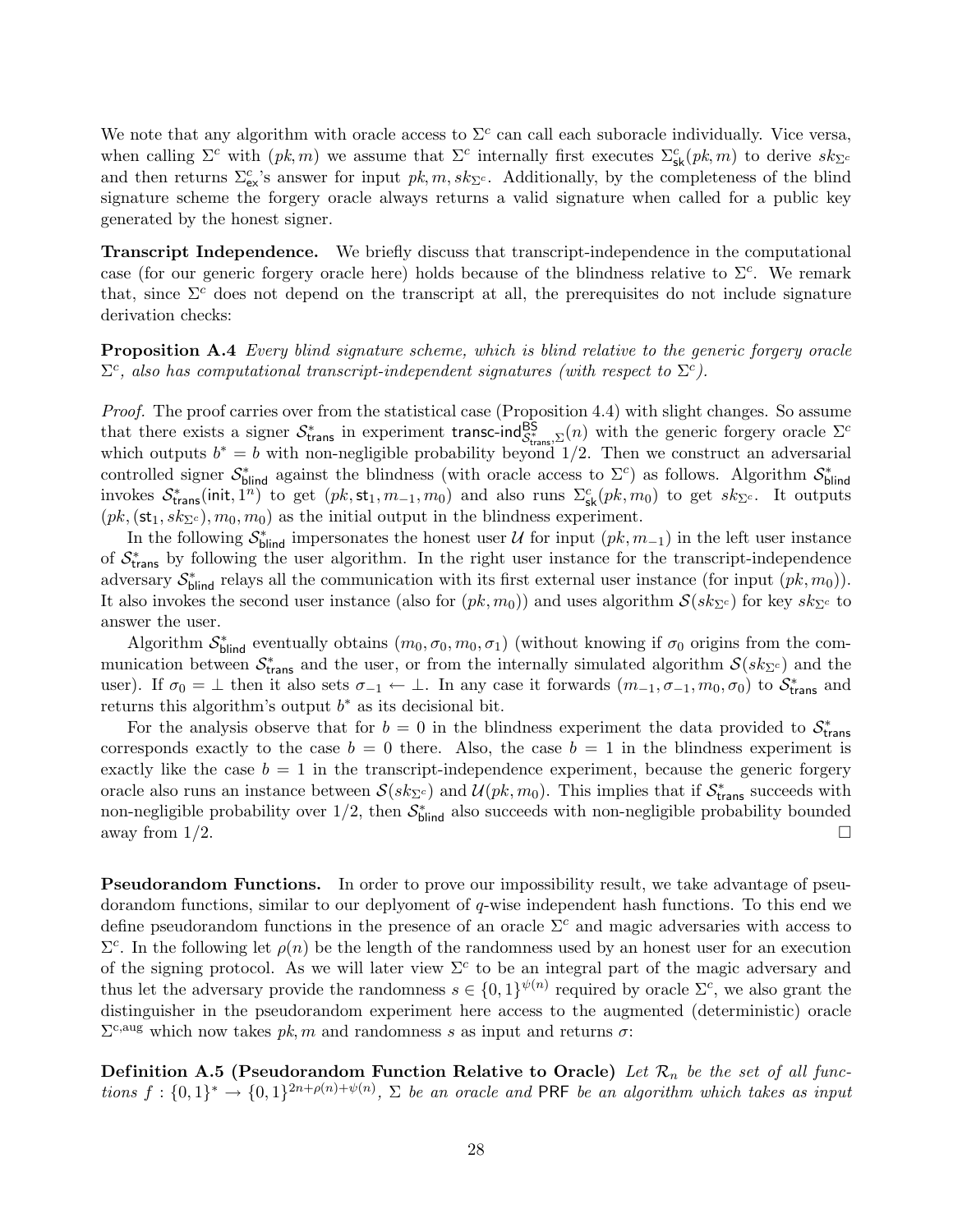$k \in \{0,1\}^n$  and  $x \in \{0,1\}^*$  and returns a value of length  $2n + \rho(n) + \psi(n)$ . Then PRF is called a pseudorandom function relative to oracle  $\Sigma^{aug}$  if for every efficient algorithm D the following holds:

$$
\operatorname{Prob}\left[D^{\sum^{aug}, \mathsf{PRF}(k,\cdot)}(1^n) = 1\right] - \operatorname{Prob}\left[D^{\sum^{aug}, f(\cdot)}(1^n) = 1\right] \approx 0,
$$

where the probability in the first case ist taken over the internal coin tosses of D and over the choice of  $k \leftarrow \{0,1\}^n$ , and in the second case over the internal coin tosses of D and over the choice of  $f \leftarrow \mathcal{R}_n$ .

An equivalent way of defining pseudorandom functions (relative to oracles) is to give the distinguisher (in addition to  $\Sigma^{\text{aug}}$ ) either access to q functions  $\text{PRF}(k_1, \cdot), \ldots, \text{PRF}(k_q, \cdot)$  for independent keys  $k_1, \ldots, k_q$ , or to q independent random functions  $f_1, \ldots, f_q$ . A standard hybrid argument shows that for polynomial  $q = q(n)$  a function is pseudorandom according to this definition if and only if it is pseudorandom according to Definition A.5 above (even in presence of  $\Sigma^{\text{aug}}$ ). Below we will make use of this version with multiple oracles.

The New Magic Adversary. Given the pseudorandom function relative to an oracle we augment our "magic" adversary through access to a pseudorandom function PRF. Informally, the adversary again runs the issuing protocol with the signer in the role of the honest user once. However, it now generates the message (and the user's randomness) as the result of the pseudorandom function to the public key and the first message of the signer. Again, in the case that the single executions yields a valid signature, then the magic adversary here also creates another valid signature via  $\Sigma^{\text{c,aug}}$ . Since we view the oracle  $\Sigma^c$  as a subroutine of the magic adversary the randomness for  $\Sigma^c$  is now also provided explicitly by the adversary and derived through the pseudorandom function (we note that the length  $\psi(n)$  of this randomness is only polynomial by construction of the generic forgery oracle):

Definition A.6 (Magic Adversary with Access to PRF,  $\Sigma^c$ ) The magic adversary  $\mathcal{A}_{\text{PRF}}$  for input pk and access to the generic forgery oracle  $\Sigma^{c,aug}$  and communicating with an oracle  $\langle S(sk), \cdot \rangle^1$ works as described in the following steps:

select a key k for the pseudorandom function PRF run an execution  $\langle S(sk), \mathcal{U}(pk, m_0'; r_0') \rangle$  in the role of an honest user, where  $(m'_0, m'_1, r'_0, s'_0) \leftarrow \mathsf{PRF}(k, pk||msg1)$  is generated as the result of the pseudorandom function applied to the public key pk and the first message msg1 of S; let  $\sigma'_0$  denote the resulting signature. *if*  $Vf(pk, m'_0, \sigma'_0) = 1$  then let  $\sigma'_1 \leftarrow \sum^{c, aug}(pk, m'_1; s'_0)$  else set  $\sigma'_0 \leftarrow \bot, \sigma'_1 \leftarrow \bot$  $return (m'_0, \sigma'_0, m'_1, \sigma'_1)$ 

It follows again from the completeness of BS together with the construction of the generic forgery oracle (which works even for pseudorandom input instead of truly random coins) that the magic adversary succeeds in the unforgeability experiment with probability negligibly close to 1.

We note that, if we only consider reductions with an a-priori fixed number  $q$  of resets in each row, then we could let the adversary use its randomness to implement  $q$ -wise independent hash functions instead of pseudorandom functions (similar to [BL02] and our result for statistical blindness). However, in case of computationally (but not statistically) blind signature schemes relative to  $\Sigma^{\text{c,aug}}$ , pseudorandom functions relative to  $\Sigma^{\text{c,aug}}$  exist anyway and therefore do not require an additional assumption. This follows as we then have one-way functions relative to  $\Sigma^{\text{c,aug}}$  [Gol90] and can apply the (relativizing) constructions [GGM86, HILL99] to derive pseudorandom functions relative to  $\Sigma^{\text{c,aug}}$ .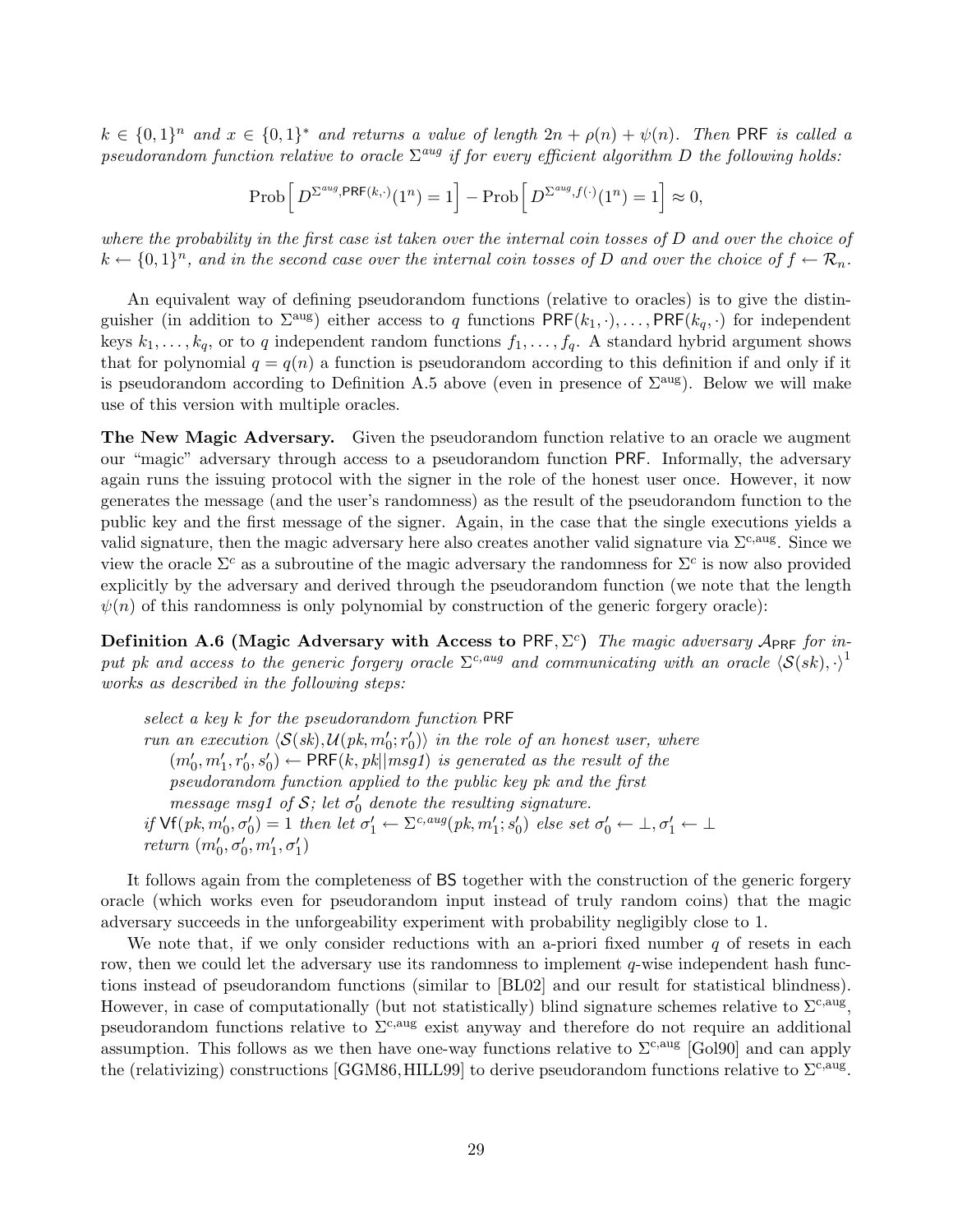#### A.2 Impossibility Result

The following theorem extends our impossibility result to the case of computational blind signature schemes.

**Theorem A.7** Let BS be a three-move blind signature scheme, which is blind relative to the generic forgery oracle  $\Sigma^c$  and which has (computational) signature-derivation checks and (computational) keyvalidity checks relative to  $\Sigma^c$ . Let PRF be a pseudorandom function relative to  $\Sigma^{c,aug}$ . Then there is no resetting (with restricted cross-resets) black-box reduction from unforgeability of the blind signature scheme BS to a hard non-interactive problem.

Note again that such pseudorandom functions exist if the blind signature scheme is computationally but not statistically blind.

The high-level idea of the proof of Theorem A.7 is similar to the proof of Theorem 5.3 with the difference that we investigate computational blind signature schemes and that the reduction is allowed to reset the adversary as often as required (and not a fixed number). In order to handle resetting attacks we divide the proof in two parts. In the first part we modify the magic adversary  $\mathcal A$  by substituting the pseudorandom function through a random function and show that this difference does not change the success probability of the reduction non-negligibly. This makes the resetting executions essentially independent and facilitates the simulation of the reduction through the meta-reduction.

In the main step of the proof, we then construct a meta-reduction  $\mathcal M$  which mimics the adversarial behavior (without the help of  $\Sigma^c$ ) by rewinding the reduction R as described in the proof of Theorem 5.3. The difference of both constructions consists in the last step of the meta-reduction. When  $\mathcal M$  has obtained two message-signature pairs, then  $\mathcal M$  runs the key-validity check. In the case that this test evaluates to 0, i.e., that  $\Sigma^c$  should not be able to output a corresponding secret key and the magic adversary thus fails to produce a forgery, then M responses with  $(\sigma_0, \sigma_1) = (\perp, \perp)$ . Otherwise, if the test outputs 1, then M forwards both signatures to R. We again show that  $\mathcal{M}$ 's behavior and the one of the magic adversary are indistinguishable to  $R$  by the transcript independence of signatures.

*Proof (of Theorem A.7).* The proof consists of the following steps. We first show that we can safely replace the pseudorandom function used by  $A$  though a truly random function. Then, we describe the meta-reduction  $\mathcal M$  with expected polynomial running time. To ensure fixed polynomial running time we next prune the meta-reduction to  $\mathcal{M}_{r(n)}$ . We prove that the success probability of this pruned meta-reduction is close to the one of the reduction communicating with  $\mathcal{A}$ , yielding our desired efficient solver for the underlying problem.

**Replacing PRF by Random Functions.** Let  $A_{PRF}$  be the magic adversary with access to the pseudorandom function PRF and to the generic forgery oracle  $\Sigma^{\text{c,aug}}$ . We first modify  $\mathcal{A}_{PRF}$  to  $\mathcal{A}_f$  by replacing the pseudorandom function through a random function  $f$  in each row, chosen at random when initialized. In particular, different copies with the same random string rely on the same random function. We argue that this does not make a non-negligible difference for the reduction  $\mathcal{R}$ .

Assume towards contradiction that the reduction  $\mathcal R$  outputs a valid solution  $x'$  with non-negligible probability if R receives message-signature pairs  $(m_0, \sigma_0), (m_1, \sigma_1)$  from the magic adversary  $\mathcal{A}_{\text{PRF}}$ (i.e., with access to PRF), but succeeds only with negligible probability if the message-signature pairs are generated by the magic adversary  $\mathcal{A}_f$  (i.e., with access to random functions). We then construct a distinguisher  $D$  who exploits this difference in these probabilities to successfully distinguish functions from PRF and random functions. Here we use the version with multiple independent oracles, discussed after Definition A.5.